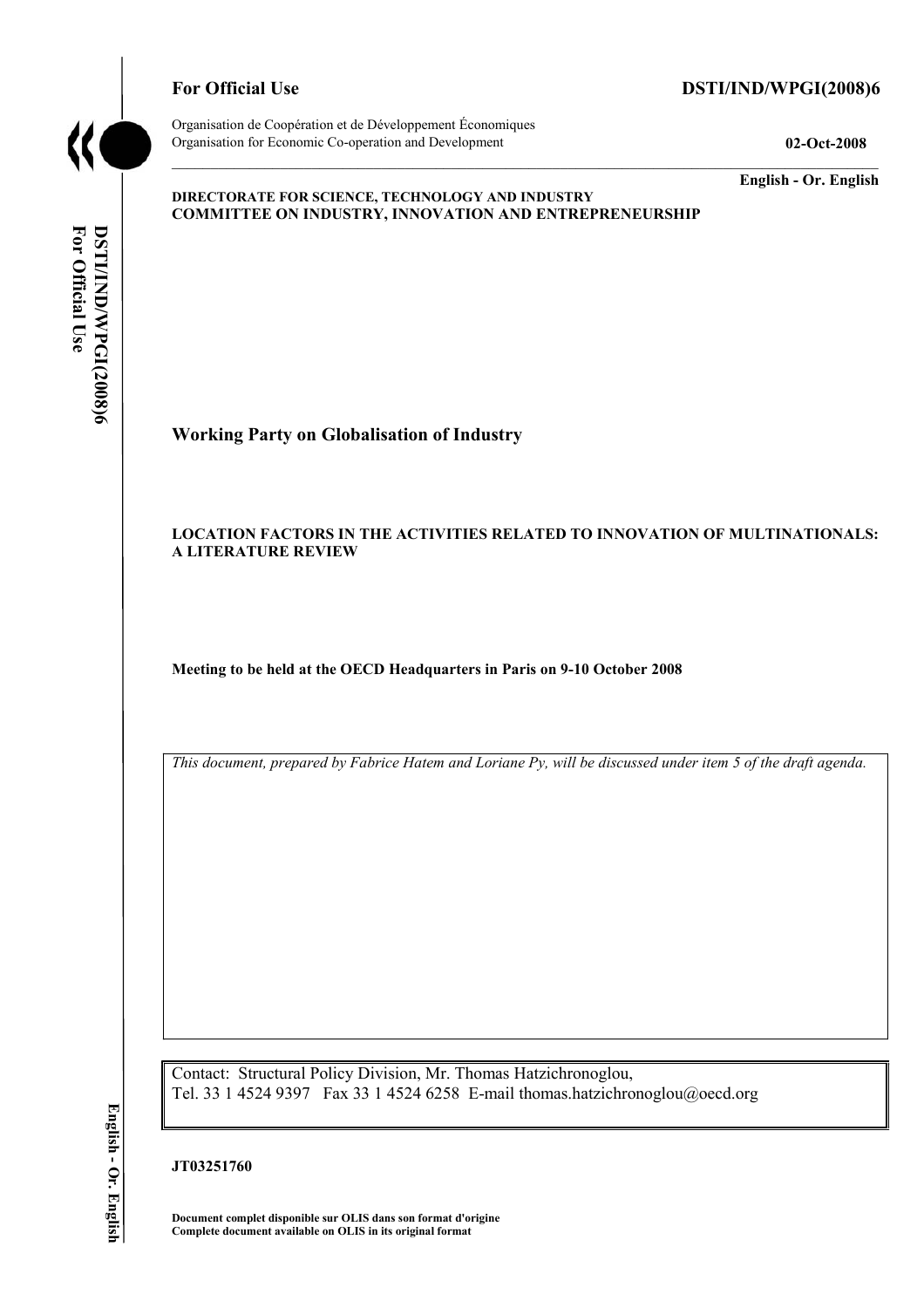# **TABLE OF CONTENTS**

| 1.2. Demand-driven strategies are quantitatively dominant, but supply-driven strategies gain momentum7 |  |
|--------------------------------------------------------------------------------------------------------|--|
|                                                                                                        |  |
|                                                                                                        |  |
|                                                                                                        |  |
|                                                                                                        |  |
|                                                                                                        |  |
|                                                                                                        |  |
|                                                                                                        |  |
|                                                                                                        |  |
|                                                                                                        |  |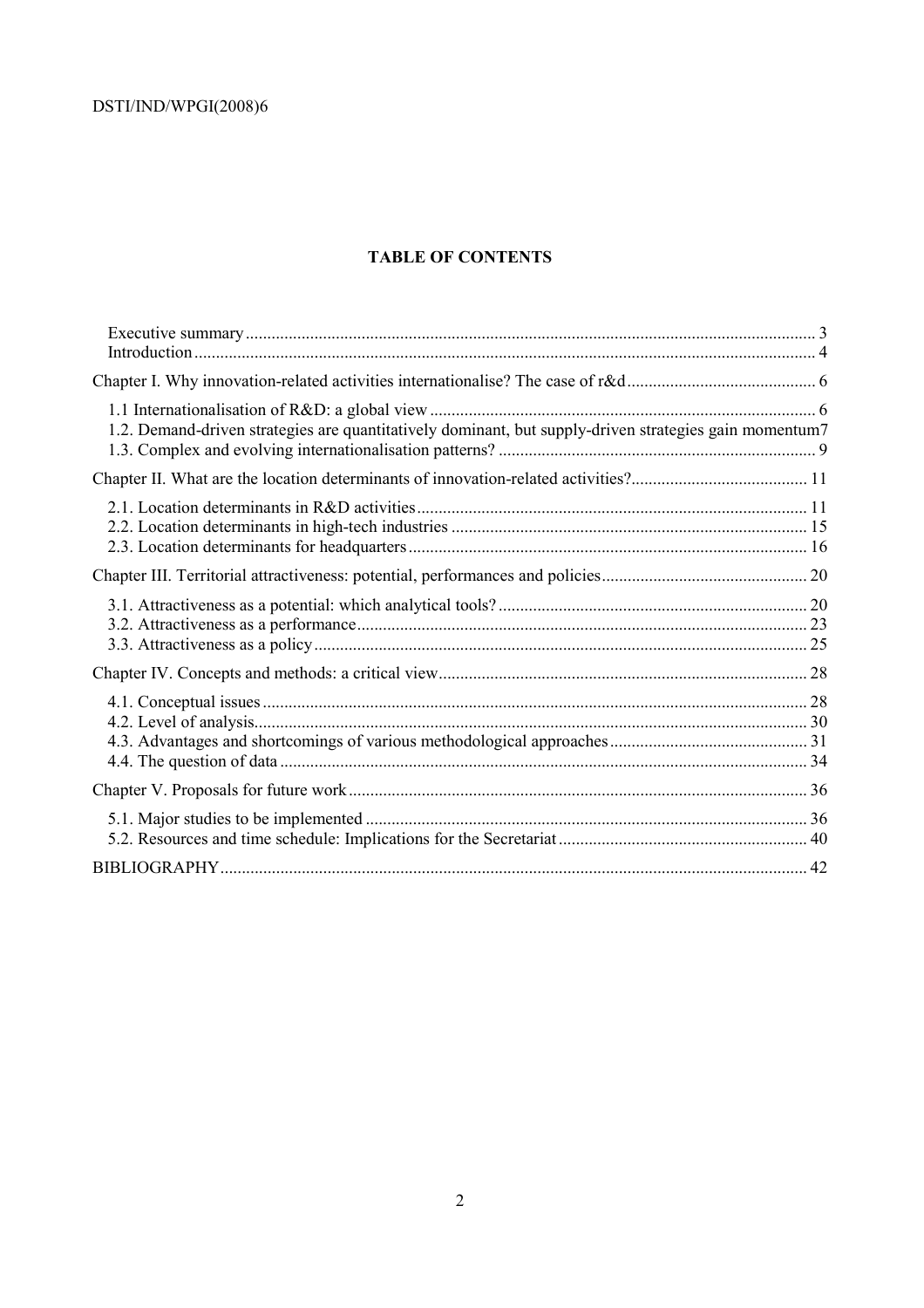## **Executive summary**

1. *A significant amount of literature* has already analysed the internationalisation trends and location determinants in activities related to innovation. In addition to scientific works by academics, a large share of the available literature stems from studies carried out by consulting companies and public reports. Studies are especially numerous regarding internationalisation motives and location determinant for R&D activities, and to a lesser extend, headquarters. Analyses are scarcer regarding location determinants in high-tech industries.

2. *Regarding the motives for R&D internationalisation*, two major driving forces have traditionally been identified. Firms invest abroad either *i*) to adapt their product and process to foreign consumer's requirements or *ii*) to augment their specific capabilities by tapping into foreign knowledge and techniques. The recent expansion by MNEs of their international R&D activities outside the Triad, particularly in emerging Asian countries, suggests that cost and availability of large pools of scientific personnel are becoming important motives for R&D internationalisation as well.

3. *Regarding location determinants in R&D activities,* the most frequently mentioned general factors are market size, agglomeration forces, access to scientific and technical capabilities, and, increasingly, cost considerations, while there is more uncertainty about the impact of intellectual property right regimes. Beyond these general determinants, location behaviours differ depending on the nature of activity carried out abroad. Adaptive R&D facilities are more prone to locate closer to the final market, while the location of innovative R&D is driven by proximity to poles of technical and scientific excellence. Besides, while firms are prone to locate their adaptive R&D close to their existing production facilities, this effect is much more limited in the case of innovative R&D activities.

4. *High-tech industries* as a whole are particularly sensitive to the availability of high-quality resources (skilled labour, scientific infrastructure, etc.), while factors relative to labour cost considerations appear less influential than in the average of other industries. Studies on location determinants in high-tech activities, however, remain too heterogeneous and incomplete to allow us to point to definitive conclusions, especially at a detailed industry level.

5. *Regarding headquarters,* some studies on international location determinant rely upon comparisons between countries. The most frequently location factors mentioned by these studies are the presence of an environment favourable to business, the proximity to markets and production capabilities, the availability of skilled labour and the costs associated to corporate tax rates and wages. Many authors, however, prefer to implement their studies at the city level, as location decision for headquarters are based on direct comparisons between the major competing metropolitan areas. These studies show that firms locate their headquarters in cities featured by good transport facilities, high quality and diversity of business services, and by a large presence of other headquarters. However, the question of headquarter location determinants seems to have only limited links with the rest of the issues reviewed in our study.

6. *The question of territorial attractiveness for innovation-related activities* can be divided into three main issues. Regarding the actual *performances*, a large set of data is now available on the presence of foreign companies in various OECD countries. Data however are scarcer on emerging countries. Regarding the attractiveness *potential,* despite the existence of a large set of comparative data, there has not been yet an organised census and analysis of these data for the production of an "attractiveness scoreboard" for innovation-related activities. Finally, evidence on the nature and impact of public *policies*  remains fragmental and limited.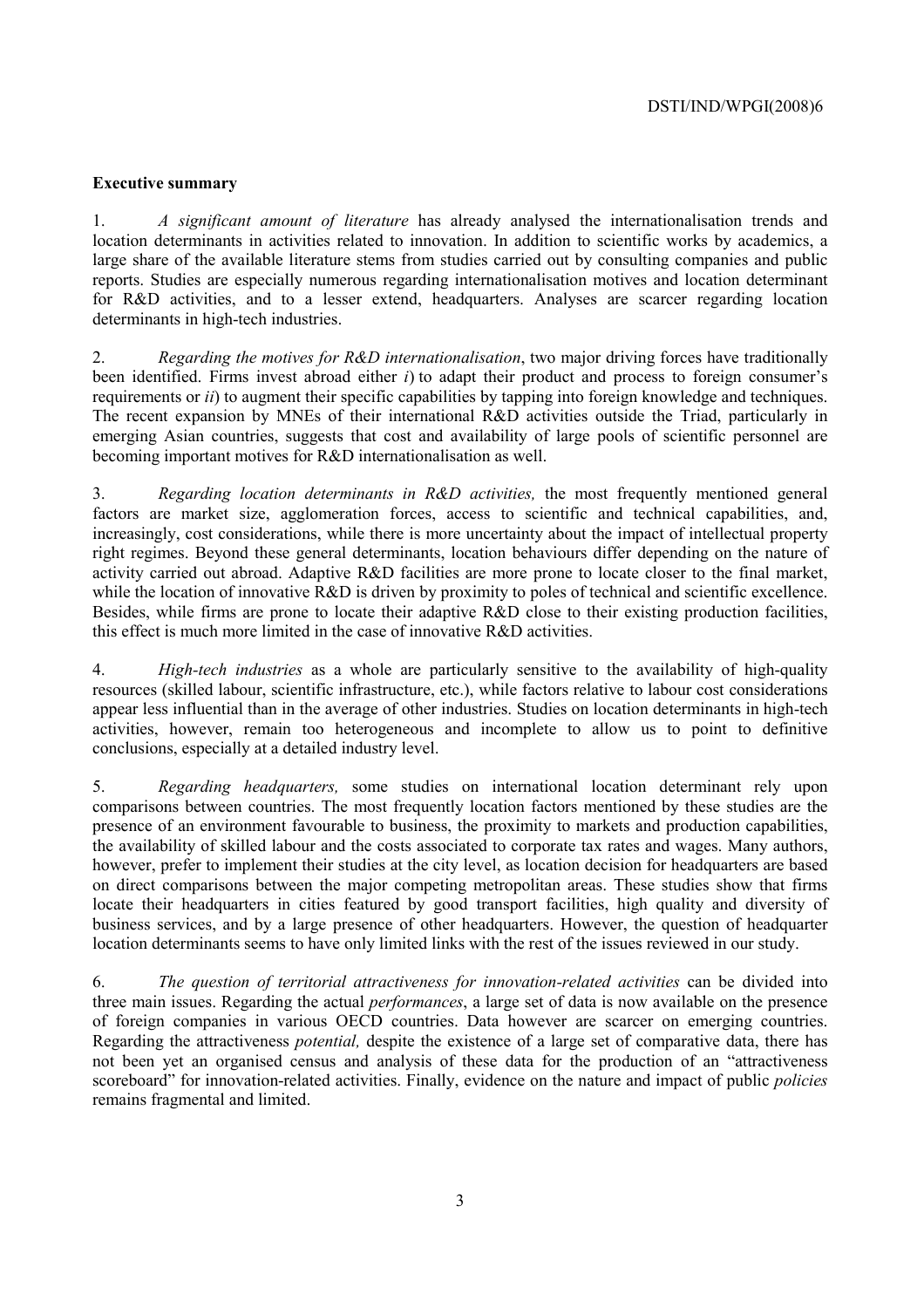7. Regarding the future working programme of the WPGI, four priorities have been identified, by order of importance: *i*) carry out some additional econometric works on location determinants, based either on the AFA and FATS databases, or on international investment projects databases, in order to produce findings more adapted to the needs of the OECD project; *ii*) collect information and elements of benchmarking regarding the attractiveness policies carried out by OECD members (and by some major non-members countries); *iii)* implement systematic comparisons between OECD (and some major non-OECD countries) regarding their attractiveness potential; *iv)* improve the knowledge on internationalisation trends in innovation-related activities, especially regarding international investment flows and outsourcing.

# **Introduction**

8. It is now well recognised that investment location decisions by MNEs strongly affect the development dynamics at both the local and country levels. For the OECD members, the question of attractiveness has thus become a major issue of the policy agenda. This is why the CIIE launched in 2006 a project dedicated to the analysis of the attractiveness of OECD member countries regarding foreign direct investment.

9. Of particular interest is the question of the internationalisation of innovation-related activities by MNEs, for three main reasons. First, these activities appear to be a key factor of growth and competitiveness in OECD countries. Second, their local development dynamics are largely dependent on location decisions taken at the international level by MNEs<sup>1</sup>. Third, and consequently, there is a growing interest among OECD member countries on the implementation of policies aimed at fostering territorial attractiveness for high-tech and R&D activities. This is why the Working Party on the Globalisation of Industry, which has been charged of the development of the CIIE project, decided to give priority to the analysis of international investment patterns and attractiveness issues in innovation-related activities.

10. In the framework of this project, three types of activities have to be integrated and analysed separately: *i*) high-technology industries, defined by the OECD (1997) as those where the R&D effort is the highest, and which are thus supposed to be the most innovative; *ii*) R&D corporate function, which constitute the main driving force for technological innovation in all industries; *iii*) headquarters, which are supposed to play a determinant role in the innovation strategy of multinational enterprises.

11. Three axes of analysis were defined: *i*) identify the geographic distribution of these activities; *ii*) examine the factors that could influence their location; *iii*) analyse the effective impact of attractiveness policies. The first point has already been examined by the Working Party and a measure of foreign-owned innovation-activities activities in OECD countries was presented by the OECD secretariat (OECD, 2007b and 2008a).

12. Furthers work must naturally take steps on the findings of the existing economic literature in order to identify fields where additional researches and studies might efficiently complement this knowledge corpus. A literature review has thus been launched in order to be used as an input for the definition of the future work.

 $\mathbf{1}$ 1 According to OECD (2006), multinational enterprises (foreign and home-based) account for 85% of total private R&D in the United States. According to the UNCTAD (2005), among the 700 firms with the largest R&D expenditures, more than 95% are multinational enterprises. Ambos (2005) finds that 49 German multinational firms accounted for two-thirds of German's nations/privately funded R&D expenditures in 1999. Gassmann and von Zedtwitz (1999) find that 44% of the Triad R&D spending was made by the world's 50 largest firms (all MNEs) in the mid-90.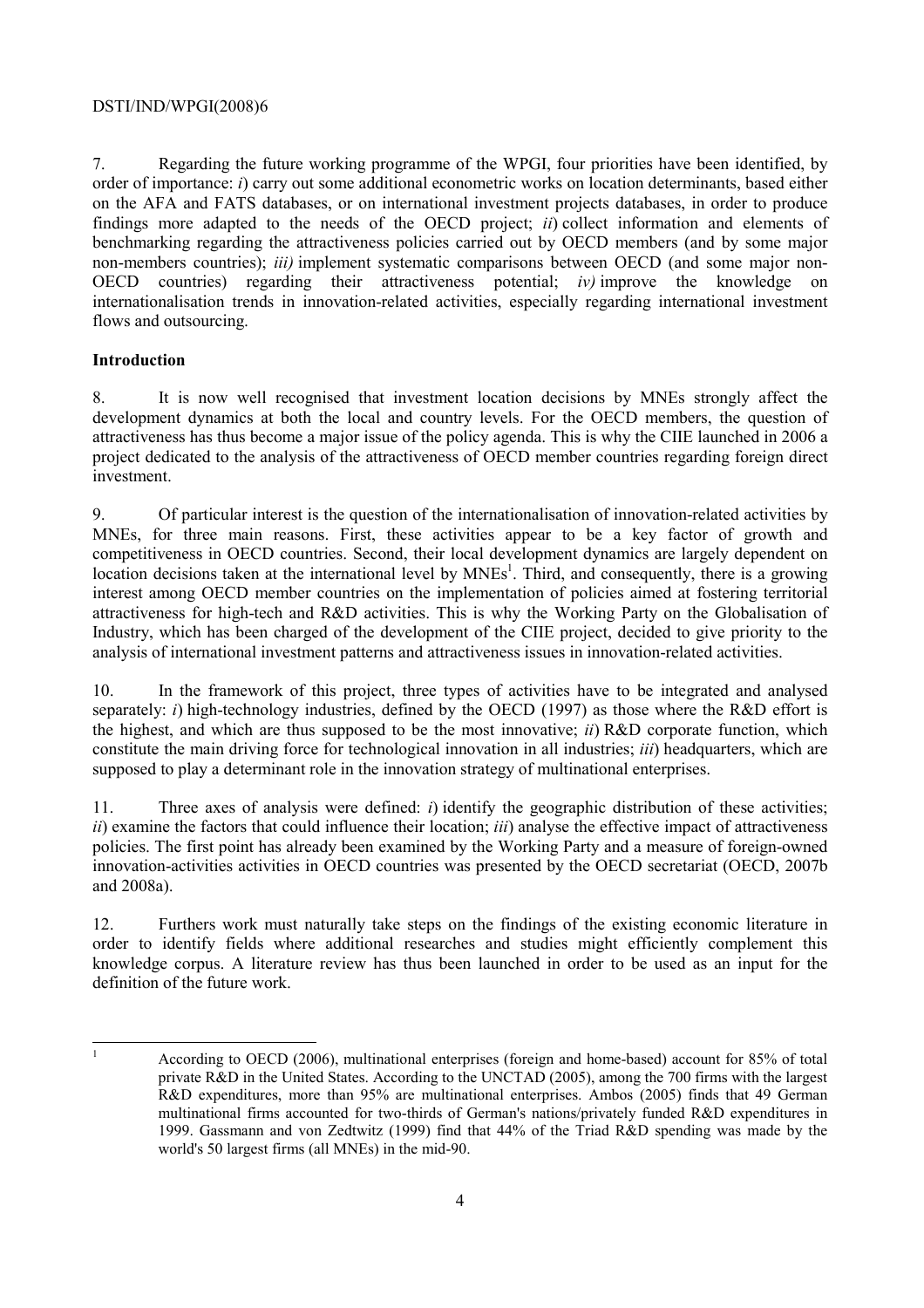13. Not surprisingly, there exists a large and varied literature on internationalisation motives and location determinants of innovation-related activities. This variety stems from two major reasons. First, the definition used by OECD mixes a sectoral with a functional approach, which implies that the research review has to collect studies from a broad range of thematic fields. Second, given the very policy-oriented nature of the subject, a large part of the existing literature - especially regarding the question of territorial attractiveness - has not been produced only by academics, but also by public bodies, professional organisations and specialised consultants. These works have been extensively included in this literature review<sup>2</sup>

14. The rest of the paper is organised as follows. Chapter I presents the main driving forces behind the internationalisation of innovation-related activities, with a focus on R&D. Chapter II consists in a review of the literature on location determinants for the three types of innovation-related activities defined above (R&D centres, high-tech industries, headquarters). Chapter III presents the literature on territorial attractiveness, with a distinction between its three main components (performances, potential, and policies). Chapter IV consists of a critical analysis of the methods, data and concepts presented in the first three chapters. Finally, Chapter V makes proposals for future orientations of the project.

 $\overline{c}$ 

It should be noted, however, that only studies strictly focused on the central theme of the literature review are mentioned. Consequently, some very well-known articles or books related to our subject, but with a very general scope, have been excluded from the list of references.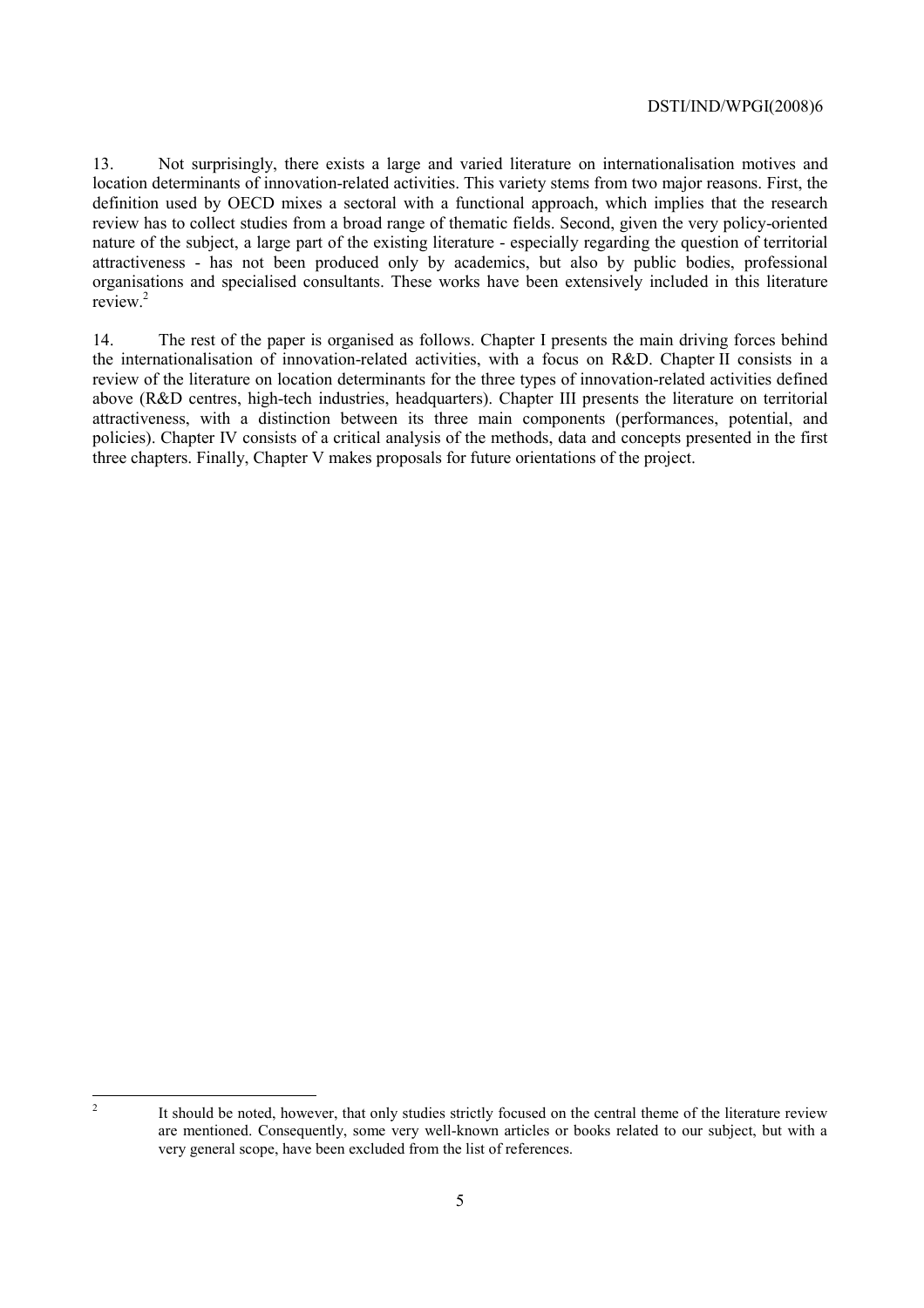# **CHAPTER I. WHY INNOVATION-RELATED ACTIVITIES INTERNATIONALISE? THE CASE OF R&D**

15. Before analysing the location determinants of activities related to innovation, it is important to understand the driving forces behind their internationalisation trend. Indeed, location criteria are largely predetermined by the motives for conducting activities abroad.

16. The analysis is here limited to the case of R&D activities, because they represent the largest share of the existing literature regarding internationalisation motives in innovation-related activities. The first section is aimed at a general presentation of the major driving forces behind the internationalisation of R&D. The second section assesses the respective importance of various kinds of activities (adaptive, innovative, etc.) in total R&D abroad. A third section addresses the question of complex R&D internationalisation patterns.

### **1.1 Internationalisation of R&D: a global view**

### *1.1.1. Some stylised facts about R&D internationalisation*

17. Three features are particularly important for this study. First, as pointed out by the OECD (2008a), while internationalisation is still more limited in R&D than in other corporate functions such as production, it is now growing rapidly. Second, R&D is very concentrated in developed countries and among firms. According to the UNCTAD (2005) the top spending countries<sup>3</sup> accounted for 86.9% of global R&D in 2002. In the same year, the 700 largest spending firms accounted for 46% of world total R&D and 69% of the world business's R&D. Finally, while OECD countries remain the first receivers of R&D investment, emerging countries, particularly from Asia, have attracted a growing share of R&D investment.

### *1.1.2. Why is R&D less internationalised than other corporate functions?*

18. The internationalisation levels of the various functions of the corporate value chain are uneven. Production and distribution are the most internationalised, while R&D and headquarters have lagged behind for a long time (UNCTAD, 2007). Several researchers tried to understand why R&D was less internationalised than other corporate functions (Patel and Pavitt, 1991). Three major categories of "centripetal" factors have been identified by researchers.

19. First, a well developed national innovation system can push firm to keep their R&D activities centralised at home (Narula, 2002), especially when they can benefit of a strong cooperation with the local research communities (institutions, firms) sharing similar interests and specialisation. These advantages can also take the form of economies of scale stemming from the exploitation of talents and resources available at home.

20. Second, several researchers emphasised the importance of close interaction between R&D and other corporate functions, as well as the desire to control and manage the R&D process. For instance,

3

In 2002, the top R&D spenders were, in that order: the United States, Japan, Germany, France, the United Kingdom, China, Republic of Korea, Canada, Italy, Sweden.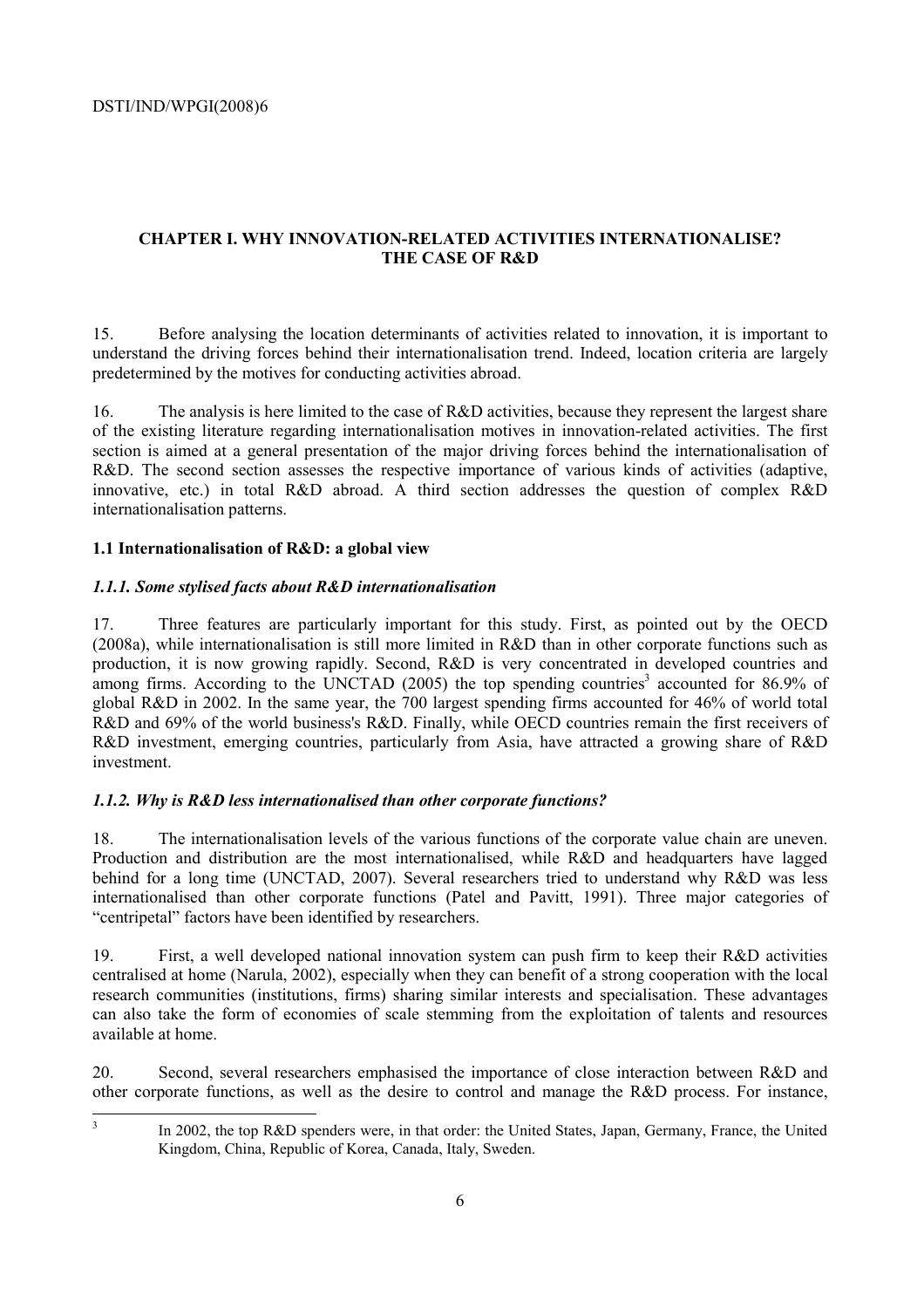Granstrand (1999) finds that the need for close supervision and control is the most inhibiting force against R&D internationalisation in the case of Japanese and Swedish companies.

21. Finally, some researchers pointed out that costs related to coordination and communication with R&D centres abroad could also be strong deterrents against the internationalisation of R&D activities. Jones and Teegen (2001), as well as Fisch (2003) find that the costs of cross-border exchanges of knowledge rise with distance.

# *1.1.3. Why is R&D increasingly internationalised?*

22. This pattern however is changing gradually, as R&D activities are now internationalising at a sustained pace (OECD, 2008a and b). This new trend is first of all, made possible by some favourable evolutions in the general business environment. Cheng and Bolon (1993) identified three of these evolutions: the improvements in information and communication technology, the increasing availability of scientific infrastructure in foreign countries, and the growing degree of uniformity in international patenting. They also identified some factors that could accelerate this trend, such as the increased involvement of multinational in overseas production and the success of a number of multinationals that have already internationalised R&D. Another major driving force is the growing segmentation of the R&D value chain, which allows to carry out separately each of its components in different locations (CAS, 2005).These enabling factors open the way to R&D internationalisation strategies based on two main motives or "centrifugal forces" (Criscuolo, 2005):

- Demand-driven factors. One the most traditional view in the literature on MNEs is that firms create R&D centres abroad in order to exploit the parent companies' specific advantage and stock of knowledge. Their mission is to adapt the new products and processes first developed on the home market to the preferences of the foreign consumers and to the characteristics of the host country. This kind of R&D centres is thus not very much involved in generating edge-cutting innovation. Various other concepts developed in the literature pertain to this broad category: adaptive R&D, home base exploiting R&D, support-oriented R&D.
- Supply-driven factors. These can take two major forms; *i*) firms may need to get access to skilled scientific personnel and to tap into foreign capabilities in order to acquire new knowledge, complementary techniques and finally increase their overall innovation potential<sup>4</sup>; *ii*) firms may need to rationalise R&D cost by getting access to low-cost supply of R&D personnel or benefit from incentives provided by foreign governments.

# **1.2. Demand-driven strategies are quantitatively dominant, but supply-driven strategies gain momentum**

23. The literature tried to assess the relative importance of each of this motive by examining the nature of the mission assigned to R&D facilities abroad. Empirical evidence, mainly based on surveys, point out to the fact that demand-driven strategies have long been a dominant factor of internationalisation, but that supply-driven strategies have been gaining momentum in the recent years.

# *1.2.1. Demand-driven strategies have long been dominant*

24. Many studies, often based on questionnaire surveys, found that the adaptive strategy was the major motive for locating R&D abroad. Kuemmerle (1999) addresses this issue through a survey on labs

 $\frac{1}{4}$ 

Various other concepts in the literature refer to this strategy, such as innovative R&D, home base augmenting R&D, or research-oriented R&D, capability theory.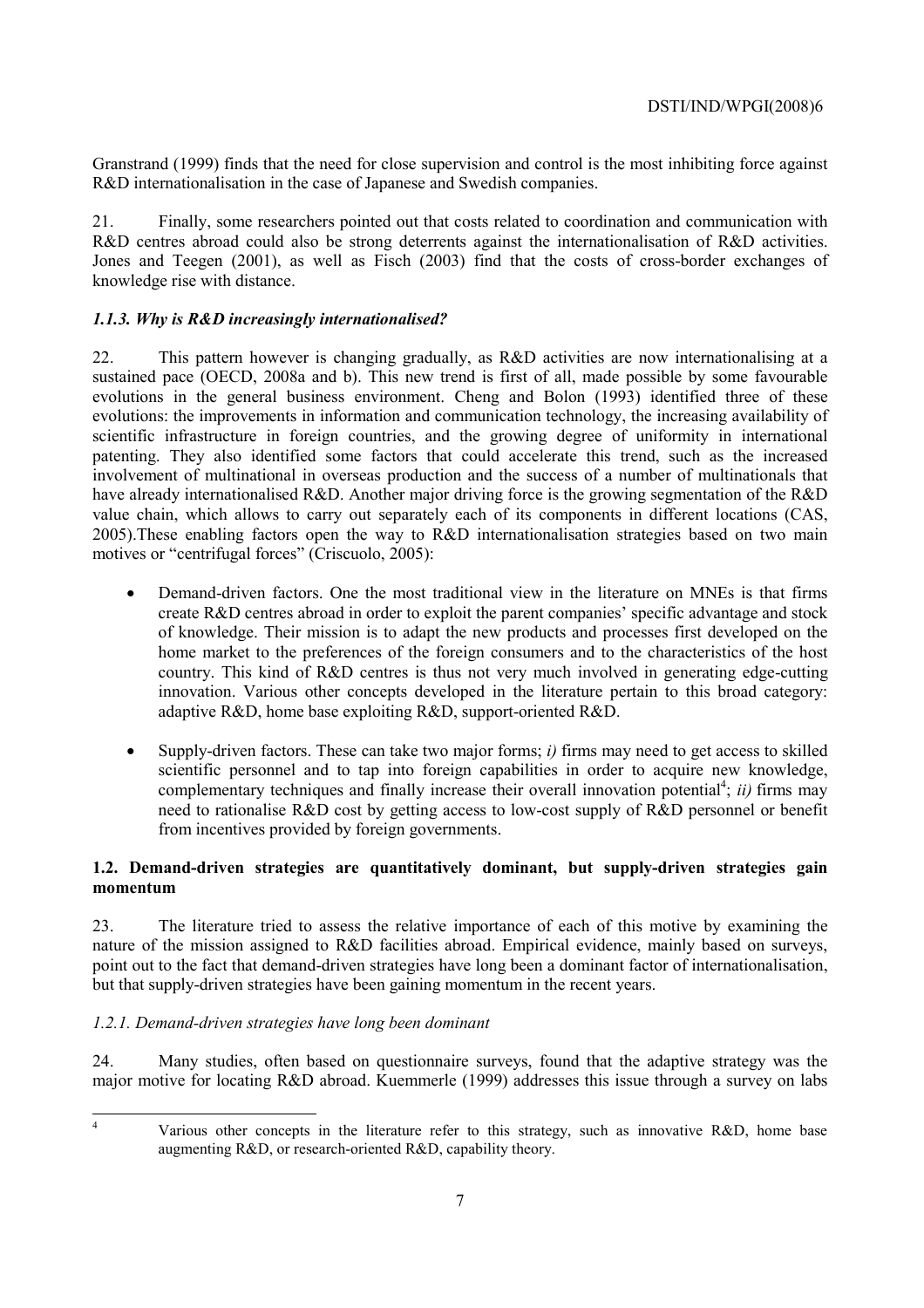established abroad by 32 multinational companies. The results show that 68% of the laboratories in the sample followed a home-base exploiting strategy while only 32% aimed at acquiring new capabilities (home base augmenting strategy). Gerybadze and Regger (1999) conducted interviews among 21 MNEs pertaining to the Triad. Respondents indicated that they located R&D activities on the most dynamic markets in order to adapt product to sophisticated customers requirements, acquire impulse for innovation process through direct presence, and learn in lead markets. Based on a survey of the senior officers of the world most technology-intensive corporation, Edler et al. (2002) find that the first motive for R&D internationalisation is the adaptation of products to local requirements. Roberts (2001) finds similar results on a survey of 209 multinational enterprises from Japan, Western Europe, and North America. Patel and Vega (1999) analysed the patenting activities in the United States of the 220 most internationalised firms in terms of technology. They find that firms invest in R&D abroad in areas where they are strong at home and that in more than 75% of cases, the strategy followed by firms is supportive. Finally, Iwasa and Odagiri (2004) tried to identify the contribution of R&D at home and abroad on Japanese firms 'inventive activity by distinguishing support-oriented R&D and research-oriented R&D. They find that in their sample of 137 Japanese multinational companies that reported to conduct R&D activity in the United States in 1998, less than one quarter enter in the category of research-oriented R&D.

# *1.2.2. Innovative R&D is gaining momentum in firm's strategy*

25. Other studies, however, have pointed out the fact that firm increasingly invest in R&D abroad in order to acquire new knowledge and to augment their capabilities<sup>5</sup>. In a quite old study, Florida (1997) tried to assess the relative importance of market-oriented and technology-oriented R&D centres on the basis of a survey of 207 foreign-affiliated laboratories in the United States. He found that most of the laboratories in the sample adopted a technology-oriented posture and that they particularly aimed at gaining access to foreign human capital and developing links with the scientific community. Serapio and Dalton (1999) also address the question of the motives of foreign direct investment in R&D in the United States. They find that most of foreign companies invest in this country in order to gain access to foreign science and technology and to augment their innovation capabilities. Authors find that this trend is particularly striking in technology-intensive sectors such as pharmaceutical, biotechnology, and electronics. Ambos (2005) examined the motives of R&D internationalisation on the basis of a survey of 49 German multinational companies. Results show that over the last years there was a shift towards capability-augmenting investments (innovative R&D) as opposed to market-seeking ones (adaptive R&D).

# *1.2.3. A new motive: resource-seeking and cost control?*

26. The motives described above are consistent with the stylised facts that R&D is very concentrated among developed countries. But on the recent years, there was an expansion of R&D investment outside the Triad. Firms from developed countries are increasingly establishing R&D sites in emerging and transitions economies, particularly in Asia and in Eastern Europe (UNCTAD, 2005; Zhao et al., 2004; OECD 2008a). The share of R&D activities carried out in these countries, albeit still low, it thus on the rise. This suggests that a new motive is driving R&D internationalisation patterns: the costs and availability of R&D resources.

27. Many researchers argue that firms increasingly set up R&D facilities in countries featured by a high availability of scientific personnel and lower labour cost. This is the reason why such developing countries as China have become very attractive in this field (Armbrecht, 2003; Zhao, 2004). A survey conducted by Thursby and Thursby (2006), also finds that countries such as India and China will continue to be major beneficiaries of R&D expansion in the coming years. However, their results generally indicate that while conventional wisdom suggests that lower cost would be the main consideration behind this

5

Some of their findings are apparently conflicting with those mentioned in the previous paragraph.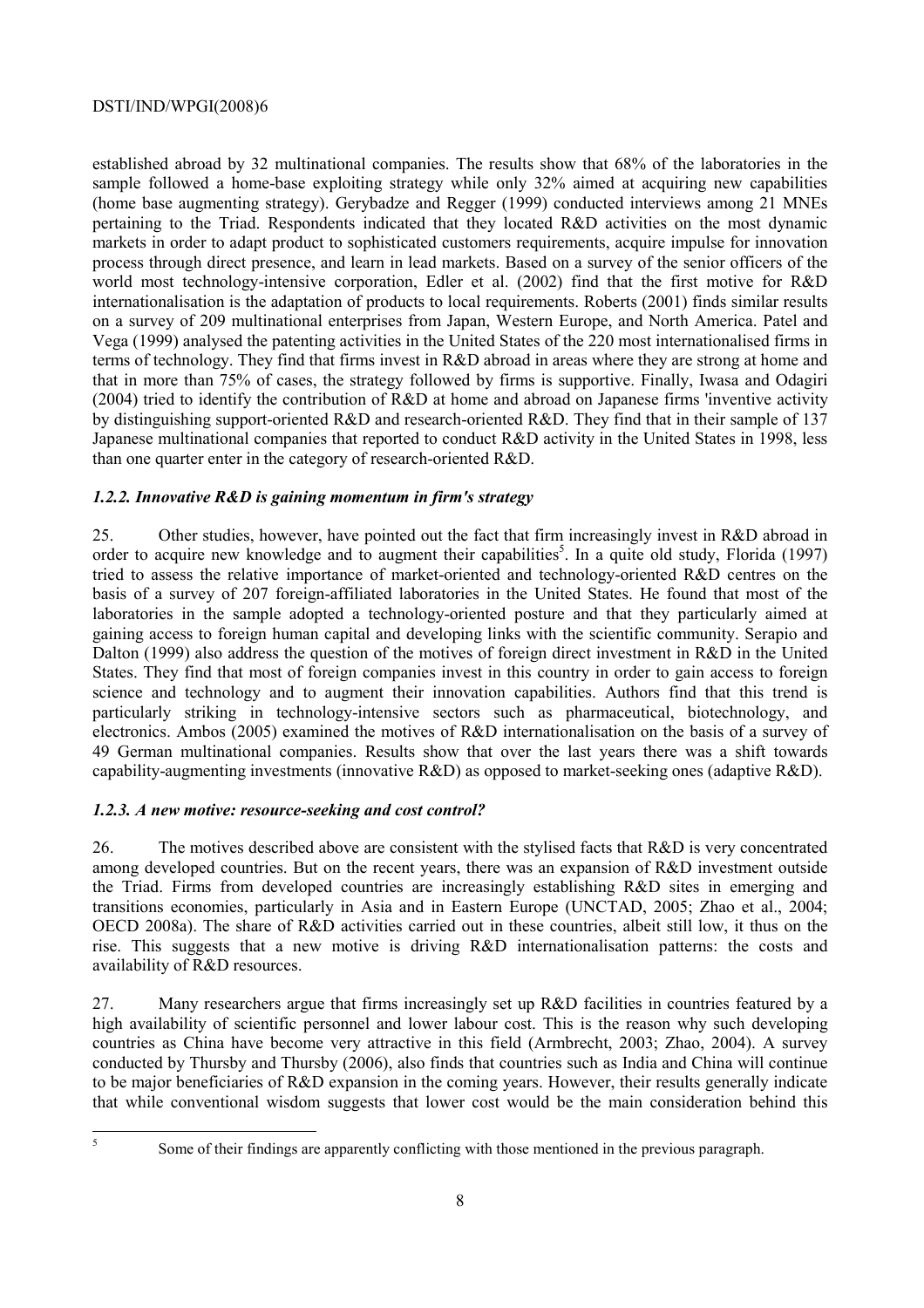trend, other important factors include the quality of R&D personnel available as well as adaptation of products to local markets.

28. The growing importance of supply-driven factors as motives for the internationalisation of R&D involve a more open and intense competition between host countries for the location of these activities. As a matter of fact, in the case of adaptive R&D, location is mainly driven by the presence of a final market. The direct competition between potential host countries for the location of this kind of projects is thus limited or inexistent. But in the case of supply-driven motives, a wider comparison of all the characteristics of the local innovation systems (costs, skills, scientific infrastructure, etc.) is implemented by decisionmakers in order to select the best location for their project (see Chapter II).

# *1.2.4. Specificities linked to home country, industry or firm's characteristics*

29. Various researches have pointed to the fact that the motives of R&D internationalisation could differ depending on various home country, industry and firm's characteristics.

30. Regarding the influence of the home country, some studies suggest that companies from Asia (either Japan or developing Asia) are more prone to invest abroad in R&D in order to tap into local technological capabilities existing in the main advanced countries. Granstrand (1999), on the basis of a survey among 50 large Japanese and Swedish MNEs, finds that access to foreign science and technology is the strongest driving force behind the internationalisation of Japanese R&D, while the internationalisation of Swedish R&D appears to have been more demand-led.

31. The influence of the firm's characteristics has also been outlined by many authors. For instance, Ito and Wakasugi (2007) analysed a sample of Japanese multinational firms and find that both firm's and host country characteristics affect the motive of R&D internationalisation. They find that the higher exportpropensity of the firm's affiliate in a given host country, and the relative abundance of human resources for R&D in this country, have a positive effect on the expansion of both adaptive and technology sourcing R&D there.

32. To end with, industry-related specificities have also been pointed out (see also Chapter II, section 2). Florida (1997), on the basis of a survey on foreign-affiliated R&D laboratories in the United States, finds considerable differences in the type of activity carried out depending on the industry. In particular, biotechnology is more motivated by and oriented to science and knowledge-augmenting activities than others industries.

### **1.3. Complex and evolving internationalisation patterns?**

33. So far, the various motives for R&D internationalisation have been studied separately for each other, as if they did not interfere. Some researchers have suggested to by-pass this static dichotomy by taking into account the complex nature of internationalisation strategies and their possible evolution over time.

### *1.3.1. Complex internationalisation patterns*

34. Many researchers have pointed out the fact that firms need at the same time to adapt their product, to learn from lead markets and to augment their global capabilities in order to keep competitive. These various strategies are thus complementary rather than opposed to each other. Criscuolo et al. (2005) find, in a study based on patent citation data from the European Patent Office, that most multinational companies tend to undertake simultaneously both asset-exploiting and asset-augmenting R&D. Ito and Wakasugi (2007) also observe that Japanese firms have affiliate that conduct innovative R&D and other that conduct adaptive R&D. Von Zedtwitz and Gassmann, (2002) analyse the motive of R&D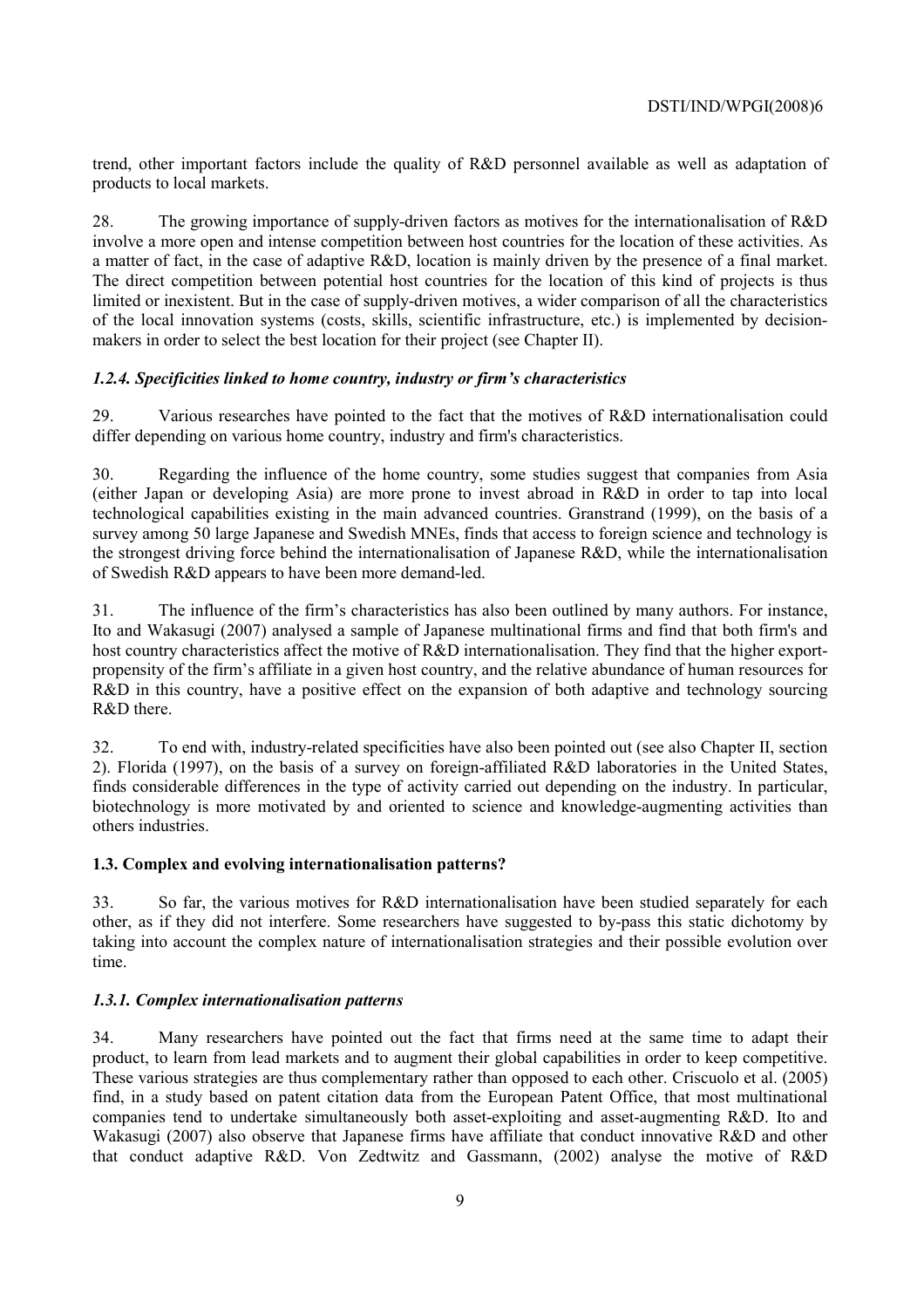internationalisation of 81 companies based in the Triad by origin country and industry. They conclude that two factors affect simultaneously the location of R&D units: the access to local market which is driven by the need for proximity to local customers and the technology motive which is driven by the need for proximity to centres of excellences.

35. Le Bas and Sierra (2002) suggest that adaptive and innovative R&D are two extreme cases and that firms are susceptible to implement intermediaries strategies. Based on the analysis of an index of revealed technological advantage of both investing firms and host countries, they distinguish four types of strategy: *i*) technology-seeking aims at offsetting the parent company's and/or home country's weakness in a particular field by locating in a foreign country that is strong in the field; *ii)* home-base exploiting strategy is the opposite and is directed towards exploiting the existing firm specific capabilities in a foreign environment which is weak in the field ; *iii)* home-base augmenting consists in investing into a country as strong as the firm to complement the existing knowledge; *iv)* finally, the so called "market seeking strategy" corresponds to a situation where neither the firm nor the home country has a comparative advantage. They conclude that the strategies ii) and *iii)* are dominant: firms invest in foreign countries both to take advantage of their home-based advantages through the adaptation of their products to foreign markets, and to complement this advantage by tapping in foreign technological and scientific capabilities.

# *1.3.2. A sequential process*

36. Another finding is that the R&D internationalisation patterns might be evolving over time. Serapio and Dalton (1999) find that, while demand factors have traditionally been the major driving force in foreign direct investment in R&D in the US, supply consideration have played an increasing role over time. A survey by Pearce (1999) on the motives of foreign-owned R&D in the United Kingdom shows that product adaptation is the major motive, but that the development of new products is gaining momentum. This evolution has also been analysed in terms of the firm life cycle. Johansson and Lööf (2006) have found that, for many companies, the globalisation of R&D starts with a need to adapt product for foreign environment and then move to more fundamental research activities as the company grows.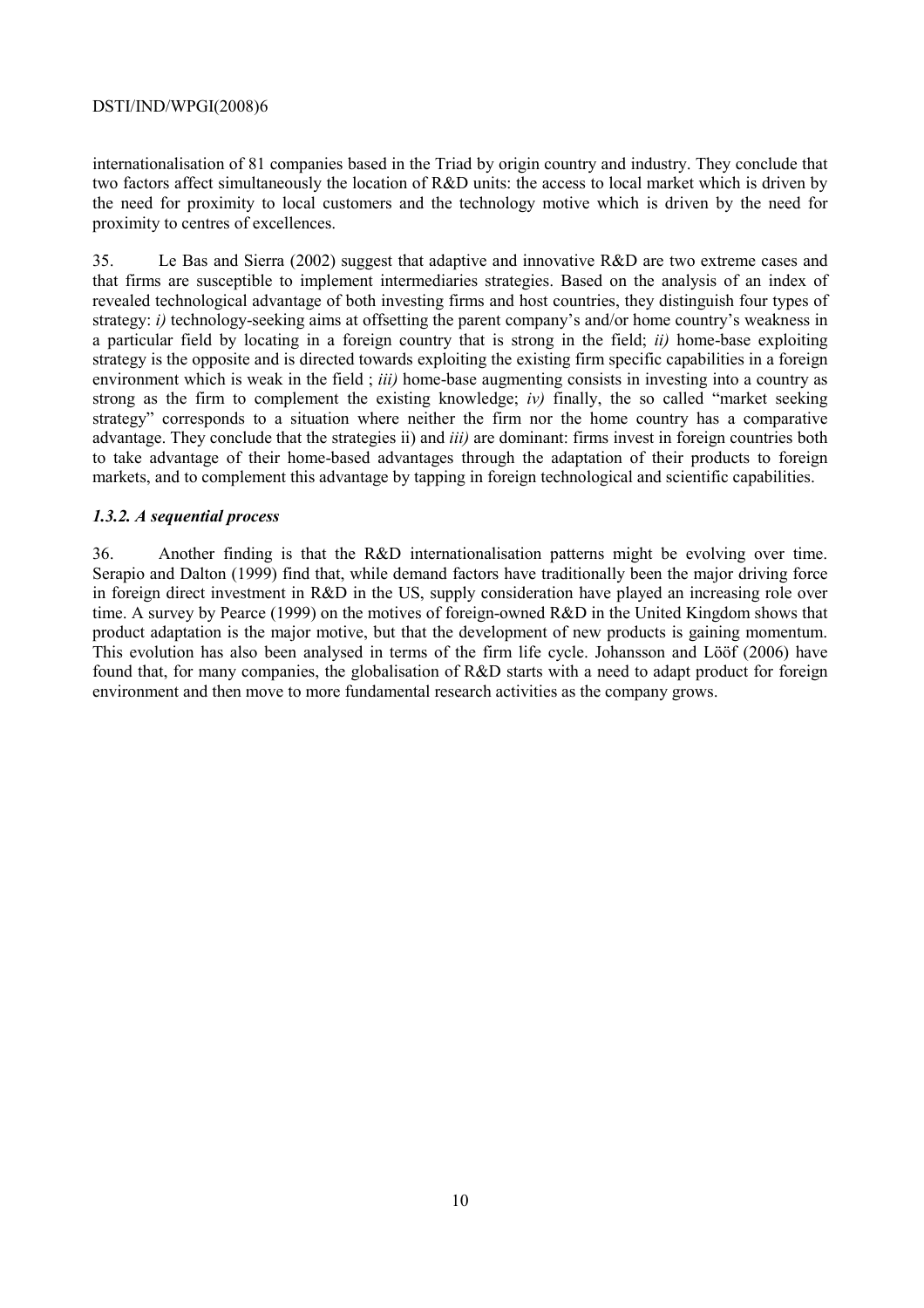# **CHAPTER II. WHAT ARE THE LOCATION DETERMINANTS OF INNOVATION-RELATED ACTIVITIES?**

 $37.$  A large literature has emerged in the recent years regarding the location determinants of MNEs<sup>6.</sup> Many of these studies, albeit providing interesting insights on the subject<sup>7</sup>, have a very general scope and will not be analysed on this literature review. A more limited number of studies, however, are focused on the specific case of innovation-related activities. This chapter, divided in three sections, presents the major findings of these studies, respectively for R&D, high-tech industries and headquarters.

### **2.1. Location determinants in R&D activities**

38. As compared to others innovation-related activities, R&D is by far the field of research in which the literature on location determinants is the largest and provides the most accurate answers to the questions raised by the Working Party.<sup>8</sup> This section is divided in three parts: *i)* overall findings, *ii)* analysis of specific location determinants depending on the nature of R&D activities; *iii)* findings on the question of co-location with other activities of the firm.

# *2.1.1. General R&D location determinants*

39. Five main group of determinants linked to host country characteristics affect the location of R&D units: *i)* market size, *ii)* scientific infrastructure, *iii)* agglomeration forces, *iv)* costs considerations, and *v)* legal environment such as intellectual property rights regimes.

### *Market size is an important location determinant*

6

40. As a large share of R&D activities abroad aims at adapting products and processes to the foreign local conditions, it would seem natural that market size be a major R&D location determinant. This is actually what is found by the studies which have tested this hypothesis. Based on the analysis of the location of R&D affiliates of Japanese corporations, Shimizutani and Todo (2008) find that host country GDP has a positive effect on the probability to conduct innovative as well as adaptive R&D. The survey made by EIRMA among R&D executives on the behalf of the French Strategic Analysis Centre (2005) identifies the market size of the host country as a major location determinant. Jones and Teegen (2003) find that foreign direct investment in R&D by MNE from the United States is related to the host country market size and to the "purchasing power of its citizens". Kumar (2001) finds similar results: both the

This literature beneficiated from recent theoretical development in the framework of "The New Economic Geography" (see for instance Fujita *et al*.,1999; Fujita and Thisse, 2002; Head and Mayer, 2004).

<sup>7</sup> Among the major finding of this general literature, on can mention: the very positive impact of the size of the market (Head and Mayer, 2004, Crozet et al., 2004), the existence of agglomeration effects (Head et al. 1999, Head and Mayer, 2004); the negative influence of taxes (Devereux and Griffith, 1998, Bénassy-Quéré *et al.*, 2005); the generally negative but often not significant impact of wages (Liu and al, 2006); and the marginal impact of subsidies (Crozet *et al*., 2004).

<sup>8</sup> The large availability of data relative to R&D facilities abroad might be one of the possible explanations for this fact.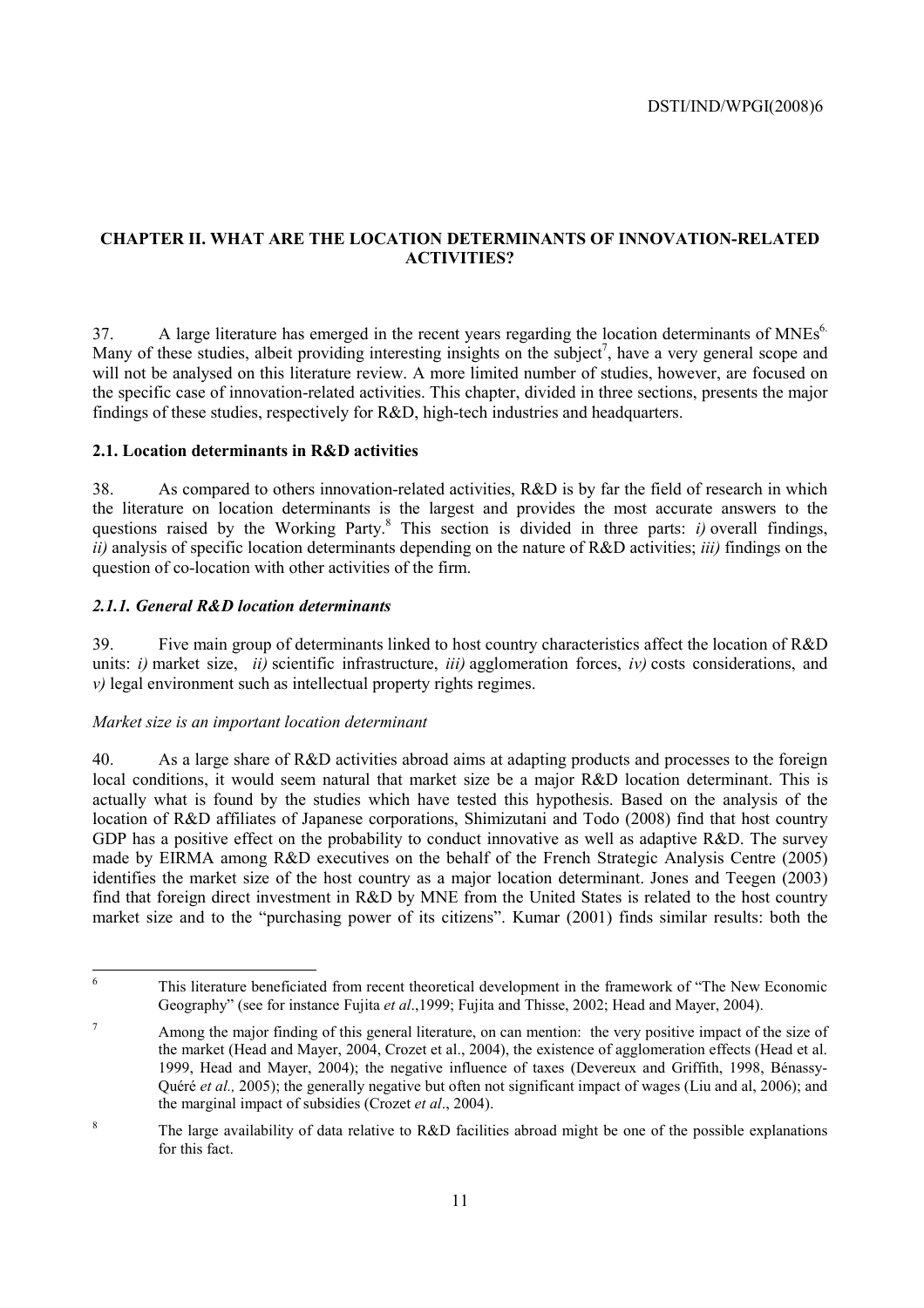R&D expenditure of US and Japanese companies' affiliates are strongly and positively affected by the wealth of the host country.

## *Scientific infrastructure has a major impact*

41. As seen in Chapter I, another important motive of R&D investment is to tap into foreign technologies and to benefit from foreign scientific infrastructure and human resources. This naturally leads to the idea that this kind of activities would preferably locate into countries well endowed with advanced scientific infrastructure. This hypothesis has been confirmed by many studies, encompassing a large array of explanatory variables.

42. First, some studies examined the role played by the availability of R&D skilled personnel. Kumar (2001) finds that the proportion of scientists and engineers in the host country has a strong positive effect on R&D expenditure for both Japanese and US affiliates. Florida (1997) finds that firms which adopt a knowledge-oriented posture are especially keen on investing into countries endowed with highly skilled scientific personnel. Jones and Teegen (2003) find that educational capabilities are an important factor in determining foreign R&D site locations of US MNEs.

43. Other researchers examined the influence of the host country involvement in R&D activities. Kumar (2001) finds that the ratio of R&D expenditure to GDP in the host country affects positively the R&D expenditures of affiliates there. Shimizutani and Todo (2008) find that the same ratio affects positively the expansion abroad of innovative R&D, but that it has few impacts on adaptive R&D.

44. Finally, several researchers examined the influence of the presence of universities and centres of technological excellence. Based on a survey among 249 United States and European companies, Thursby and Thursby (2006) find that the quality of universities and the possibility to cooperate with them is a major location determinant for business R&D abroad. The previously mentioned survey by EIRMA for the French Strategic Analysis Centre (2005) also points out a similar result. Abramowsky, Harrison and Simpson (2007), based on a study on the United Kingdom, finds that the scientific level of university research department has a very positive impact on the location of private sector R&D labs in the same fields of expertise. This result is particularly strong and significant for innovative activities in pharmaceutical.

# *The role of agglomeration forces*

45. Recent studies pertaining particularly to the "New Economic Geography" framework, have emphasised the fact that a local concentration of similar or complementary activities could be a source of positive externalities and spill-over. Many studies have thus tried to assess the existence of a positive "agglomeration effect" on the location of international investments by MNEs. The existence of strong sectoral agglomeration forces is for instance outlined by Head et al. (1999) or Head and Mayer (2004) on the basis of econometric studies using discrete location choice models.

46. A large amount of literature has also been dedicated on the recent years to the role of clustering and scientific districts as a location determinant (see a literature review in Brain et al., 2008). Based on case studies, OCO Consulting (2005), shows how clusters can be used as promotion tools. Pecqueur (2005) describes the progressive emergence of the Grenoble agglomeration as a major cluster in microelectronics through both local development dynamics and the attraction of foreign investors.

47. Recent works pertaining to the field of Urban Economics have also highlighted the existence of urban functional specialisation patterns (Duranton and Puga, 2005), with some cities specialising in innovative or decision-making activities, while other specialise on more routine functions (production or administrative back-office). Hence, the location of headquarters or R&D would be more sensible to the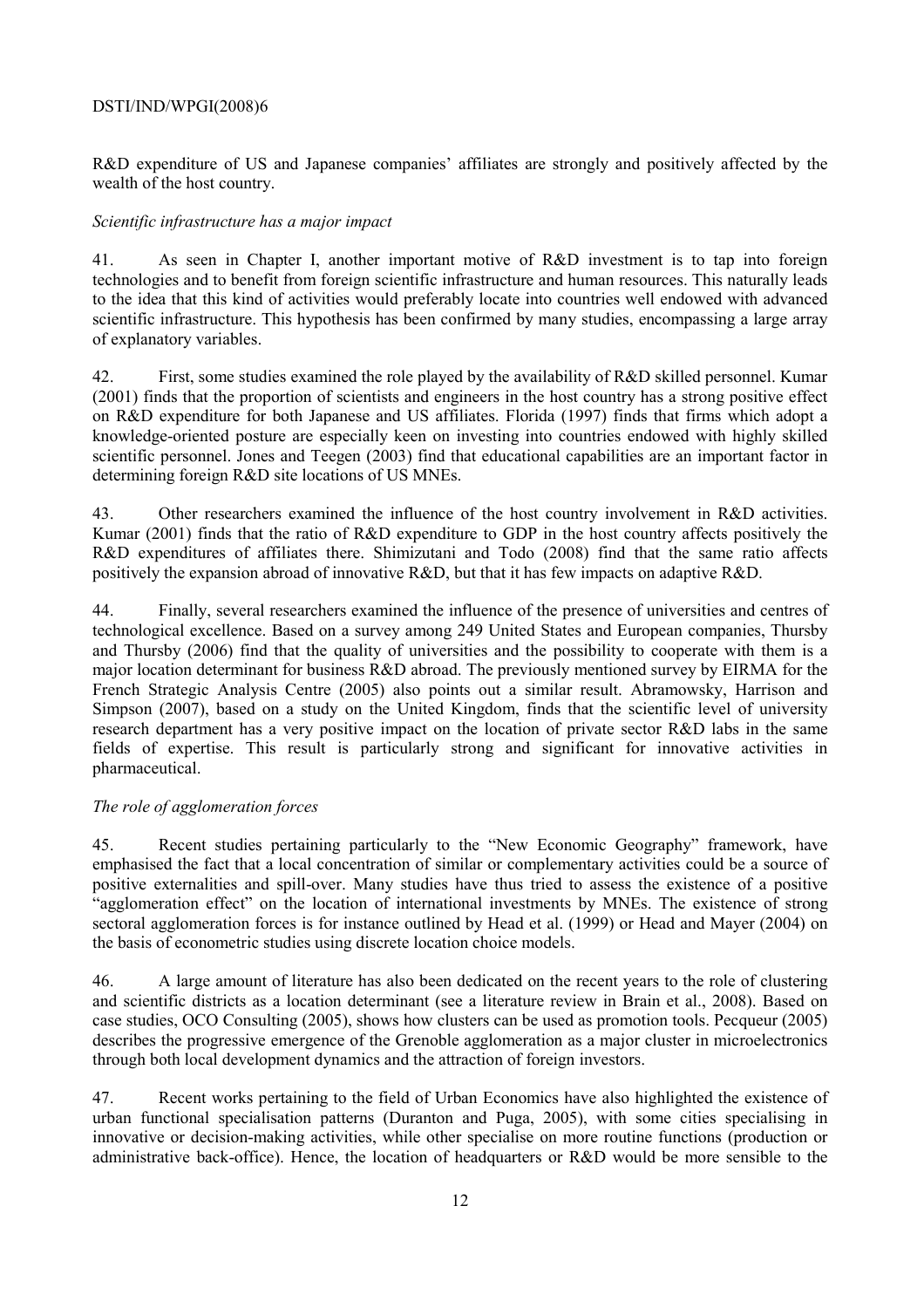presence of activities pertaining to the same function rather than to the presence of activities of the same sector. Defever (2006), Py and Hatem (2008), compare these two kinds of agglomeration forces<sup>9</sup> and find that functional forces are more important for R&D centres than sectoral ones.

# *Cost considerations and availability of skilled manpower have an increasing impact*

48. As innovation becomes an increasingly strategic factor of competitiveness, companies tend overall to increase their R&D effort and expenditures. Cost control thus has become a growing issue (UNCTAD, 2005). The increased segmentation of R&D value chain and the decrease in transaction costs allowed companies to relocate some specific segments of their R&D activities in low-wages countries offering large pools of skilled scientific and technical labour force.

49. Many recent studies have thus supported the idea that the cost-efficiency ratio of labour was gaining momentum as a location criterion. Kumar (2001) finds that the cost of R&D personnel negatively affects the global distribution of this activity among affiliates abroad, especially for Japanese multinational firms. This result is confirmed by the survey carried out by EIRMA for the French Strategic Analysis Centre (2005).

50. This trend goes together with an increased share of emerging countries in the location of international R&D mainly due to the availability of skilled and cheap labour force. Armbrecht (2003) finds that cost reduction is a major driving force of the location of R&D in China. Ernst (2003) reaches to a similar conclusion regarding the location of chip design in Asia. But some studies (see for instance, Jones and Teegen (2003)) pointed out that if cost of labour is gaining momentum, managers are more interested in the skills and capabilities of the potential workforce, than the in mere R&D costs of conducting R&D in this location. According to a survey carried out by Thursby and Thursby (2006), developed countries are still favoured by the higher quality of the academic research and the possibility to collaborate with universities, especially in new sciences. But if respondent companies expect their overall R&D to grow in emerging countries and decline in developed economies, it is not only for reasons of cost, but also because of the large availability of skilled labour force, and for market issues. Reddy (2000) analyses the reasons for firms to locate in India. Among the main determinants are the low labour costs, the abundance of skilled workers and fluency in the English language.

51. However, trends to relocation in R&D activities might be inhibited by the remaining of still high transaction costs. These costs may be related to geographical distance. Shimizutani and Todo (2008) find that the geographical distance between Tokyo and the host country affect negatively the probability for Japanese corporation to set up innovative and adaptive R&D facilities abroad. These costs can also be related to cultural distance (Jones and Davis (2000)). For instance, Py and Hatem (2008) find that firms are more likely to invest in R&D in countries which share the same common language.

### *Legal environment and intellectual property rights regimes*

52. Finally some authors examined the role played by the legal environment and Intellectual Property Rights regimes. The underlying hypothesis is that, due to the risk of leakage, firms might be reluctant to locate in country characterised by weak intellectual property rights. The evidence on the effect of efficient IPR however seems rather conflicting. While Ito and Wakasugi (2007) find that a strong IPR regime affects positively the expansion of Japanese innovative R&D, Kumar (2001) finds no significant effect. Besides, in recent years, many firms established R&D units abroad in countries such as India, or China, where the protection of intellectual property rights is known to be weak. Zhao (2004) gives a rather

-<br>9

It should be mentioned that recent studies pointed out some limits on the definition of agglomeration forces, see Brain & al. (2008).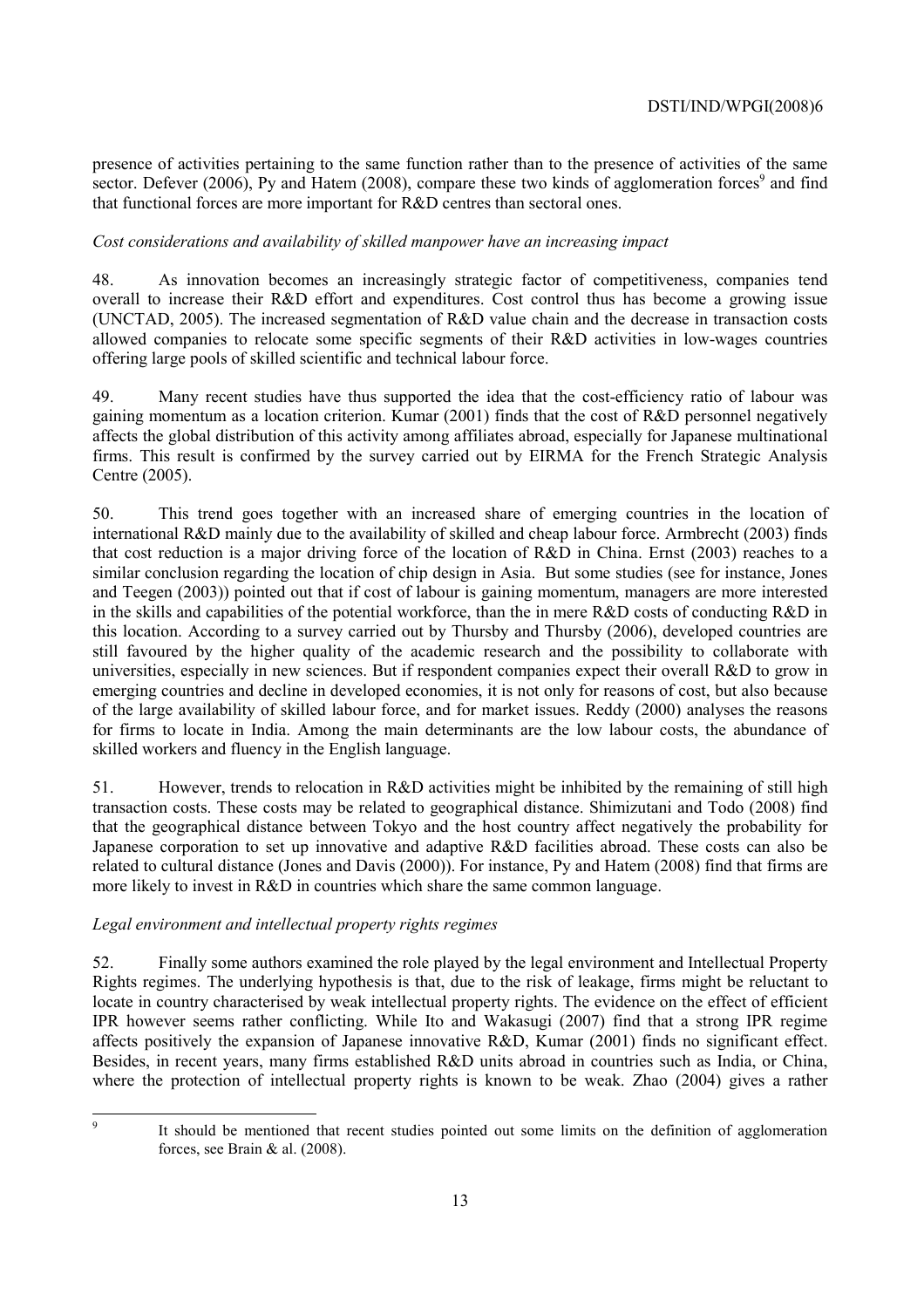convincing explanation to this apparently counter-intuitive fact. In countries with weak IPR regimes, human capital is under-used and under-priced. So these countries can be attractive for multinational firms, provided that these firms are in a position to protect their specific knowledge. This can be the case if their R&D effort in the country is aimed at developing an isolated component, the value of which is weak if disconnected from the whole system into which it will be integrated.

# *2.1.2. The impact of the nature of R&D activities*

53. The global approach presented above is too general to describe the diversity of strategies, motives, and consequently location criteria at work behind the internationalisation of various types of R&D activities. This is why many researchers have tried to integrate the nature of R&D activities in the analysis of location determinants. Results show wide differences depending on the lab's mission and kind of activity.

54. Kuemmerle (1999), on the basis of a survey, finds that "home base augmenting" (*e.g.* innovationrelated) sites are more likely to be located near universities while "home base exploiting" (*e.g.* adaptationrelated) sites are more likely to be located near production facilities and large markets. Ambos (2005) finds similar results for German multinational enterprises. Sachwald and Chassagneux (2007), on the basis of an econometric analysis of location choices by MNEs in Europe during the 2002-2005 period for three types of R&D labs, finds different hierarchies of location determinants for each of these. Local development centres, which aim at adapting products and support foreign production facilities, are more sensible to the host country market size. The location of Global research laboratories, which aim at augmenting the innovation capabilities of the company, is largely driven by the scientific and technological level of the host country. Finally, Global development centres, which provide routine support services for the other kinds or laboratories, are very sensitive to the price/quality ratio of resources, and notably of the labour force.

# *2.1.3. The question of co-location*

55. In many case, activities by R&D facilities are not carried out in an isolate way, but as components of cross-border innovation networks (Sachwald, 2008). In this context, one of the concerns mostly addressed by economists is to know whether the location of overseas R&D is or not related to that of other activities of the value chain.

56. As pointed out above, several researchers find that firms which invest in R&D abroad to support their foreign production tend to locate R&D facilities near production facilities. As a consequence, as showed by Ambos (2005), market-seeking oriented laboratories have strong links with production units while the location of technology sourcing R&D tends to be more independent of this factor. Defever (2006), using data on individual companies location decisions in Europe, finds a strong mutual attraction ("co-location effect") between R&D and production activities inside the same firm. Py and Hatem (2008) find similar results, but at the aggregate country level, without sorting data by companies. Findings indicate that countries which attracted a large amount of production facilities in a given industry have a higher probability, all things being equal, to attract R&D projects in the same activity. While these two studies do not separate the different possible motives for R&D, results are in line with the fact that most of the R&D projects censed in the databases used for the completion of these works have an adaptive mission. Sachwald and Chassagneux (2007) find that firms tend to establish these adaptive R&D activties in region where they have already established production facilities.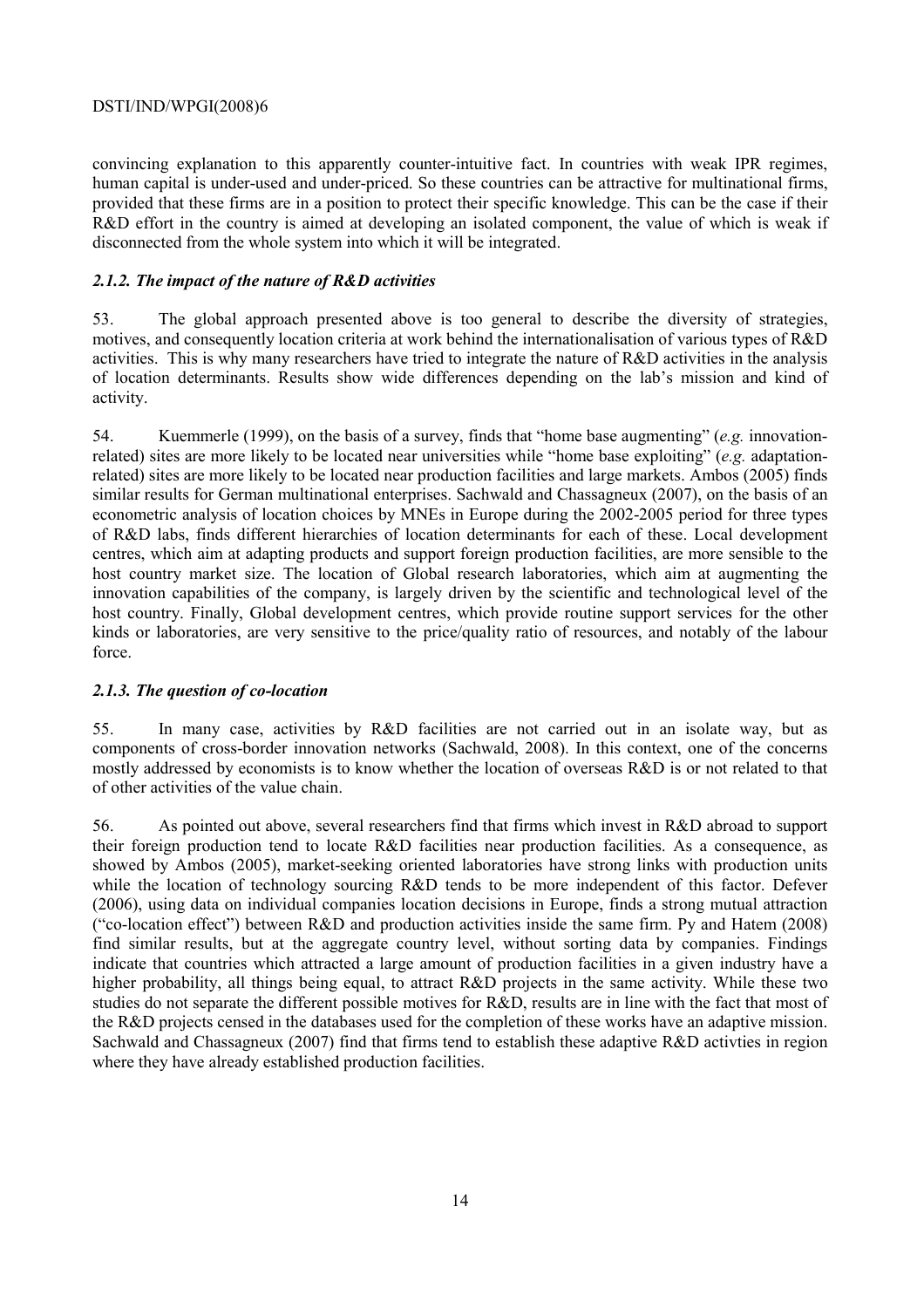# **2.2. Location determinants in high-tech industries**

57. So far, attempts made by the authors of this document to collect publications on location determinants have led to fewer results at the industry level than for R&D facilities and headquarters. Indeed, only few academic publications have been, to our knowledge, specifically dedicated to the question of location determinants in high-tech industries. This sentiment of scarcity, however, can partially be balanced by the facts that many of the studies already quoted on R&D location rely on data on high-tech industries and thus provide some results at the sectoral level.10 This limited literature on location determinants in high-tech industries can be divided in two strands. In a first paragraph, a presentation of studies examining high-tech industry globally is made. In a second paragraph, studies with a more precise focus on one particular industries are commented.

### *2.2.1. Analysis on high-tech as a whole*

58. Various researchers have tried to identify specific location determinants depending upon broad sectoral classification in terms of technological intensity. So-called "high-tech" industries are thus typically compared in such works to "low-tech" and sometimes "mid-tech" activities.

59. Kumar (2001), based on the analysis of a sample of US and Japanese MNEs, finds differences in the internationalisation patterns by home country and industries. The share of R&D expenditures abroad by US companies is higher in technology-intensive industries than in other. On the contrary, Japanese "hightech" MNEs are more prone to retain their R&D expenditure at home.

60. Goetz and Rupasingha (2002) examine the geographic patterns of high-tech industry location across all counties in the United States, including rural areas. This study gives many insights into location determinants at a very disaggregated geographical level. Authors find that the availability of college graduates, the presence of other high-tech establishments, the total income of the county, the fact that the county is an urban area, the easy highway access, the level of property tax rate<sup>11</sup>, and, to a lesser extent, the quality of educational institutions have a positive impact on the location of high-tech activities.

61. Hackler (2003) aims at identifying the specific location determinants of high-tech industry relative to low-tech industry inside the United States. She first analyses the location of these industries in five metropolitan areas between 1987 and 1994. Results show that high and low-tech industries both benefit from being in an urban area, and prefer to locate where county wage and college attainment are lower<sup>12</sup>. These activities are also attracted by cities where the federal procurement is greater, and which have higher expenditure per capita. When turning to the comparison of low-tech and high-tech industries, some differences are striking. Result shows that high-tech firms are, on average, more sensitive to scientific infrastructure than low-tech industries, but less sensitive to increase in wages, housing affordability and to revenue capacity.

### *2.2.2. Analysis focused on a specific industry*

62. Some studies also provided more in-depth insights on more specific industries.

 $10<sup>1</sup>$ 10 A very large industry-specific literature has also been dedicated to the spatial organisation the MNEs' international production and distribution networks and its consequences on the geographical location of activities (see for instance, Macher and Mowery (2008), Mc Cann et al. (2008), Midelfart-Knarvik et al. (2000), Sachwald (2005)).

<sup>&</sup>lt;sup>11</sup> Which can be associated with a better perceived quality of public infrastructure.

<sup>&</sup>lt;sup>12</sup> This last unexpected result can be explained by a mismatch between the geographical area of what an establishment considers its labour pool and the local skills which is measured at the city level.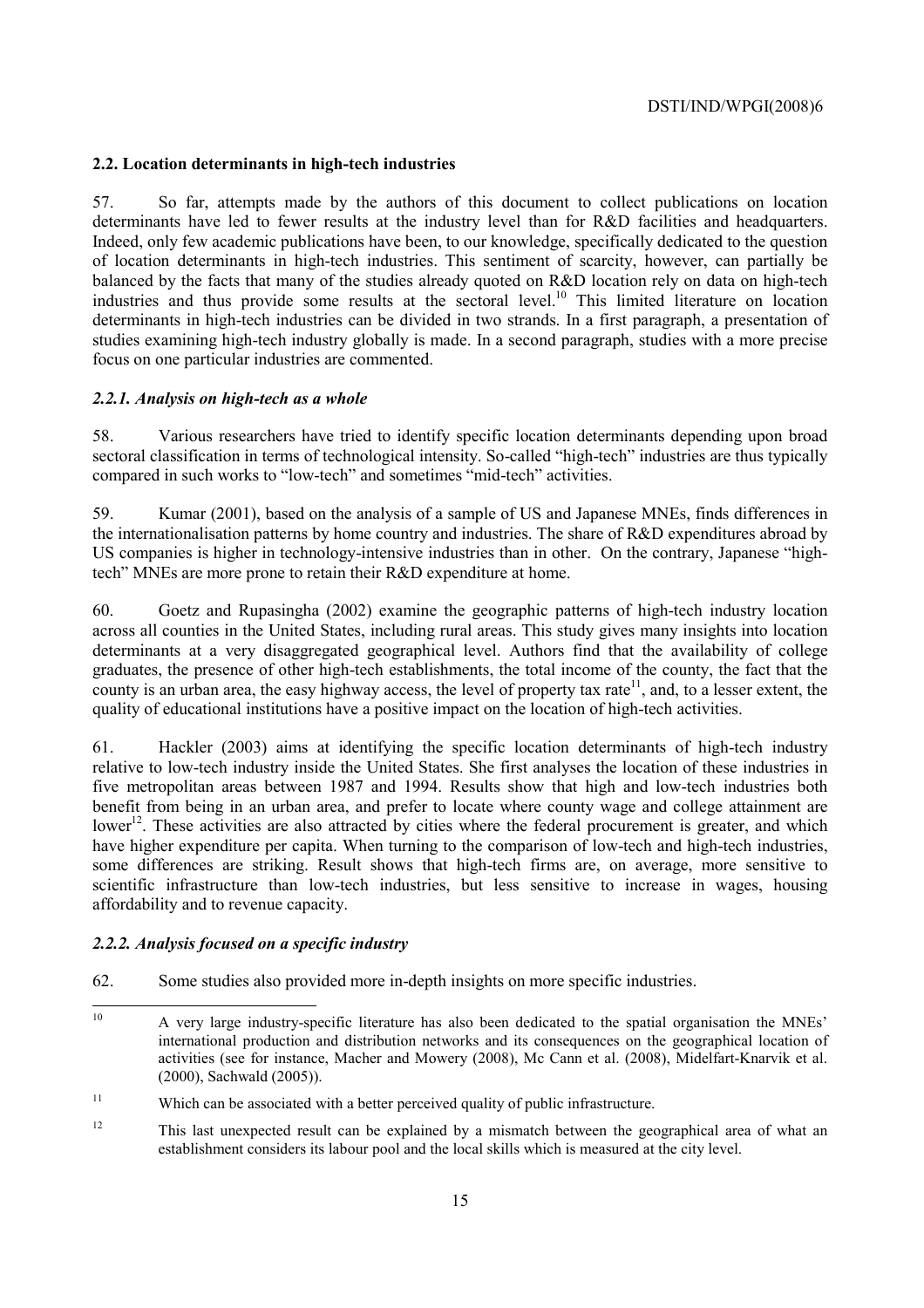63. Pharmaceutical and biotechnology industries appear as very internationalised, especially in terms of R&D activities. Gassmann and Von Zedwitz (1999) find that the pharmaceutical industry appears to be the most internationalised in terms of R&D, while company in automobiles, heavy industry and oil exploitation concentrate their R&D resource at home. The location of these industries seems also very sensitive to the presence of scientific excellence centres. Serapio and Dalton (1999) find that the foreign R&D presence in the United States is especially high in pharmaceutical and biotechnology, and that the quality of scientific infrastructure is especially influential for the location of these activities. Madhok and Osegowitch (2000) point out the special importance of the home-base augmenting motive in the internationalisation of biotechnologies. Florida (1997) finds that the internationalisation of biotechnology is motivated by the access to foreign science and technology to a greater degree than other industries, such as automotive, where market considerations have more impact. Abramowsky, Harrison and Simpson (2007) find that, in the United Kingdom, R&D pharmaceutical labs are more than others prone to locate near high quality research department active in their field of interest.

64. Regarding Information and Communication Technology, the number of publications on location determinants was found, surprisingly enough, to be quite limited. Some interesting studies, however, have been published on the impact of the European enlargement on the location of these industries. A report by Barrios & al. (2008) for the European commission finds that major location determinants for ICTs inside the EU are: the level of regional GDP, the degree of industrial specialisation, the level of education and the density of SMEs<sup>13</sup> established in a particular region. The level of industrial specialisation appears to be especially important in the case of the computing service industry while the presence of SMEs appear to be more influential for ICT manufacturing. Barry and Curran (2004) find that the computer-assembly activity, very sensitive to labour cost, is likely to relocate from Western towards Eastern Europe, while segments more in need of skilled labour and high quality industrial environment, such as the production of electronic components and R&D activities, are less likely to migrate. Regarding the French case, a study by Le Gall (2008), on the basis of a survey among French subsidiaries of foreign companies, identifies three sets of location determinants in ICT industries: the proximity to market and consumers, the existence of technological and scientific resources, and the possibility to collaborate with local partners on innovative projects.

65. Two conclusions emerge from these studies. First, the high-tech industries as a whole are particularly sensitive to the availability of scientific infrastructure, especially in the same specialised field of research, while factors relative to costs considerations and market appear more secondary than in other industries. Second, some of the studies on high-tech location determinants made at the regional or local level gave extremely interesting results. As a matter of fact, these approaches seem more adequate than country-level ones to capture the impact of some location determinants related to spatial proximity, such as agglomeration forces.

66. These studies, however, remain too heterogeneous and incomplete to allow us to point out to general conclusions regarding location determinants in specific high-tech industries. Clearly, a crossindustry study on this matter, covering a large sample of firms and countries over a recent period of time seems to be missing (see working proposals in Chapter V).

# **2.3. Location determinants for headquarters**

67. Two main reasons explain the inclusion of headquarters in the scope of the OECD project. First, as pointed out by the Working Party on the Globalisation of Industry, headquarters are susceptible to be the place where is decided the strategic orientation of firms regarding innovation. Second, until now, little is

 $13$ 

Small and Medium Enterprises.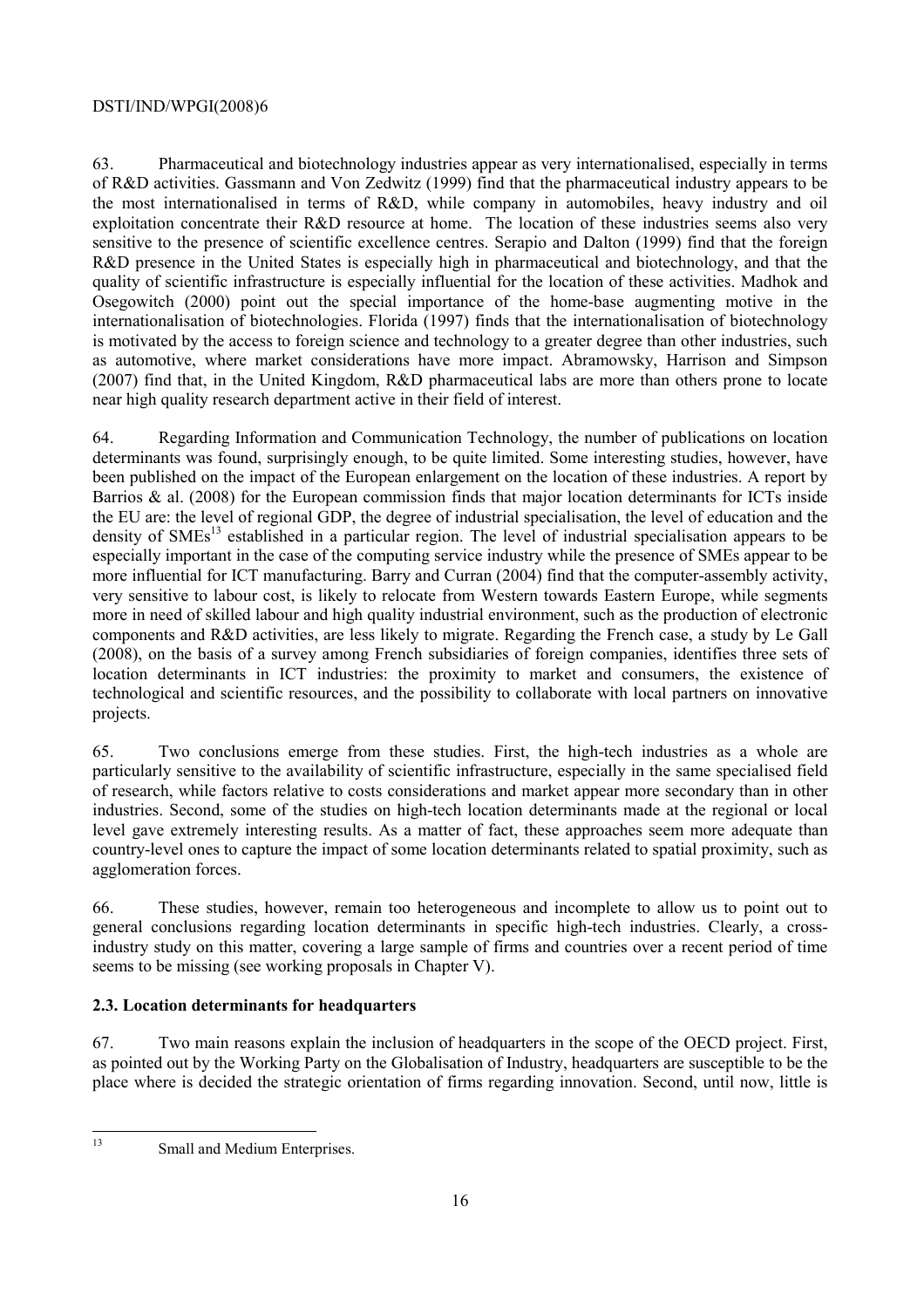known by the OECD about the geographic location of headquarters of multinationals, be this information either qualitative or quantitative.

68. The literature review shows that a significant set of analysis, though apparently less abundant and diverse than in the case of R&D, has already been carried out regarding the location determinants of headquarters. However, two major difficulties are apparent: on the one hand, the notion of headquarters covers in fact a very heterogeneous range of activities and firm-specific situations. On the other hand, no clear link appears between the location of headquarters and that of other innovation-related activities, such as R&D centres.

69. This section is divided in three parts. The first one analyses the location determinants specific to headquarters, respectively at international and infra-national levels. The second part examines the possible co-location effects with other functions of the corporate value chain. The third part addresses the problems related to the concept of headquarters.

# *2.3.1. General location determinants*

70. Various researchers have tried to identify some specific determinants for headquarters, defined as the place where the presidents and top managers of the firm have their main office and take the major strategic decisions.

### *Studies at the infra-national level*

71. A part of the literature has been dedicated to the question of the location criteria of companies headquarters inside one large country, namely the United States.

72. The most commonly mentioned location determinants are the quality and diversity of business services and infrastructures, headquarter agglomeration effects (especially in the same industry), levels of corporate taxes and wages (albeit not mentioned as significant in all studies). Straus-Kahn and Vives (2005) show that when existing headquarters decided to relocate, they were attracted by metropolitan areas with good transport facilities, low wages and corporate taxes, high presence of headquarters pertaining to the same sector of activity and finally high levels of business services. The influence of these two last determinants is also confirmed by Davis and Henderson (2004). They find that a wide diversity of local service options allows the headquarters to better match their various needs with specific experts producing service inputs.

### *Studies focused on international comparisons*

73. One major interest of the infra-national studies reviewed above is the fact that they rely upon analysis made at a local (city) level. This approach is well adapted to the fact that headquarters location decisions are largely based on the comparison of the characteristic of the major metropolitan areas in competition for the attraction of this kind of activities. However, these studies only focus on the question of the location of the central headquarter of a company inside the borders of its home country. They thus only have an indirect link with our major topic: the competition of various countries (or cities on different countries) for the location abroad of second-level decision centres in charge of the coordination of a limited fraction of the international activities of the MNE (for instance at the regional level).

74. Thousand of regional headquarters of extra-european MNEs are for instance presently operating in Europe, where large cities compete to attract new projects or encourage MNEs to relocate their activities from another metropolitan area. A limited academic literature exists on this question, mainly based on discrete choice models approaches. Its main results show that proximity to market, functional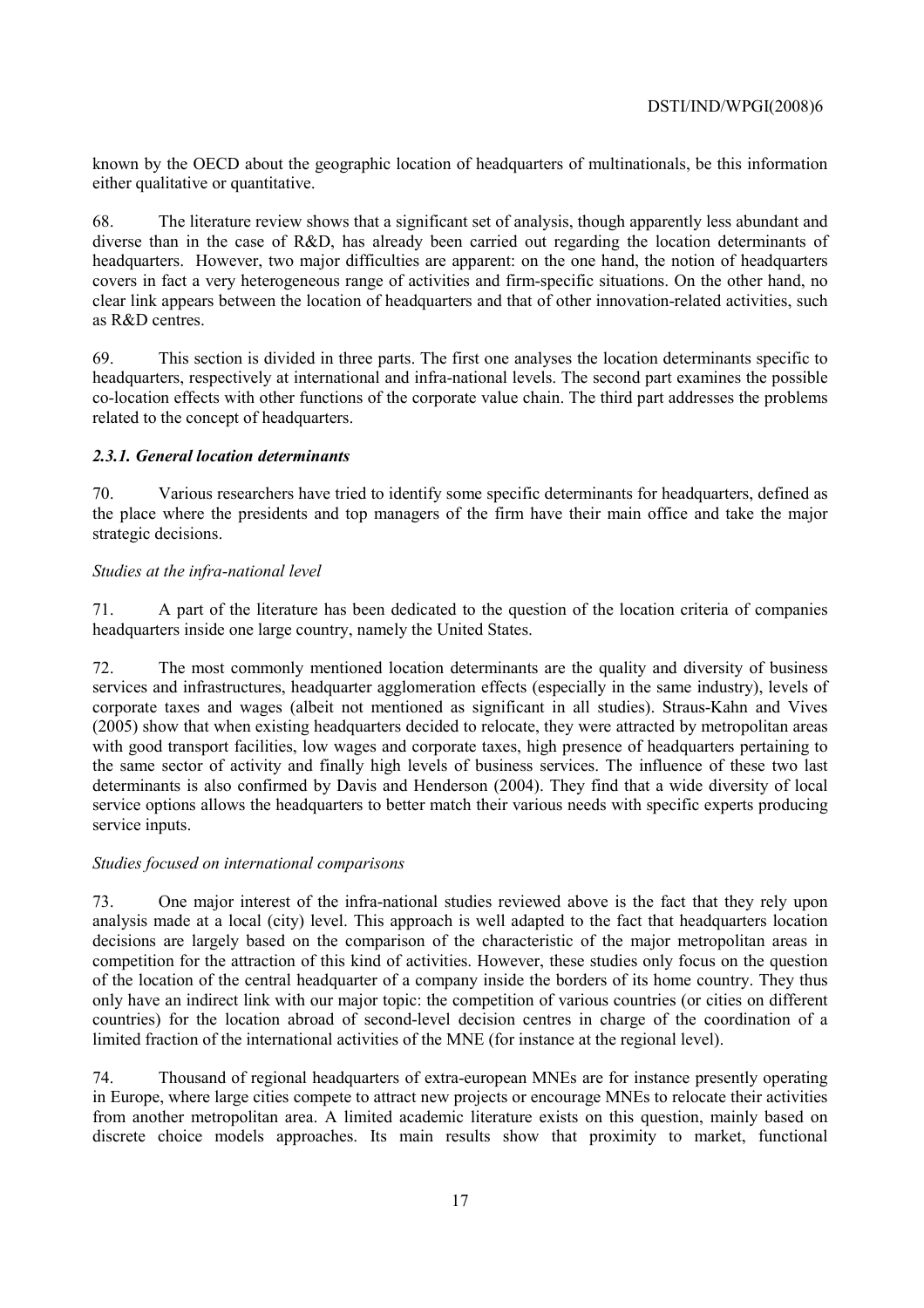agglomeration effects, good governance, availability of skilled labour, and presence of production sites of the company in the country are among the major location determinants.

75. Defever (2006) as well as Py and Hatem (2008), examine this question in Europe based on econometric analysis. Defever (2006) finds that the quality of judicial system and of the contracting environment is important for the location of this activity. Py and Hatem (2008) find that the abundance of skilled workers and the sharing of a common official language with the investor both affect positively the probability to attract these activities. This last point reflects the fact that for the period 2002-2006, among the headquarters established in Europe, the major part came from the United States and that those have been largely located in the United Kingdom.

76. Other studies have directly focused in international comparisons at the city level. A survey by E&Y (2005), shows for instance that the major location determinants of regional headquarters in Europe are, in that order: proximity to customers, transport and accessibility, quality and availability of labour, and tax issues. As noted above, Duranton and Puga (2005) point out the existence of strong functional agglomeration effects leading to the apparition of cities specialised in superior tertiary functions such as headquarters and R&D activities, while other cities specialise in more routine activities, with a low innovation and decision-making content, such as mass production or call centres.

# *2.3.2. Is the location of headquarter independent of that of other firm's activities?*

77. Quite a large set of studies, most of them focused on the case of the United States, have been dedicated to the analysis of the trade-off between the location of the headquarter close to the main production facility and the creation of a stand-alone headquarter.

78. Several researchers emphasised the benefits associated with the separation of headquarter from production facilities. Davis and Henderson (2004), based on a micro-data set on auxiliary establishments from 1977 to 1997, find that the separation of headquarters from production bring two different kinds of benefits to companies: first, the availability of specialised local services suppliers and second, the proximity to other headquarters located nearby.

79. Other researchers however suggest that the co-location effect between headquarters and production activities remain important. Henderson and Ono (2008) analyse the trade off between locating headquarter close to the production facility and into a large city offering high quality of services. Results indicate that firms prefer to locate their headquarters close to the production facilities, unless cities offer substantial advantages. Among the most important of these advantages is the supply of business services, while rents and congestion effects are dissuasive. The impact of the wages level is limited. Aarland et al. (2006) also show that firms tend to locate their headquarters near production facilities. But the probability of having a separate central administrative office grows with the size and the degree of diversification of the firm. Defever (2006) also examines the co-location of activities but across country. He finds that headquarters have a positive tendency to locate their headquarters in country where they already established production facilities.

# *2.3.3. Some difficulties in the definition of headquarters*

80. Despite some very interesting findings, this literature review also points to a series of shortcomings and ambiguities. In particular, the notion of "regional headquarter" is far from being perfectly defined and statistically measurable (on this question, see also Marini, 2007).

81. First, the question of the "decision-making centre" should be clearly distinguished from that of the "registered office". In many case, those two sites may be located in different cities, as fiscal and legal determinants have different impacts for each of them.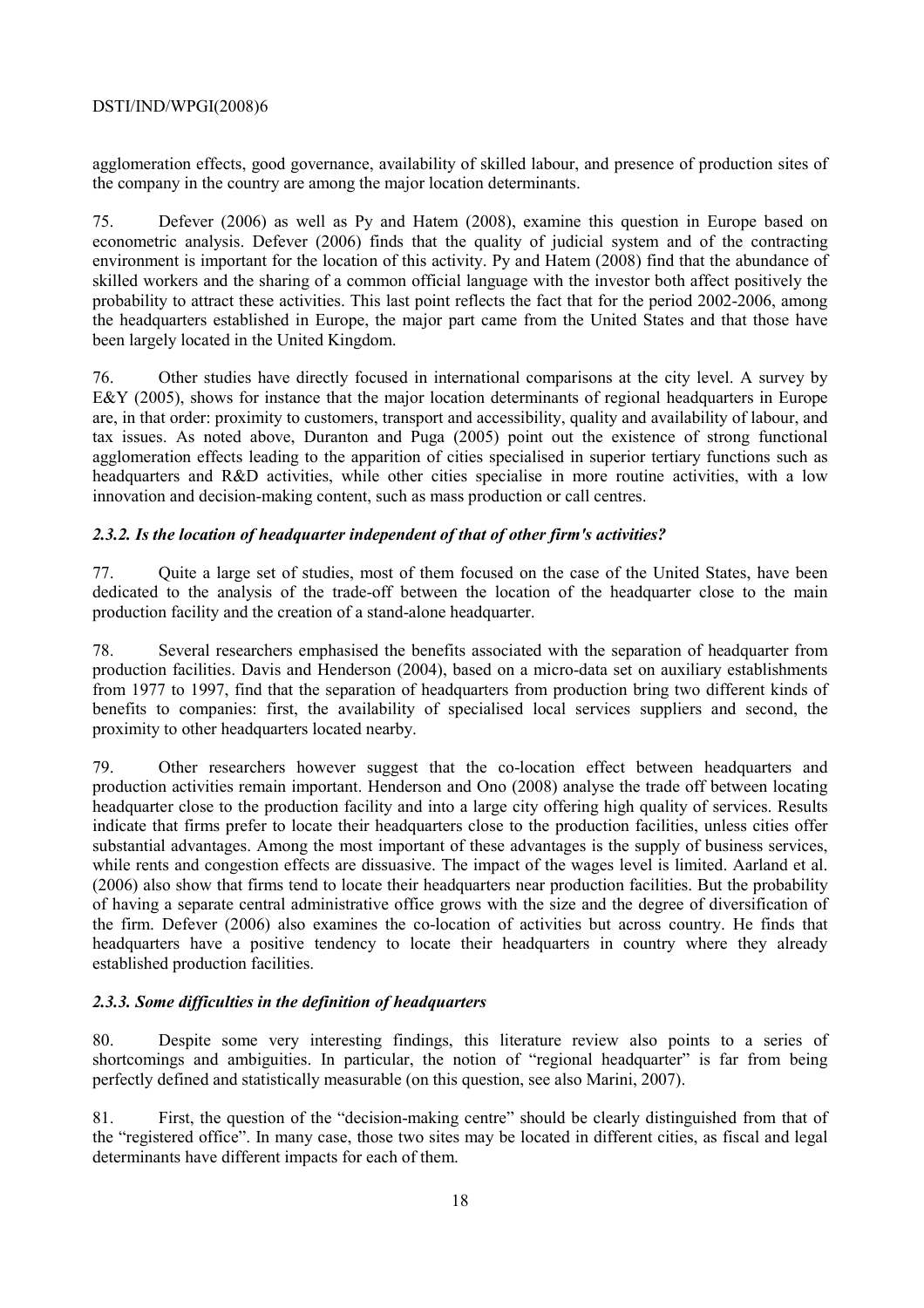82. Second, the notion of "headquarter" is not clear-cut. A study by AFII (2007) distinguishes various types of situations for regional headquarters of extra-european MNEs in Europe: *i)* small representative office of companies which have not yet set up significant production or distribution activities; *ii)* polyvalent site carrying out in the same place all the major activities of the company (production, sales, R&D, decision-making ; *iii)* weak headquarter only involved in the coordination of regional activities and with no strategic power, the major decisions being taken at the parent company's head office; *iv)* strong headquarter, to which a real strategic autonomy has been given by the parent company. In addition some headquarters concentrate a large share of the back-office administrative functions (such as human resources management, treasury management, accounting, etc.) while other only focus on decision-making, with the other activities being carried out elsewhere, in so called "specialised shared-services centres".

83. Available data on establishments or projects do not always allow a clear distinction between those various categories, whose location determinant may be very heterogeneous. As a consequence, studies supposedly focused on "regional headquarters" also include in fact data on head offices, small representative offices, or shared services centres, which weakens the reliability of their results.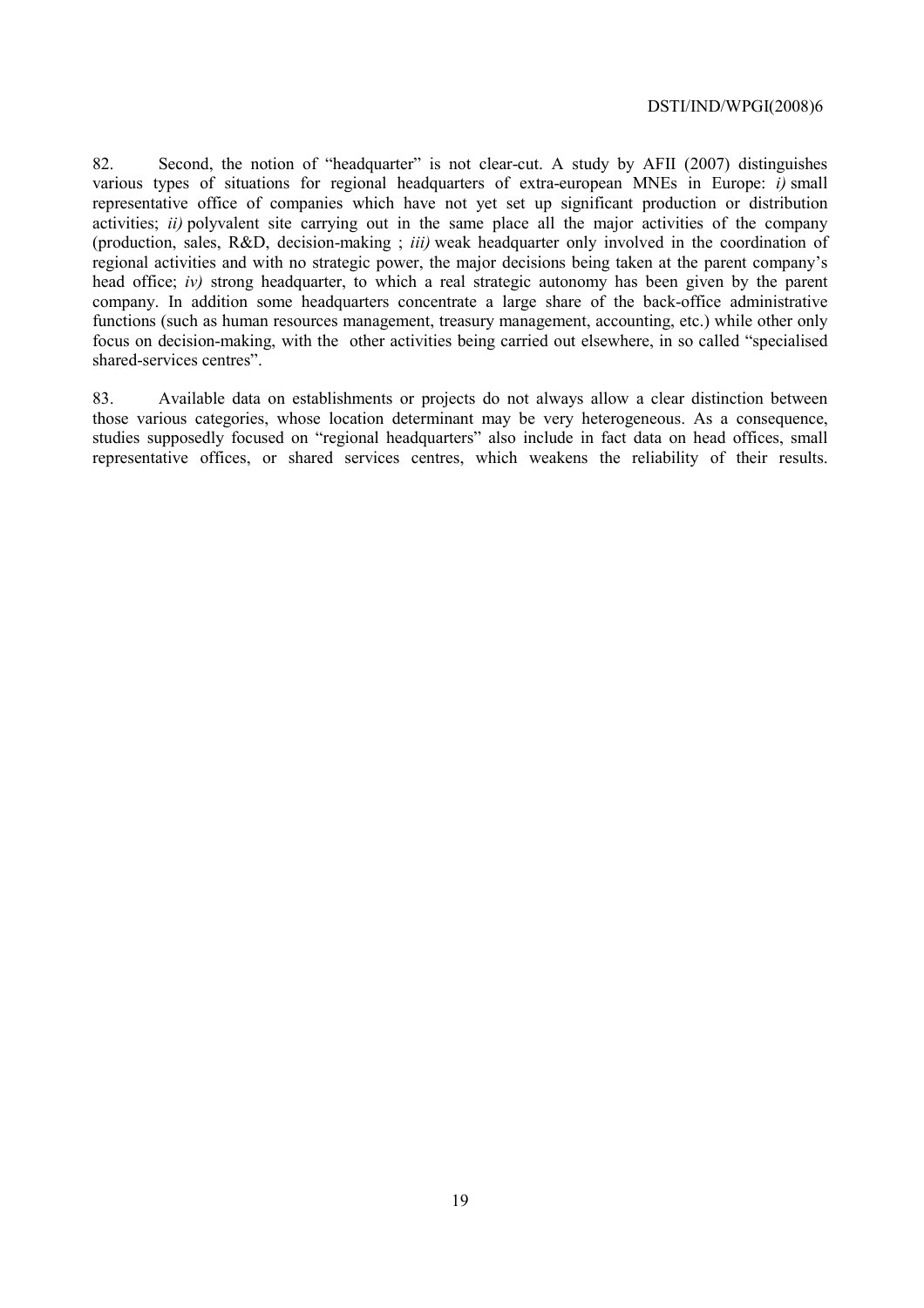# **CHAPTER III. TERRITORIAL ATTRACTIVENESS: POTENTIAL, PERFORMANCES AND POLICIES**

84. This question will be addressed through three different approaches. The first section presents the tools available to analyse how the various host territories compare to each other regarding their ability to meet the firm's location criteria, resulting in unequal *attractiveness potentials*. The second section reviews the data available to measure the *attractiveness performances* of host countries in terms of the actual location of projects and activities. A third and last section is dedicated to the *attractiveness policies*  implemented by local development authorities to improve both the potential and the performances of the territory.

### **3.1. Attractiveness as a potential: which analytical tools?**

85. This first concept refers to the capacity of a territory to meet the needs and requests of the investor better than the other territories in competition to attract a given project. This capacity relies on two elements: on the one hand, the nature of resources available on the territory; on the other hand, the hierarchy of major location determinants influencing the investor's decision, which largely depends on the type of project. A territory, endowed with a given structure of resources (and of prices attached to them) can thus be more or less attractive depending on the type of project.

86. This simple two-fold approach could in principle be used as a basis for the implementation of methods dedicated to the measurement of the attractiveness potential. A handful of publications have implemented this approach for innovation-related activities, and are presented at the end of this section. Many studies, however, only focus on one aspect of the question: either the measurement of attractiveness in general, or the assessment of the global innovation potential of a given country. As they also provide useful insights on our central question, we present them in the first two sections.

#### *3.1.1. Global measures of the attractiveness potential*

87. Many studies on attractiveness and competitiveness have a very general scope and do not especially focus on innovation-related activities. However, they provide many interesting insights into these activities. For instance, the annual reports on competitiveness published by the WEF and IMD respectively (WEF, 2007a, IMD, 2008) retrieve hundreds of quantitative variables on all aspects of economic performance in order to rank various countries in the world according to their overall degree of competitiveness. Many of these variables are of interest for our project, either because they give insights into some elements of general environment which also impact innovation-related activities, or because they specifically focus on innovation and R&D. A whole chapter of the WEF's *Global Competitiveness Report* is for instance dedicated to innovation, which constitutes the  $9<sup>th</sup>$  "pillar" (of 12) of the "Global Competitiveness Index" computed yearly by the Geneva institute, on the basis of eight elementary indicators. According to last year's survey, the eight most innovation-ready countries in the world are, in that order: Japan, the United States, Finland, Switzerland, Germany, Sweden, the Netherlands and Denmark (WEF, 2007).

88. Many surveys on issues related to attractiveness also contain questions specifically focused on innovation. For instance, E&Y publishes every year a benchmark study on European countries called "European Attractiveness Survey" (E&Y, 2008a). This report is divided in two parts: *i)* a qualitative analysis of country performances for the attraction of international mobile projects, based on the European Investment Monitor database (see below) ; *ii)* an opinion survey among business executives. In this year's report, two questions to CEO were especially focused on innovation. According to the responses, the most innovative countries in the world were found to be, in that order, the United States, China, Germany, Japan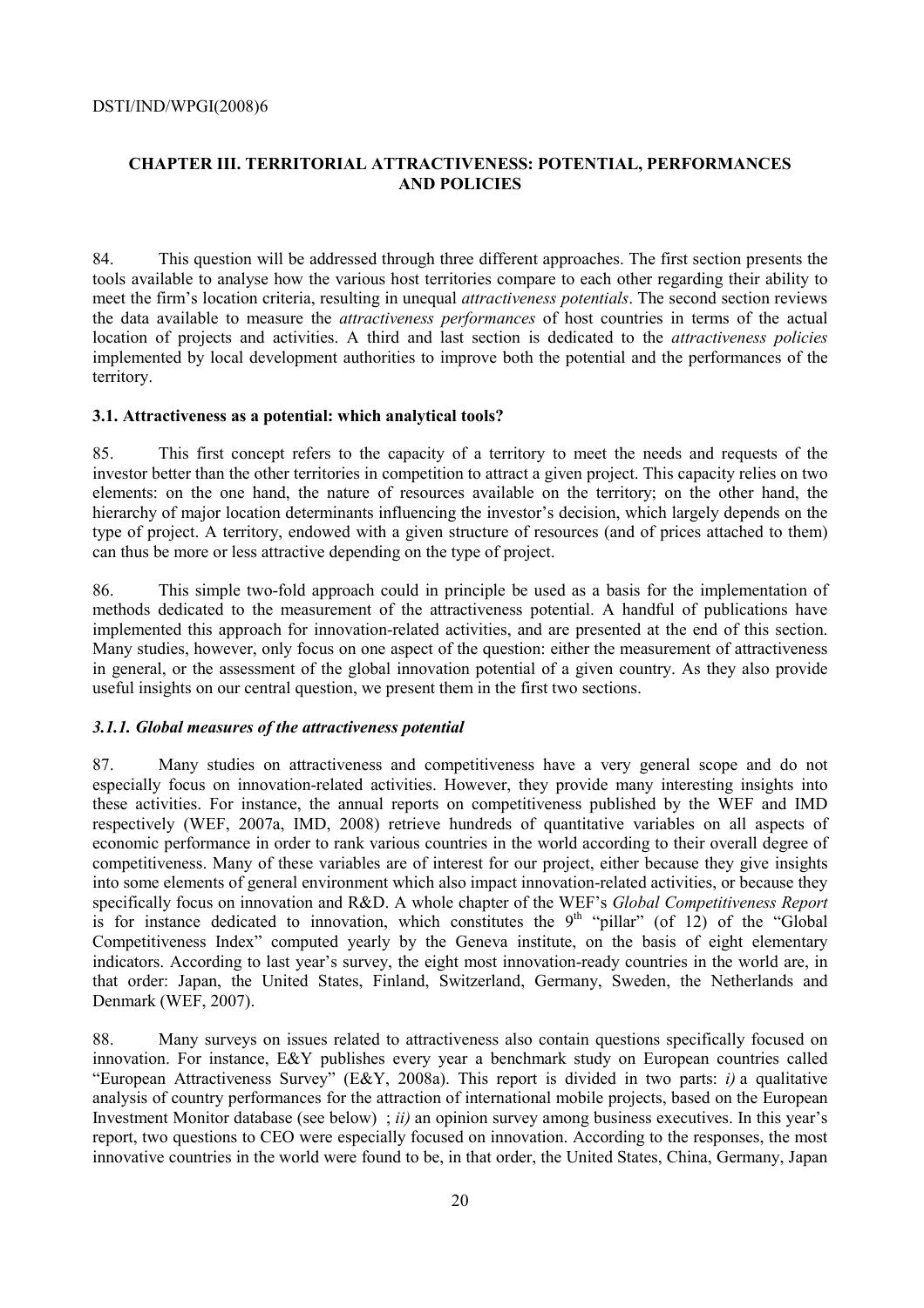and India. As for the major sources of innovation inside companies, they were identified to be, in that order: communication channel, supply chains, financial engineering, product support services, product innovation.

89. To end with, it should be mentioned that many surveys and reports, even if they have a very general scope, may give insights on innovation-related activities, if conveniently retrieved. For instance, the yearly worldwide survey by AT Kearney among CEOs, called "AT Kearney FDI confidence Index", ranks the countries according to their overall attractiveness for investors<sup>14</sup> (AT Kearney, 2008). So far, no specific results have been published by AT Kearney depending on the industry of the respondent company. But, if such a sorting were made, an attractiveness indicator specific to high-tech industries could be displayed. The same remark holds for all other surveys among companies, such as those made, among many others, by Ernst &Young (2008a) or UNCTAD (2007).

# *3.1.2. Assessment of the local innovation potential*

90. Other studies try to benchmark the innovation or R&D capabilities of various countries around the world, but with no special focus on the question of attractiveness. For instance, INSEAD has computed a "global innovation index", based on eight groups of indicators,<sup>15</sup> which gives the highest scores, in that order, to the United States, Germany, the United Kingdom, Japan, France and Switzerland (INSEAD, 2008).

91. The "Global Information Technology Report", published yearly by the WEF (2007b) since 2002, tries to benchmark the ITC potential of 127 countries around the world on the basis of three sets of indicators (ICT environment, ICT readiness and ICT usages). In last years' survey, the top-ten countries were, in that order, Denmark, Sweden, Switzerland, the United States, Singapore, Finland, the Netherlands, Iceland, Korea and Norway.

92. The "Science, technology and industry scoreboard" (2007a), published every two years by OECD, brings together over 200 indicators to compare the innovation potential and performances of OECD members and major non-members. The 2007 study highlighted the progresses made by emerging countries, notably China and India, in such fields as investment in research or trade in high-tech industries.

93. The European commission also publishes a so-called "European innovation scoreboard", (UNI-MERIT, 2007) which benchmark 37 countries around the world. According to the "2007 summary innovation index", the countries with the highest scores were found to be, in that order: Sweden, Switzerland, Finland, Israel, Denmark, Japan, Germany, the United Kingdom and the United States.

94. Many studies focus on the benchmarking of universities around the world in terms of research potential and quality of education. The "Shanghai Ranking", published every year by the Jiao Tong University, ranks 500 universities worldwide, mainly on the basis of R&D criteria. In this year's survey, Harvard came first, followed by Stanford, Berkeley, Cambridge (United Kingdom) and the MIT<sup>16</sup> (Shanghai, 2008). A study by Ecole des Mines de Paris (2008) ranks 338 universities in the world based on the criteria of the number of their graduate having reached top positions in the largest companies in the world. Harvard again comes first in this ranking.

 $14$ 14 In this year's survey, the most attractive countries were said to be, in that order: China, India, the United States, the United Kingdom, Hong-Kong, Brazil, Singapore, The UAE, Russia and Germany.

<sup>&</sup>lt;sup>15</sup> They are: institutions and policies, human capacities, infrastructures, technological sophistication, business markets and capital, knowledge, competitiveness, wealth.

<sup>16</sup> The survey also makes specific ranking by broad subject fields.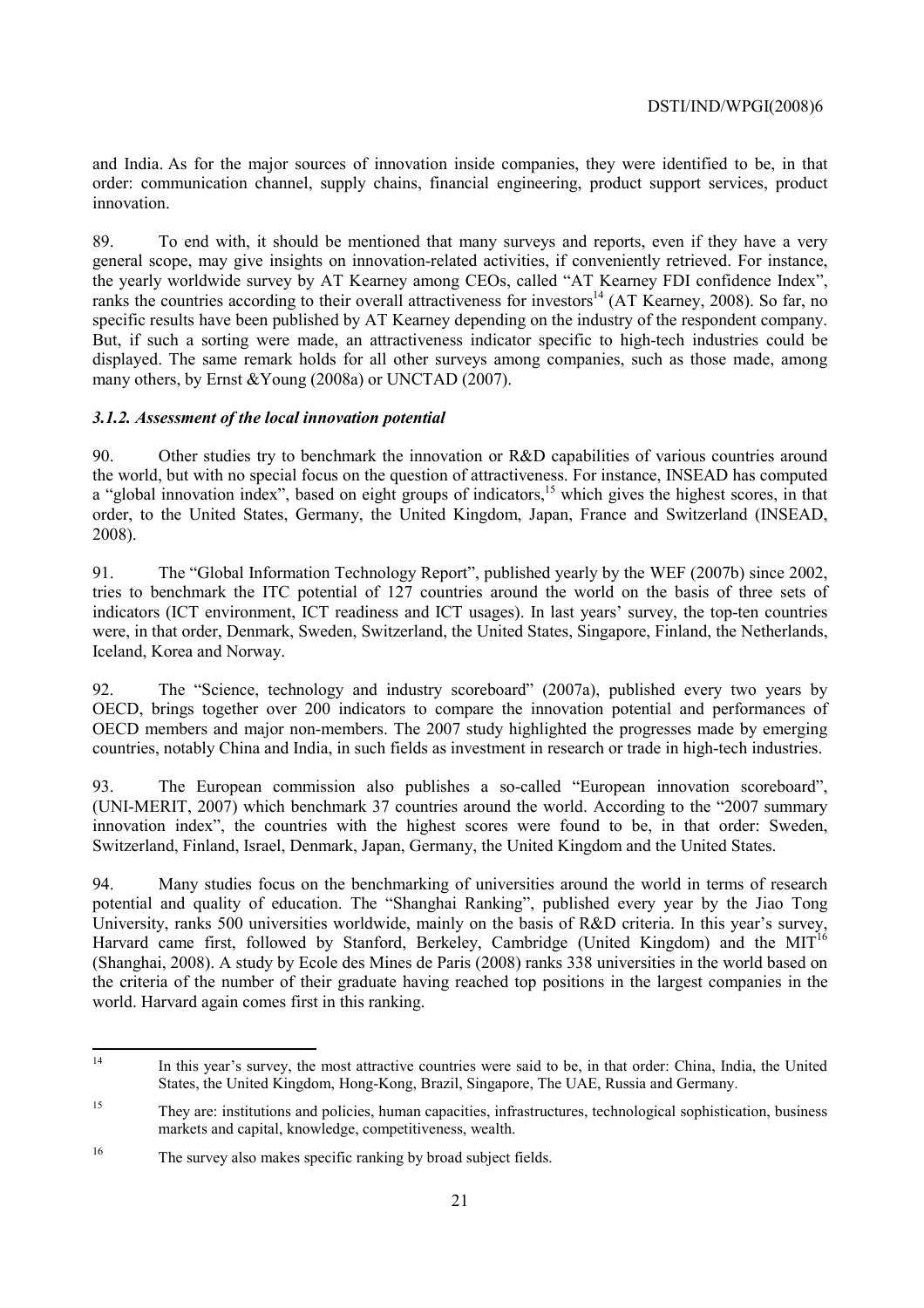95. As for the OECD Education outlook (2008d), it provides a large set of comparative data on educational effort and achievement carried out by OECD member countries. Among the major findings of the two most recent studies is the trend to a strong progression of the percentage of university graduates in the young population of some Asian countries such as Korea and Japan, which now rank at parity with the traditional top–performers for this indicator: Russia, Canada and Israel.

96. Regarding the financing of innovation, KPMG has published, in the past years, a series of studies benchmarking European countries on the basis of around twenty quantitative indicators. According to the 2006 issue of this survey, the countries providing the best legal and tax environment for the development of private equity and venture capital in Europe are, in that order, Ireland, France and the United Kingdom (KPMG, 2006).

# *3.1.3. Some specific studies on innovation-related activities*

97. Studies especially focused on this issue are not numerous. They can be divided into two broad categories: *i*) industry-specific approaches and *ii*) benchmarks of large metropolitan areas, which provide insights on the attractiveness of these locations for strategic functions such as HQ and R&D.

*98. Industry-specific studies* are quite limited in number*.* One of the most comprehensive works in this category is the KPMG yearly report comparing the attractiveness of different potential locations in the world (at the country and city level) for various types of investment projects. It uses for this an original method, based on the building of simplified business plan where all components of costs are taken into account. Specific results are presented for a large set of innovation-related projects, such as pharmaceutical and biotech labs, medical devices or electronic equipments manufacturing facilities, R&D and software design centres or clinical trials activities (KPMG, 2008).

99. Among other interesting studies, one can mention the quarterly Ernst & Young survey on "Attractiveness for Renewable Energies", which ranks 25 countries in the world on the basis of a mixed approach (hard data + opinion survey). In the last issue of the report (2008c), the six top countries were, in that order: the United States, Germany, India, Spain, the United Kingdom and China.

100. *Many studies aim at comparing the quality of the business environment and the attractiveness of major metropolitan areas*. The Cushman-Wakefield "European Cities monitor", based on some dozens of qualitative indicators retrieved from a questionnaire survey among CEOs, ranks this year London and Paris as the best european locations for business among a set of about 30 cities (Cushman-Wakefield, 2007). It also provides insights into the key location factors, which are, in that order, availability of qualified staff, easy access to markets, customers and clients, and quality of transport and communication infrastructures. Among the many other survey or studies of the same kind, it is possible to mention: the PriceCoopersWaterhouse' "Business readiness indicators for the 21th century" (2007), which benchmarks 9 large cities around the world on the basis of a dozen of quantitative indicators; and the Ernst & Young's "Global Cities Attractiveness Survey" (2008b). In the last issue of this survey, New York appears as enjoying the best image among investors, followed by London, Paris, and, far behind, Tokyo and Peking. Figures also show the growing attractiveness of large cities in emerging countries.

### *3.1.4. Other data available for the construction of an attractiveness scoreboard*

101. Some very comprehensive data bases have been set up by consulting companies in order to help investors to benchmark various territories (either at the country, regional, or city level) on the basis of a very large set of indicators regarding prices, resources, markets, legal and fiscal environment, etc. Among the most well-known ones are the Economist Intelligence Unit's *Market indicators and forecast* and the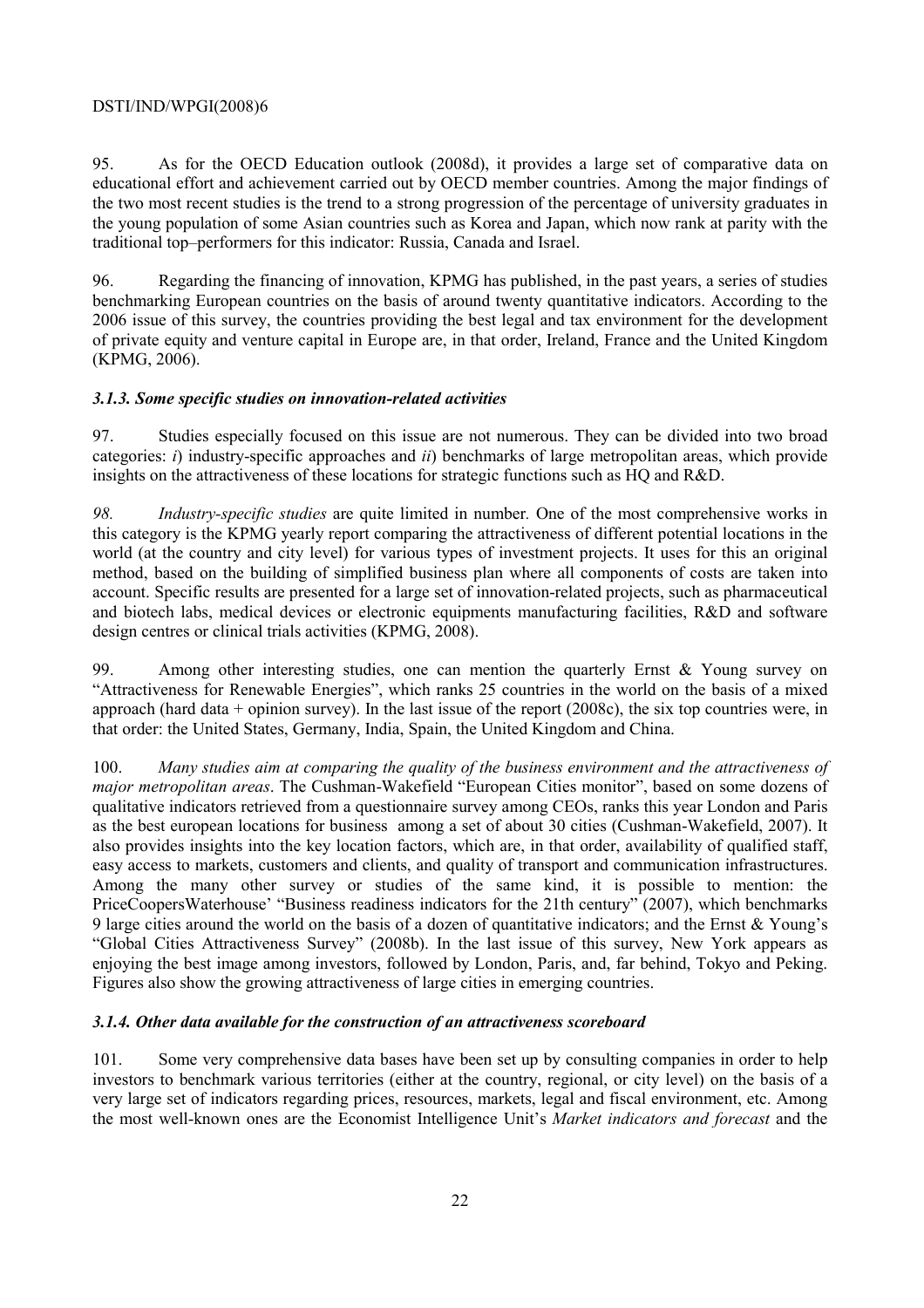OCO Global's *fDi Benchmarke.17* Despite relatively high access costs*,* these databases could prove very useful sources for the would-be making of an "Innovation attractiveness scoreboard".

### **3.2. Attractiveness as a performance**

102. This concept refers to the amount of mobile activities<sup>18</sup> that a given territory has been able to attract, either in absolute value, or as a share of the total amount of mobile activities likely to locate there. One of the many problems raised by this definition is that the numerous existing measurements of performances on attractiveness are often conflicting, and that most of them suffer from major methodological shortcomings (for a general analysis of available data, see OECD 2007b and 2008a). It is possible to distinguish two main approaches, based respectively on the flows of new projects or investments and on the level of the existing foreign presence.

### *3.2.1. Data on inward investment flows*

103. Data on international investment flows by industry are mainly based on three sources: *i*) statistics on foreign direct investment (FDI) retrieved from the balances of payments; *ii*) census of M&A projects; *iii)* census of mobile greenfield projects.

104. Various factors hamper the reliability of FDI data, especially as a basis for studies on innovationrelated activities. First, harmonised international FDI data are not so far available at the crossed industry/home country level. If they were, their informative content on real investment location would be problematic, for many reasons (on this subject, see: OECD, 2005; Hatem, 2004): *i*) imprecision in the classification of flows by industry based on a sectoral approach; *ii*) important discrepancies between the definition of FDI and that of gross fixed capital formation abroad; *iii*) no distinction between FDI related to greenfield, M&As, and other operations; *iv*) impossibility to identify FDI flows specifically related to investments in R&D activities. Regarding data on FDI stock, their level may vary a lot depending on the definition used to measure them: historical value, accounting value, etc. (Ramstetter, 1996).

105. Data on M&A operations are regularly collected by consulting firms, especially those operating in the financial sector, such as Thomson Financial.<sup>19</sup> As they are not constrained by the same strict confidentiality rule as are statistics published by public bodies, they can be made available at the crossed industry/home countries level. Their worldwide coverage allows comparisons including non-OECD countries<sup>20</sup>. But they are also hampered by some shortcomings.<sup>21</sup> In addition to the already mentioned imprecision of the industry classification based on sectoral approaches, it should be mentioned that the nomenclatures used by consultants are most of the time not coherent with the usual ISIC ones. The most

 $17$ 17 OCO has also carried out a census and benchmark of the major clusters existing in Europe and in some other part of the world (OCO, 2005).

<sup>&</sup>lt;sup>18</sup> We only address here the question of the attraction of direct investment flows. Such questions as outsourcing, partnerships, attraction of financial flows for the financing of innovation, or attraction of human resources (researchers, PHD students, etc.) are thus excluded from the scope of this section.

<sup>19</sup> The Thomson One banker database also provides extensive information on firms and financial institutions, including structures of ownership, at the worldwide level.

<sup>&</sup>lt;sup>20</sup> In this respect, one of their major findings, is, unsurprisingly, that most of the purchase operations carried out in high-tech industries, both in terms of number and value, regard the acquisition of companies located in developed countries.

<sup>&</sup>lt;sup>21</sup> This paragraph only focuses on statistical issues, and will no include a discussion on the relevance of M&As data for the measurement of territorial attractiveness. This question will be partly addressed in chapter IV.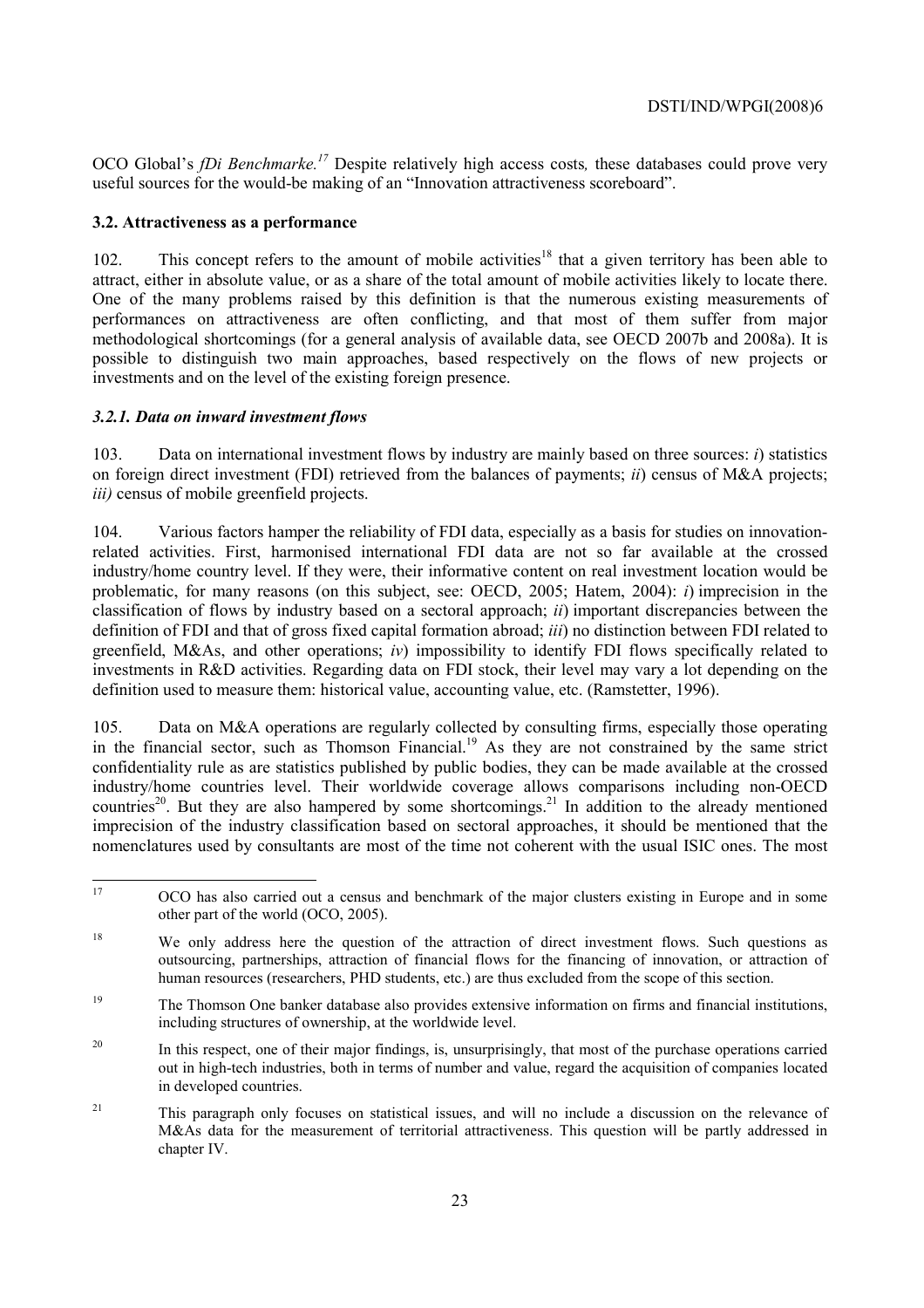striking shortcoming, however, relies in the fact that the data collection method is based mainly on announcements made by the companies themselves. A bias with effective realisation may thus appear if the final value of the M&A is different from the one initially announced, if the operation is postponed, and, last but not least, if it is finally not completed<sup>22</sup>.

106. Data on greenfield international investment projects are collected by consultants on the basis of press review, web scanning, and information released by companies and investment promotion agencies. Three main data bases are available. While OCO's *fDi Markets* and IBM/PLI's *GILD* have a worldwide coverage, E&Y's *European Investment Monitor* (EIM) only registers inward projects into European countries. They focus exclusively on greenfield (site creation) and brownfield (site extension) projects, and do not include M&As and non-investment projects such as partnerships or outsourcing. Each project is described by about ten parameters (size in terms of employment and investment.<sup>23</sup> host country and sometimes region, industry, function, announcement date, source of information, investor and home country of the investor). Among the major advantages of these sources is that: *i*) they allow real-time analysis<sup>24</sup> based on microeconomic data; *ii*) they provide information at the world-wide level.<sup>25</sup> As in the case of M&As, their major shortcoming is linked to the fact that the collection of information is based on the announcement of projects and not on their effective completion. In addition, they provide no information on the sizing down or closing down of existing locations.<sup>26</sup>

107. According to the information contained in these data bases, emerging countries seem to be already capturing a very large share of international projects and related job creation, including in innovation-related activities (OCO, 2008). For instance, according to OCO data bases, China and India already rank respectively 1rst and 3rd in the world for the number of international projects on R&D centres since 2003 (AFII/IIG, 2008). This diagnosis contrasts sharply with that based on other sources, which show a still massive domination of developed countries for the attraction of innovation-related activities, be it in terms of turnover or employment (see for instance the worldwide breakdown of foreign R&D activities of US companies, in OECD, 2008a).

# *3.2.2. Data on the presence of foreign-owned activities*

108. Due to the methodological limitations of data on FDI, many specialists have argued long ago that the most adequate measure of attractiveness performances might be given by the level of activities of foreign companies in the territory, either in absolute level, or preferably as a ratio<sup>27</sup> (Hatem, 2004). In this

 $22$ 22 As exemplified by the case of the acquisition of French Eiffage by Spanish Sacyr, announced in 2007, recorded by Thomson for the same year, and finally not completed.

<sup>&</sup>lt;sup>23</sup> In fact, due to the high number of missing information, data on the size of projects are hardly usable for analytical purposes, and most of the studies based on this kind of data bases focus on the number of projects, with no distinction made depending on the size of operations.

<sup>&</sup>lt;sup>24</sup> Information on newly announced project is practically available in real time. Retrieved and checked data usable for analytical purpose are available a few months after the announcement of the operation.

<sup>25</sup> This remark is not true, however, for the E&Y's *European Investment Monitor*.

<sup>&</sup>lt;sup>26</sup> It should be added that these databases, of course, are not available free of charges. To give some examples, the cost of a subscription the OCO fDi Markets database is 14 000 euros for two users. The yearly subscription to the EIU's Market Indicators and Forecasts is £ 8 520 for one user; the subscription cost to OCO fDi benchmark (as very detailed database on location determinants) is 119,000 euros for 250 locations and three users. No subscription is possible to have access to the IBM/PLI's GILD database.

<sup>27</sup> Different ratios can be considered: either the *degree of openness of a given country for a given activity* measured as the share of foreign presence vs total; or the *international market share of a given country for*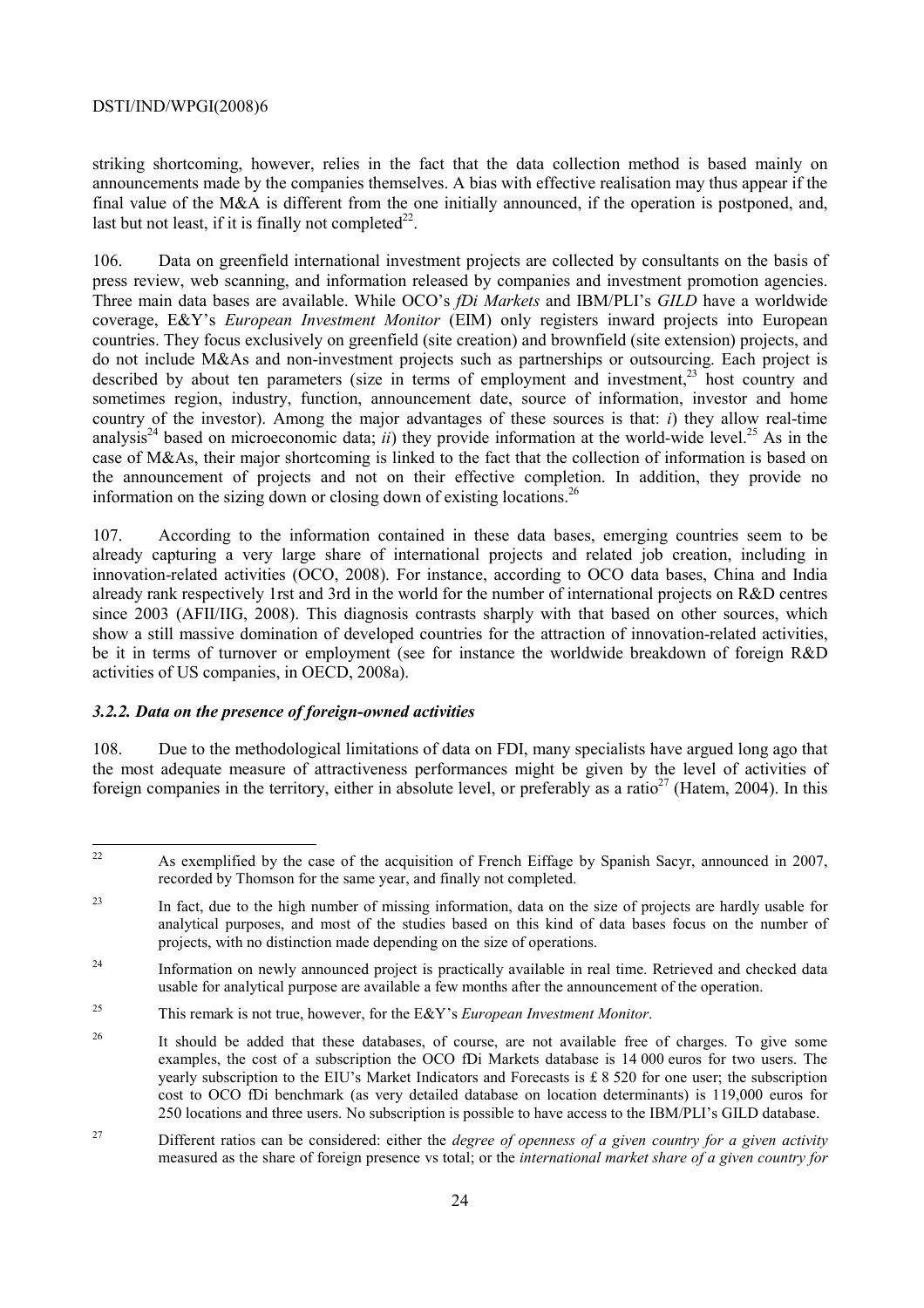regard, the harmonisation work carried out by OECD has allowed the building of databases (such as AFA and FATS) providing a large set of statistics, at least for OECD countries (OECD, 2007b; OECD, 2008a), for such items as turnover, employment, exports or R&D expenditures.<sup>28</sup> Among the major advantages of this statistical work is that it gives a clear view of the repartition of foreign-owned activities in high-tech and R&D activities among OECD countries at a quite detailed industry level, and gives insights on the overall characteristics of foreign presence in each of the OECD countries for which data exist. It also allows time comparisons over a quite extensive period (typically for the mid 90s to the mid-2000s). Among the major shortcoming of this source of information are the lack of available data regarding foreign presence in non-OECD countries, as well as the fact that information on R&D investments is limited to in-house expenditures and does not distinguish R&D subcontracting abroad.

# *3.2.3. A structural heterogeneity of sources*

109. The various categories of sources mentioned above are basically heterogeneous, in terms of statistical concepts, as well as nomenclatures and data collection methods. For instance, it is presently in most of the cases impossible to give a comprehensive and coherent description of: *i*) the breakdown of FDI flows into M&As and greenfield investments; *ii*) the way the flows of new projects and investments explain the evolution of the level of foreign activity in a given country. These affirmations are true at the global level as well as for each industry taken separately.<sup>2</sup>

# **3.3. Attractiveness as a policy**

1

110. This last concept refers to the implementation of various measures by local authorities (incentives, promotion strategies, improvement of the local business environment) aimed at improving the attractiveness of the territory for outward investments. This definition raises two major difficulties: on the one hand, it is often difficult to establish a clear-cut distinction between policies especially aimed at attracting innovation-related activities and more general measures aimed at improving the local business environment or the general attractiveness of the territory for any kind of foreign investment; on the other hand, it may be difficult to assess clearly, beyond the very many reports and policy announcements made by local authorities, which measures have been effectively implemented and what have been their actual impact on attractiveness performances. Our presentation addresses three points of major interest: *i*) policy advocacy and the elaboration of diagnosis on attractiveness; *ii*) effective implementation of policies and measures; *iii*) assessments on the impact of these policies.

### *3.3.1. Diagnosis on territorial attractiveness: the case of France*

111. A consequence of the rising concerns over the question of attractiveness has been the publication of a large number of reports, issued either by public authorities, professional groups or independent bodies, with a twofold purpose: on the one hand, establishing a diagnosis on the strengths and weaknesses of a given territory; on the other hand, advocating policies aimed at improving the present situation. Many of these reports are especially focused on innovation-related activities, as illustrated by the example of France.

*a given activity*, measured as the ratio of foreign presence (or investment flows) in this country vs total foreign presence (or investment flows) in all potential host countries.

- <sup>28</sup> We shall not comment in this paper on the major findings based on these data bases. For this analysis, please refer to previous work of the OECD secretariat (OECD 2007b; OECD 2008a).
- <sup>29</sup> It should be noted, however, that some countries have carried out studies to explain the specific contribution of M&As, creation of new subsidiaries, and internal growth of existing subsidiaries to the evolution of the foreign presence, globally and by industry (See Angel & Regnier, 2006, on the French case).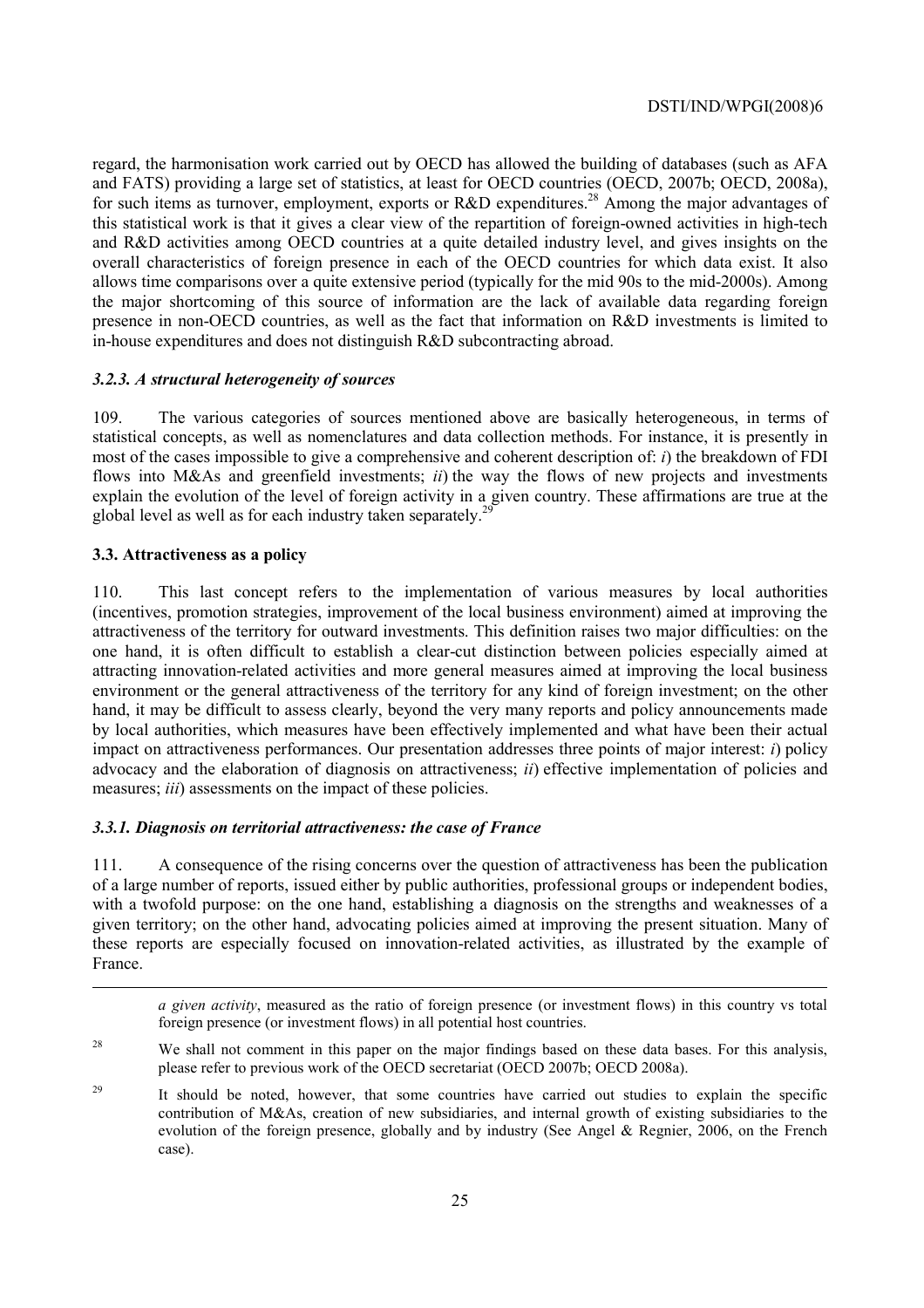112. *Regarding R&D,* at least two major reports have been dedicated to the question of the attractiveness of France for R&D in the last four years: the Futuris report (Sachwald, 2004) and the report by the "Centre d'analyse stratégique", a body of the French government (2005). Both rely upon a similar structure: after a description of the on-going trend towards internationalisation of R&D, they analyse the new stake involved in terms of attraction of these activities. They make a diagnosis on the French attractiveness in this regard, and identify some major weaknesses, such as i) the insufficient links between public and corporate research, *ii*) the limited size of the major French scientific centres relatively to the largest ones at the world level; *iii*) a sometimes constraining fiscal and legal environment; and *iv*) higher costs than in emerging countries. They finally advocates a series of measures aimed at: *i*) increasing the efficiency of tertiary education and public research; *ii*) developing their link with business; *iii*) increasing legal and fiscal incentives to R&D.

113. *Regarding decision centres*, two major parliamentary reports have been focused on the question of the attractiveness of France for corporate headquarters in the last four years: the Huygue report (2003) and the Marini report (2007). Both reports stress on the fact that France, despite the existence of major strengths (a world-level capital city, good infrastructure, availability of skilled labour, good quality offices at affordable prices, etc.), underperforms in terms of the attraction of headquarters as compared to some other European countries<sup>30</sup>. This is due, among other things, to a series of handicaps linked to personal and corporate fiscal issues, labour regulation, and a mediocre image of France as a business location among corporate executives. They thus propose a series of measures in order to remedy the French weaknesses. For instance, the Marini report advocates for the implementation of not less than 29 measures, covering a wide range of issues such as better protection of groups against hostile bids, the simplification of business regulation and the suppression of red tape, the improvement of the fiscal statute of impatriate executives, stronger incentives to long-term saving, etc.

114. *Regarding high-tech industries*, many sector-specific reports have been published recently in France. To mention only one example, a report by the Rexecode Institute to the Strategic Council on Health Industries  $(2005)^{31}$  suggests, among other measures, to foster the so-far limited French innovation capabilities in biotechnologies.

# *3.3.2. Policy announcements and actual measures*

115. The attraction of skills, financial resources and projects from abroad may contribute to strengthen the various components of the so-called "local innovation systems" (UNCTAD, 2005). This is why many developed countries have recently focused, in recent years, their attractiveness policies on innovationrelated activities, in order to remedy to the loss of advantages in traditional manufacturing activities. This is for instance the case, among others, of such countries as the Netherlands, Sweden, Ireland or France (Hatem, 2007b).

116. This new orientation can also be observed among the most advanced emerging and transition countries, such as Korea, the Czech Republic or Mexico (Martinez, 2004). After having based their industrial policy on the attraction or local development of low then mid-tech manufacturing activities, those countries must now turn to more high-added value segments in order to make up for the decline of their competitiveness in labour-intensive activities, where their suffer in turn from the competition of countries with very low wage levels.

 $30$ The Marini report, however, makes a more optimistic diagnosis on the French performance, on the basis of a E&Y study on the location of the MNEs' regional headquarters in Europe, than the Huygue Report.

<sup>31</sup> *Les enjeux de l'industrie du médicament pour l'économie française*, 2005, Available on http://www.leemmedia.com/leem-image/leem/document/411.pdf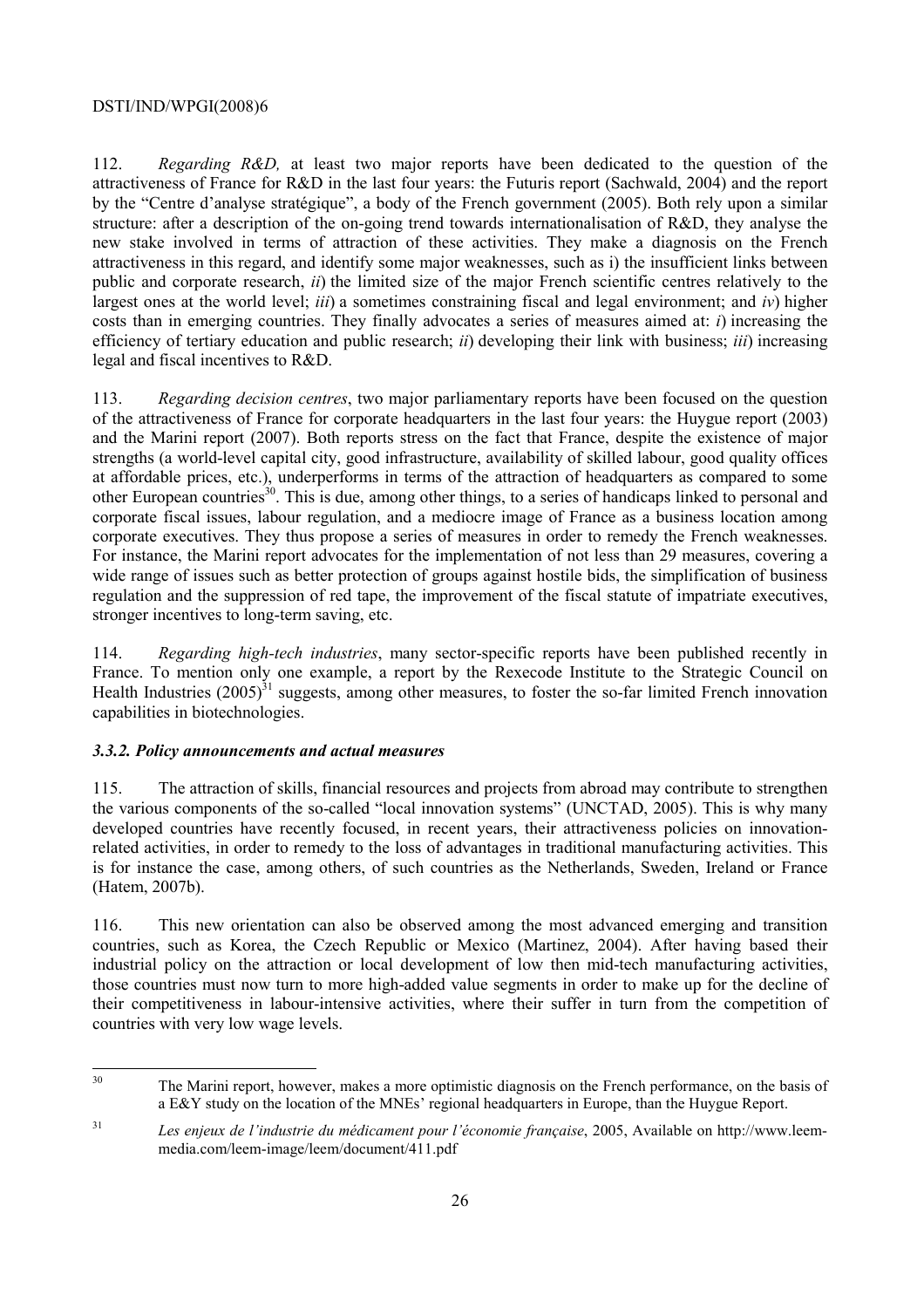#### *3.3.3. Impact of the attractiveness policies*

117. It should be noted, however, that the scientific literature dedicated to the actual impact of these policies on territorial performances remain relatively scarce<sup>32</sup> and does not always make a very positive diagnosis. For instance, a study by Appold (2004) on the case of the United States finds no significant impact of the creation of scientific parks by public authorities on the location of R&D or other innovation-related activities, for two major reasons: *i*) even if some of these parks have meet tremendous success, a large share of them has totally or partially failed; *ii*) the development of a scientific park can be analysed, in many cases, more as a consequence of a pre-existing local dynamism in innovation-related activities, than as a triggering factor for the location of this kind of activities from scratch.

 $32$ We exclude, the many apologetic studies published by the institutions in charge of the implementation of these policies.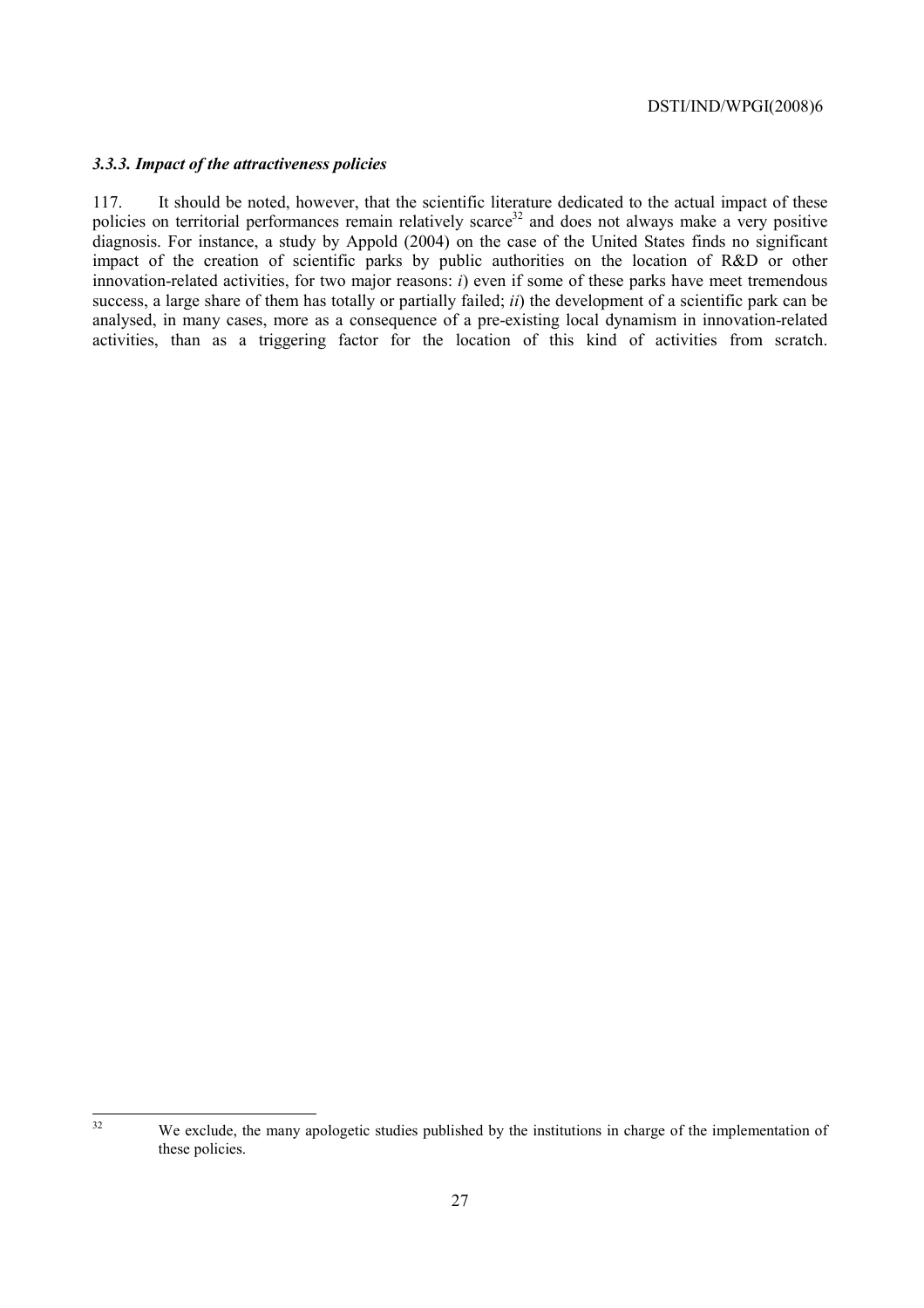# **CHAPTER IV. CONCEPTS AND METHODS: A CRITICAL VIEW**

118. The former literature review has shown the existence of an already substantial "corpus of knowledge" on location determinants in innovation-related activities. However, it is also possible to point out a certain number of uncertainties, shortcomings and ambiguities, as well as pending questions, which may give precious insights in the future orientations of the OECD projects. This chapter addresses four different issues: concepts, level of analysis, methods and data. The question on findings ("What do we know?") will be addressed on the next and last chapter, together with the presentation of the working programme.

# **4.1. Conceptual issues**

119. A first conclusion of this literature review on "Location determinants in international innovationrelated activities of MNEs" regards the existence of some shortcomings and ambiguities in the definition of the subject itself. These difficulties focus on three major issues: *i*) the definition of "innovation-related activities"; *ii*) the necessity to take into account non-investment modalities such as outsourcing; *iii*) the (ir)relevance of excluding home-based companies (especially MNEs) from the scope of the analysis.

# *4.1.1. Definition of innovation-related activities*

120. To begin with, we should stress the fact that, in the making of this literature review, the authors had to collect papers from very varied fields of research, such as industrial and economics, international economics, management and business, local development dynamics and policies, etc. This fact is not a surprise, as the question of location determinant is by nature at the cross-road of many disciplines. But it also reveals that the concept of "innovation-related activities", as defined by the OECD working party, encompasses a very large and somewhat heterogeneous set of activities, which raises some questions about its overall coherence.

121. One of the major originalities of this definition is that it mixes a sectoral approach (high-tech industries) and a functional one (R&D and decision-making activities). This twofold approach however leads to some ambiguities.

122. First of all, the literature on HQ seems to have relatively few connections with the other sets of work included in our review. In particular, references made to technological innovation dynamics in the literature on HQ location remain quite scarce. Some studies (Strandel, 2007) even explicitly point to the fact that the internationalisation dynamics of HQ and R&D centres are quite independent, at least in terms of site location decisions. These findings are not very surprising when we consider that many of the decisions taken at headquarters regard subjects others than innovation-related ones. For these reasons, we suggest dropping the question of the HQ location determinants from the scope of the project. To better understand the internationalisation dynamics of innovation-related activities, an analysis of the decisionmaking process within the MNE – especially focused on the respective role of its central and regional headquarters - would seem more appropriate.

123. On the contrary, there are strong connections between the literature on R&D and high-tech location determinants. This is natural when we think that: *i*) HT industries are defined as those where the RD intensity is the highest (OECD, 1997),<sup>33</sup> *ii*) the largest share of R&D efforts are carried out in high-tech

 $33$ 33 This incidentally led to some minor difficulties in the writing of the review, as many of the papers analysed naturally focus both on R&D and high-tech, leading to difficulties in classifying them under one of these two items and hence to some risks of repetition in the text.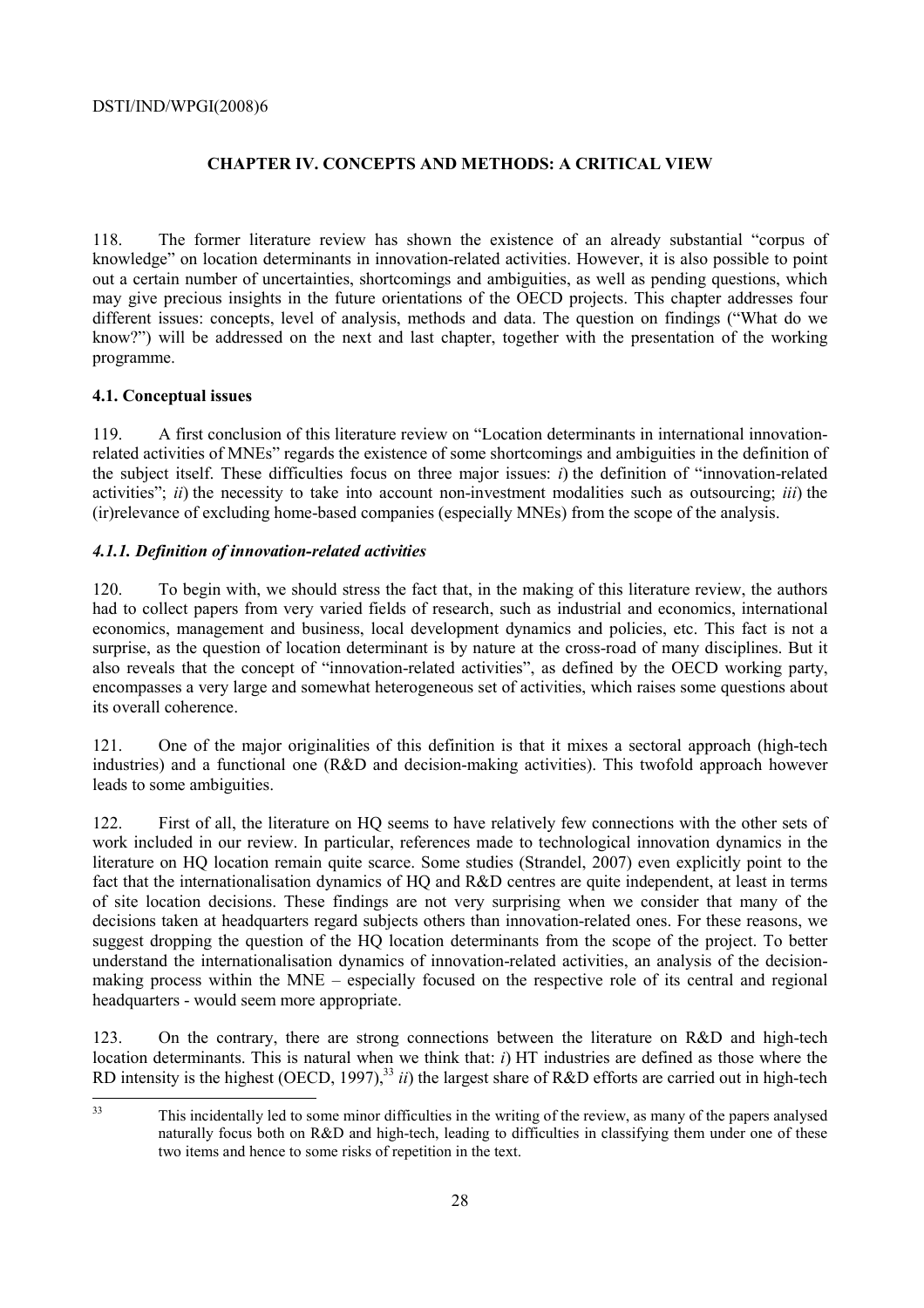industries. A mixed approach (HT industries + R&D functions) thus seems very pertinent to understand the internationalisation dynamics in innovation-related activities. However, two major difficulties, already addressed in former paper of the OECD secretariat (OECD, 2007b) remain. On the one hand, innovation is limited neither to HT industries nor to technological innovation. A study by Hatem (2007a) identified 25 very innovative segments, where international investment flows could rise sharply in the coming years, out of which less than one half belong to the mere "high-tech" industries (*e.g.* new energies, technical textiles, new materials for the transportation industries). In addition, the dynamics behind many of these innovations are not of a mere technical nature, but also organisational (*e.g.* outsourcing of business functions) or commercial or related to the apparition of new consumers' needs (*e.g.* health food, services to the elderly). On the other hand, some segments and functions in high-tech industries are not more innovative than in others  $(e,g)$  accountancy, treasury management). These remarks should be kept in mind when the future working priorities for the project will be discussed (see Chapter V).

# *4.1.2. Internationalisation modalities*

124. To set up their R&D activities abroad, MNEs may choose to outsource and/or buy patents, develop partnerships or do in-house research. In this last case, they may have the choice between internal growth through a greenfield investment or external growth through M&A.

125. Although some papers explicitly address this last question<sup>34</sup>, our general feeling is that most of the literature we have read implicitly focuses on the question of location determinants for in-house R&D through greenfield investments. The interactions between entry mode, choice between in-house and outsourcing, and geographical location patterns and determinants have not, to our knowledge, been addressed as such in many studies.

126. The question of outsourcing<sup>35</sup> is of particular interest. It is now well recognised that firms are outsourcing a wide range of their tasks, including to abroad. This trend is also noticeable in R&D activities, albeit on a small scale than for other corporate functions such as production<sup>36</sup>. For instance, a report issued by the French government (CAS, 2005) indicates the growing importance of outsourcing in firms' R&D strategies (see also OECD, 2008b). Ignoring this internationalisation mode would lead to underestimating the total international R&D efforts carried out by MNEs.

# *4.1.3. Attractiveness and the firm's nationality*

127. The implicit choice to limit the analysis on territorial attractiveness to the only case of so-called "foreign" companies nationality is questionable, for at least four main reasons: *i*) many MNEs, especially in high-tech activities, have reached such a high level of internationalisation, be it in terms of turnover, nationality of owners and decision-makers, building up of cross-border innovation and production networks, that it becomes increasingly difficult to identify clearly their nationality; *ii*) the so-called "homebased" companies may benchmark their home country to others, exactly as do the so-called "foreign" ones, for the location of new investments or the relocation of existing activities; *iii*) the so-called "foreign"

 $34$ 34 Kuemmerle (1999) examines the mode of overseas R&D and finds that greenfield investments are the dominant mode of entry: 79% of all sites are greenfield, followed by acquisitions 15% and joint venture, 6%.

<sup>35</sup> See (OECD, 2008a) for a complete definition of various entry mode.

<sup>36</sup> Ito, Tomuira and Wakasagi (2007), have carried out an extensive analysis of offshore outsourcing by Japanese manufacturing companies, based on a very large survey (more than 5500 respondents). They found that *i*) 21% of firms are outsourcing in foreign countries (with however only 3.6% of this outsourcing offshore being related to R&D, as compared to 70% in production tasks); *ii*) most of the time, R&D is outsourced in the boundary of multinational firms, *e.g.* to the own foreign subsidiaries of the firm.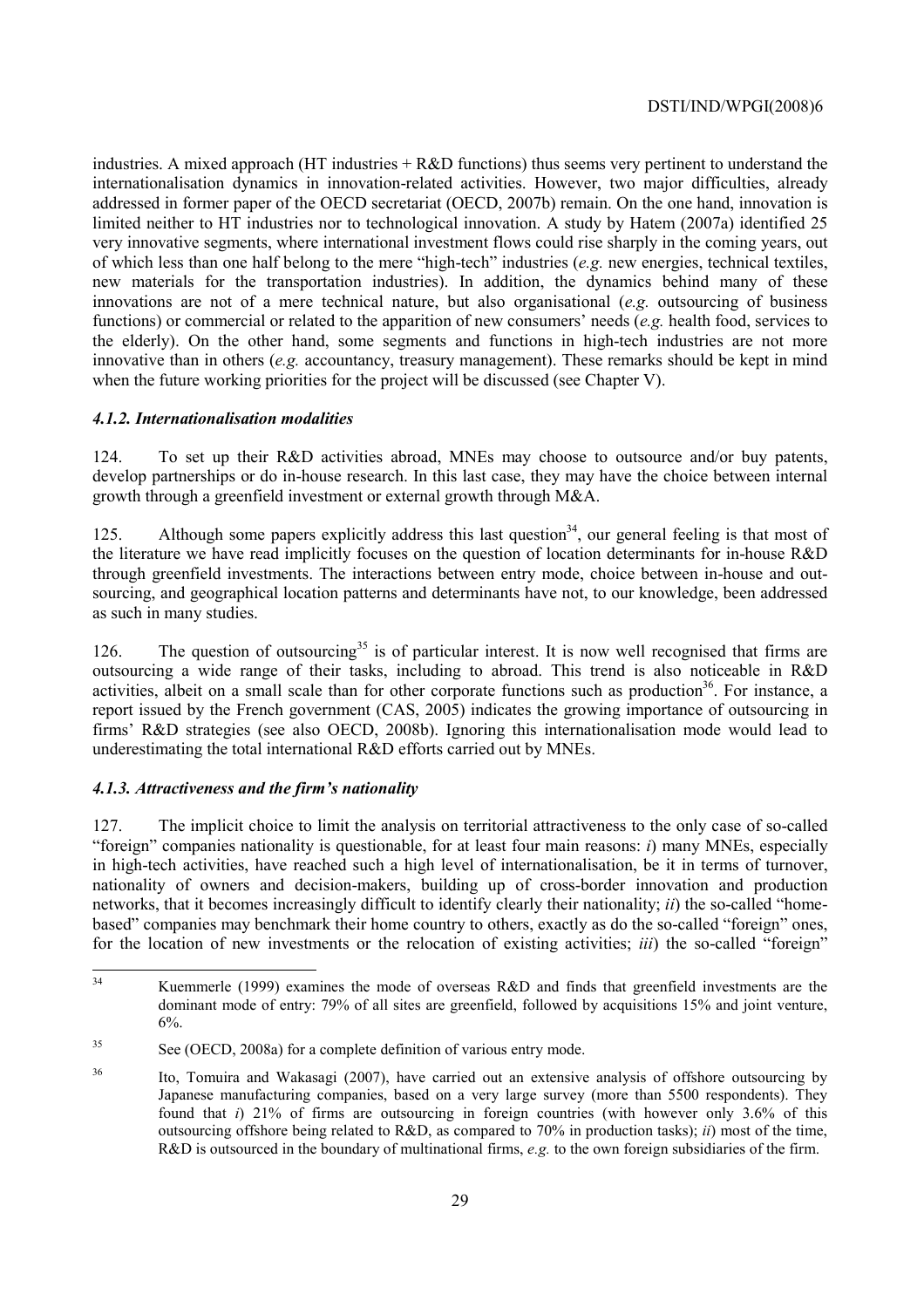companies have sometimes a very ancient and strong presence in a given home country, and fully participate, through their subsidiaries, into the local territorial development; *iv*) at the infra-national level, the most operational distinction is not between "national" and "foreign" companies, but between "regionalbased" and "external" companies, whatever the nationality of the latter. This means that the focus on "foreign" companies as a distinct category might prove more and more inadequate, while the problematic of attractiveness might be diluted into the question of the creation of a favourable business environment for all companies, whatever their home country.37

# **4.2. Level of analysis**

128. Our review reveals the coexistence of very heterogeneous levels of analysis in the literature, as regards both spatial and activity coverage. Each of them presents specific advantages and shortcomings.

# *4.2.1. Activity scope: general or specific?*

129. Some studies cover a very broad scope of activities (industries and/or functions), of which innovation-related activities are only a part. Defever (2006) compares for instance the location determinants of a set of corporate functions including production, logistics, headquarters, R&D centres and call centres. This approach allows a perspective view on the specific findings regarding HQ and R&D centres as compared to other business functions. But its global nature also implies that the same set of explanatory variables is tested for all activities, whereas more adapted variables could be more accurate for a specific industry or function.

130. Other studies, on the other hand, are specifically focused on only one function or industry. In this case, more activity-specific variables can be used. For instance, Koenig and MacGarvie (2007) study the specific impact of the regulation of drugs prices on the location of pharmaceutical projects in Europe. But the shortcoming of this approach, symmetrical with that of the previous one, is that it does not allow to compare on a harmonised basis the location behaviour of innovation-related activities with those at work in other activities.

131. It should also be remembered that in the case of activity-specific studies, various levels of generalities can be found (see Chapter II, section 2). For instance, Hacker (2003) makes a broad opposition between so-called "low-tech" and "high-tech" location determinants in the United States. Barrios et al. (2008) study the global geographical pattern of ITC in Europe, but also analyse in depth specific issues for each of it sub-sectors. Finally, many consulting firms have issued reports on specific niches characterised by a large flow on innovation and where a significant rise in FDI could take place in the coming years, such as renewable energies (Lemagnen, 2007).

### *4.2.2. Geographical focus: from global to local*

132. The literature is also characterised by a large variety of spatial level of analysis:

• *Some studies are based on information on a large range of home and host countries*. This is for instance the case of the UNCTAD's World Investment Report 2005, which analyses R&D internationalisation trends at the global level. Many benchmarking studies on attractiveness or competitiveness also cover a wide range of countries, regions or cities all around the world (see

<sup>37</sup> At the very limit, *e.g.* in a totally integrated world economy the question of attractiveness can be captured through very traditional indicators, such as the world share of a given territory in production, investment, international trade, with no more distinction made depending on the so-called "nationality" of the firm nor mention of so-called "international" investment.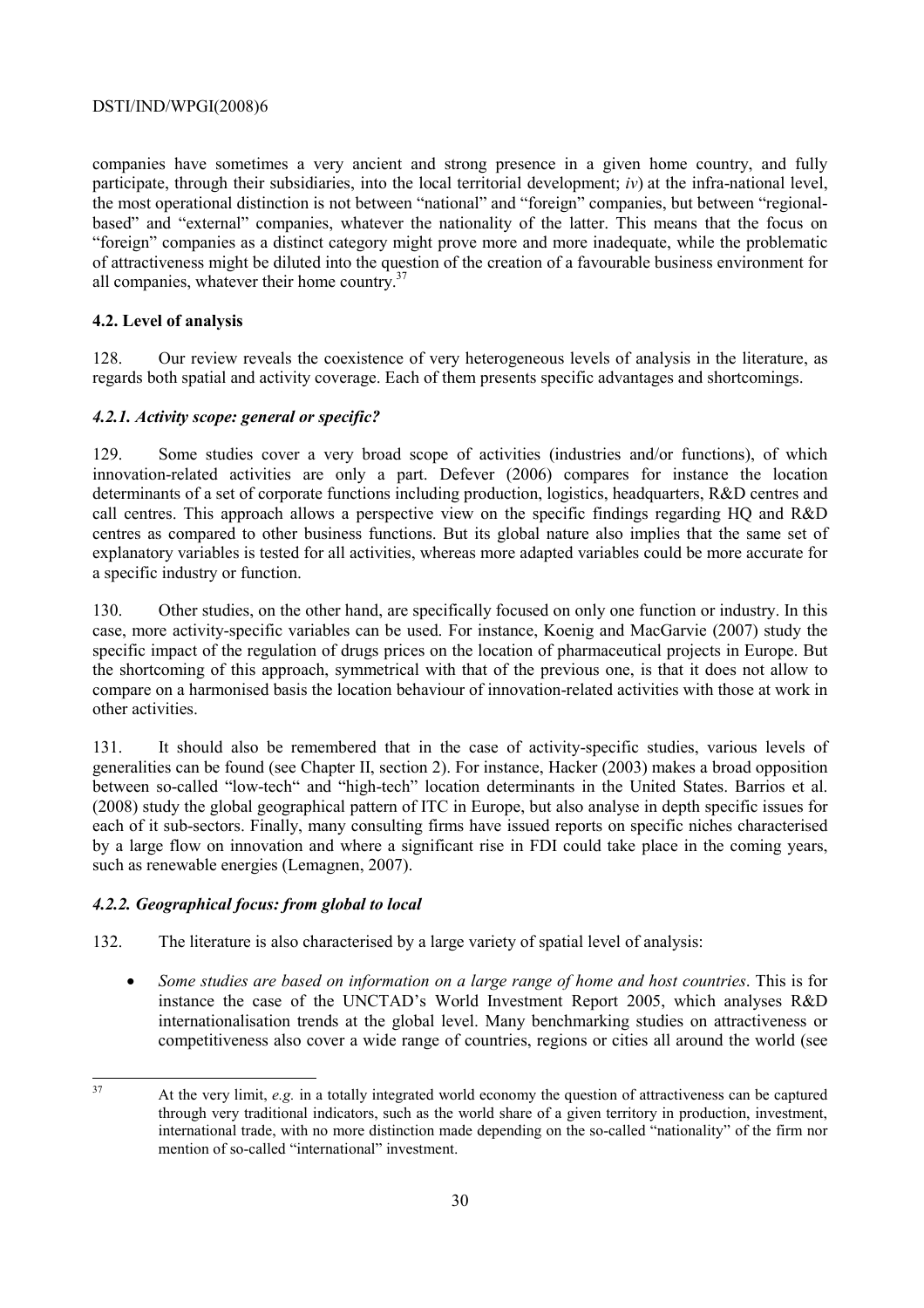Chapter III). Other studies cover a whole continent or integrated economic regions, in particular those made at the EU-27 level (Barrios et al., 2007) or those regarding OECD countries. However, it should be stressed that, in most of the case, those regional studies are focused on developed countries (both as home and host regions). Little is known about the growing role of emerging countries in R&D internationalisation.

- *Some studies are focused on a given home country.* Examples are: Germany (Ambos, 2005), Japan (Ito and Waksaugi 2007; Iwas and Odagiri, 2004), United States (Zhao, 2004), Norway (Narula (2002). In this case, findings regarding the internationalisation determinants of R&D are likely to be country-specific and then difficult to generalise. Indeed, as pointed out by several researchers, strategies regarding R&D internationalisation differ substantially between countries (see for instance Granstrand, 1999, Edler *et al.*, 2002).
- *Studies focused on a given host country.* Examples are: the United States (Florida, 1997; Iwasa and Odagiri, 2004); United Kingdom (Pearce, 1999). The drawback of this approach is that, contrary to the previous studies that cover generally a wide range of host country, comparisons of the relative attractiveness features of various host countries are not possible.
- *Bilateral approaches,* such as the study carried out by Isawa and Odagiri (2004) on the location of Japanese MNEs' R&D activities in the United States (2004) or the study by Mataloni on location determinants of US firms in Europe (2007).
- *Studies focused on internal competition within a country*. This is typically the case for the United States (see the example of studies on the location of headquarters, Chapter I). One should stress the particular interest of this focus on the local level, as many of the location determinants for innovation-related activities, such as agglomeration effects, cannot be efficiently analysed at the country level.

# **4.3. Advantages and shortcomings of various methodological approaches**

133. The studies described above were mainly based on four broad types of methodologies, each one presenting different advantages and drawbacks: *i*) Econometric or other elaborate statistic analysis methods; *ii*) surveys, especially among MNEs; *iii*) case studies and monographies; *iv*) typified presentation of decision-making processes regarding individual location choices. Of course, some studies combine these various approaches.

# *4.3.1. Econometric studies and other complex statistical analysis*

- 134. A wide range of econometric methods has been used in the literature on location determinants:<sup>38</sup>
	- Some recent econometric studies on location determinants still use data on FDI flows and stocks as an explained variable (see the study by Stein and Daube (2007) on the role of time zone in bilateral flows). But their number is in relative decline as compared to 20 or 30 years ago (see an old literature review by Mucchielli, 1992). As a matter of fact, this variable has shown many shortcomings as a measure of real international investment flows (for a critical review, see Hatem, 2004).

<sup>38</sup> 

The description of each of these methods is well beyond the scope of the present study because it would imply a very specialised and technical discussion in econometrics. See for instance (Greene, 2003) for an overview of econometric analysis.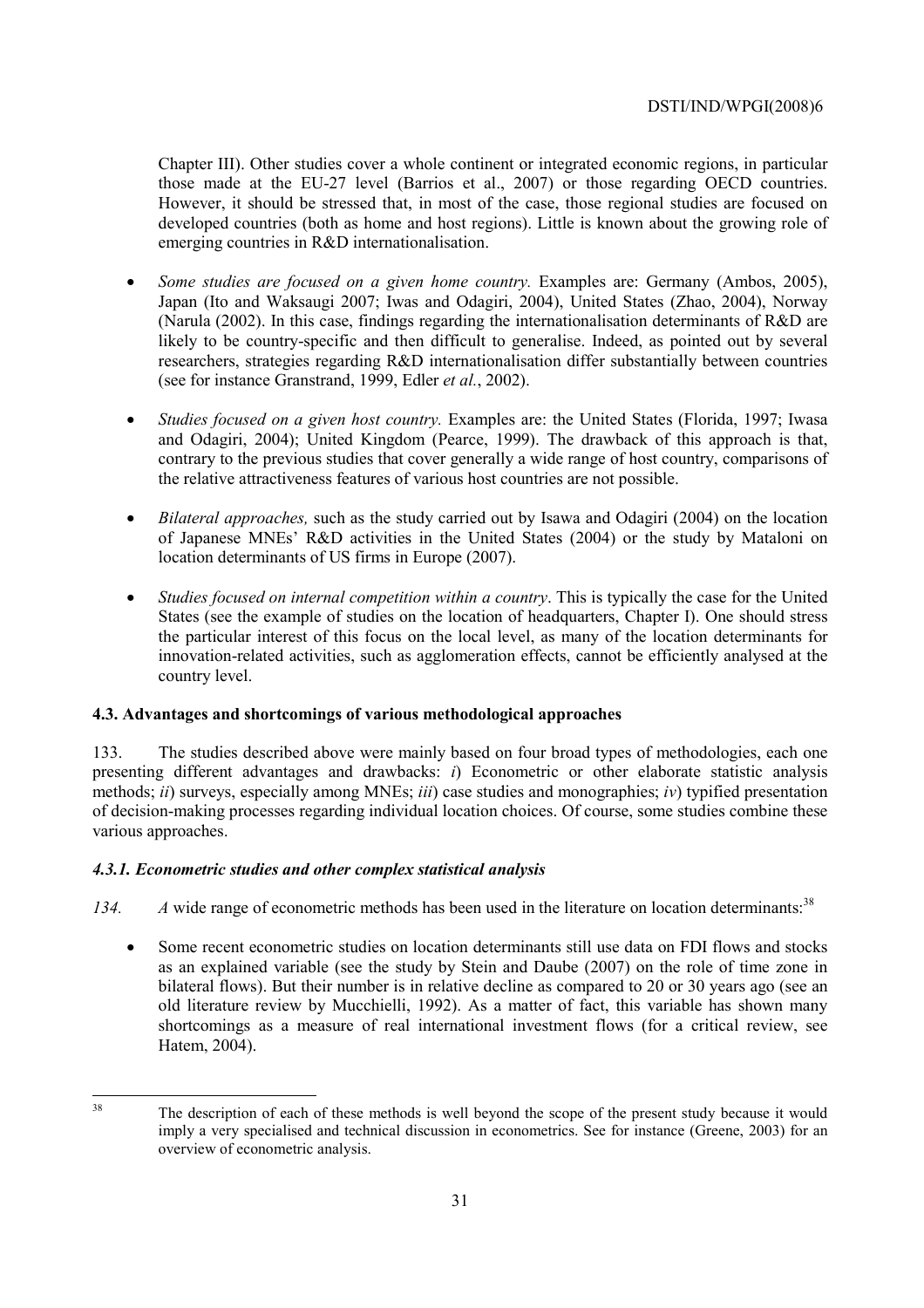- On the opposite, two complementary factors contributed to the development of discrete choice location models in the recent years:  $i$ ) the implementation of the logit method by Mc Fadden<sup>39</sup> in 1974; *ii*) the development of microeconomic databases on individual projects, establishments and companies with sometimes information at a very detailed geographical level. In consequence, discrete location choice models have been used in a very large number of recent publications, providing very interesting results in location determinants. More than 10 of the studies censed in our literature survey use this approach, mostly under its logit form, or under one of its major variant (tobit), which takes explicitly into account the absence of location as a decision in itself (Goetz and Rupasingha, 2002).
- Various kinds of principal components analysis have been carried out, generally on data regarding individual investment projects, in order either to identify a typology of projects depending on the type of determinants having influenced their location (Le Gall, 2008), or to detect the existence of country profiles well adapted to the attraction of a given type of project (Anima, 2007).

135. The major advantage of these methods is that they give a high level of scientific legitimacy to the results obtained. But they also suffer from three major shortcomings: *i*) the implementation of these econometric approaches is limited by the availability of internationally harmonised data at the country level, which sometimes obliges to use lousy proxies or to give up the analysis of some interesting explanatory variables, and thus limits the precision and quality of the findings; *ii*) some of these methods, such as the logit approach with its varied developments, are technically extremely complex, and their results not always easy to understand in simple words by non-specialists.

# *4.3.2. Surveys among companies*

136. Surveys among TNCs business executives are very commonly used, essentially by consultants but also by some academics, in order to give insights on two main categories of question:

- *i. The identification of location criteria*. Examples are: Thursby and Thursby (2006) for R&D activities; Le Gall for ITC industry (2008).
- *ii. The measurement of the attractiveness of potential host territories.* The Consultants' literature on this subject is especially impressive, as already seen in Chapter III (Cushman-Wakefield, 2008; AT Kearney, 2008); Ernst and Young, 2008a et b).

137. The main advantage of surveys is that they allow asking direct and precise questions to decisionmakers over a large range of issues, without any limitations related to the unavailability of data as in the case of econometric approaches. For instance, the fact that some firms locate their R&D units near universities or research centres cannot in general be properly tested in econometric studies due to the lack of precise enough data, whereas a direct question on this issue can be easily addressed in a survey.

138. It should however be underlined that the reliability of these approaches is globally questionable for many reasons.

39

The idea is to explain the probability of locating a given type of project or establishment into a given territory, depending upon the characteristics of this territory. It implies to have access to data on individual projects or establishments.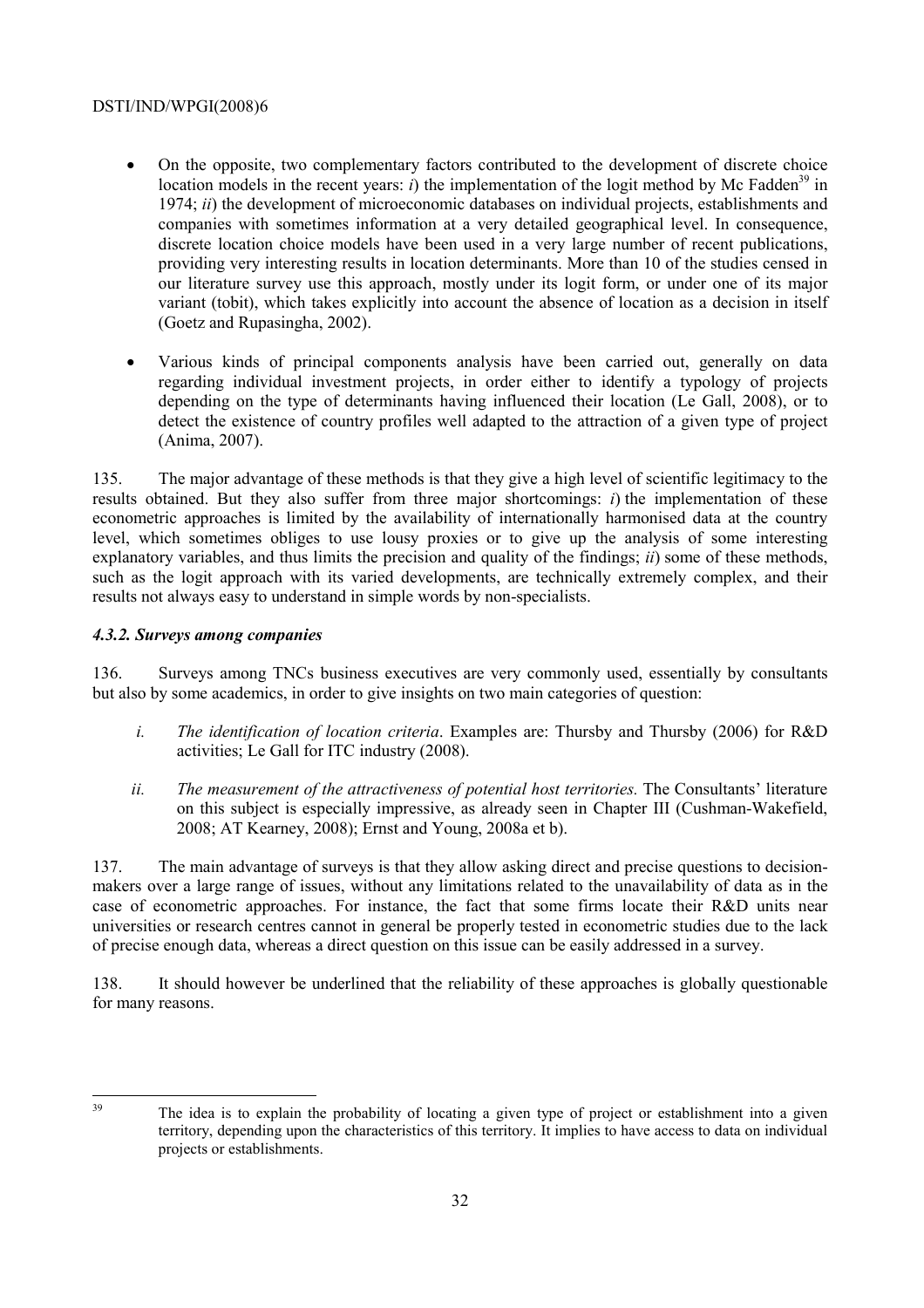139. First, surveys and questionnaire surveys cover very often a quite restricted sample of firms, albeit larger than in case studies. This is in particular due to the fact that it is hard to collect responses and that this situation seems to be gradually worsening.

140. Second, while these surveys are addressed to top managers, the identity of respondents inside the company is not always well known, particularly when answers are collected by e-mail. It is thus difficult to check whether the real respondent really mastered the information necessary to give proper answers to the survey.

141. Third, the way the questionnaire is set up can largely influence the results. As pointed out by a study by the university of Texas,<sup>40</sup>, the form of the question (open-ended, closed, scaled or ranking) as well as its wording can influence the result. This is due in particular<sup>41</sup> to the "anchoring effects" (*e.g.* the human tendency to rely too "heavily" on one piece of information, for instance the one contained in the question or in the survey itself, when providing an answer).

142. Fourth, the intrinsic quality of answers is questionable for many reasons: *i*) acquiescence or yessaying (people having a tendency to answer "yes" rather than "no", inasmuch as there is uncertainty about the answer); *ii*) "framing effect" (*e.g.* the fact that same issue presented in different ways in the survey results in contradictory answers); *iii*) various other biasing factors: misunderstanding of the question, insincerity of replies, and desire of the respondent to avoid wasting time. A study by Jun and Sungh on location determinants of Asian companies (1996) found a considerable discrepancy between replies to a survey among these firms and the results of an econometric analysis on their effective location choices.

143. Fifth, in the case of very diversified groups, a difficult choice has to be made regarding the firm to which the questionnaire should be addressed (parent company? Specialised subsidiaries? In this last case, how many specialised subsidiaries should be surveyed inside of the same group? etc.).

144. A way to address some of these difficulties is to carry out partly or totally the survey through direct interviews with the respondents. But this is of course a very time-costly approach.

# *4.3.3. Case studies and monographies*

145. Some studies do not rely upon a statistical approach based on the retrieving of an important quantity of numeric data, but on case studies based on an in-depth analysis of a limited number of examples. For instance, a recent study by Mechin (2006) has analysed in detail the decision-making process which has led to the opening of a new research centre on micropressors by NXP in Colombelles, near Caen in France.

146. These case studies give very precious insights into concrete reality. They are often used to illustrate some precise trend and provide explicit examples. However, their major shortcoming is that they can hardly be used as a basis for conclusions of a general nature. In addition, they do not provide in most of the cases, elements of comparison between the specific focus of the study (*e.g.* industry, geographical area) and other groups or categories.

# *4.3.4. Modelisation of the decision-making process*

147. The principle of this approach is relatively simple (see (KPMG, 2008), a study already presented in Chapter III): the main elements of comparisons taken into account by the company in its location

 $40$ http://www.utexas.edu/diia/assessment/iar/teaching/plan/method/survey/survey\_tables\_questiontypes.pdf

<sup>41</sup> See Dominitz and Van Soest (2008), Survey data Analysis of the New Palgrave Dictionary of Economics.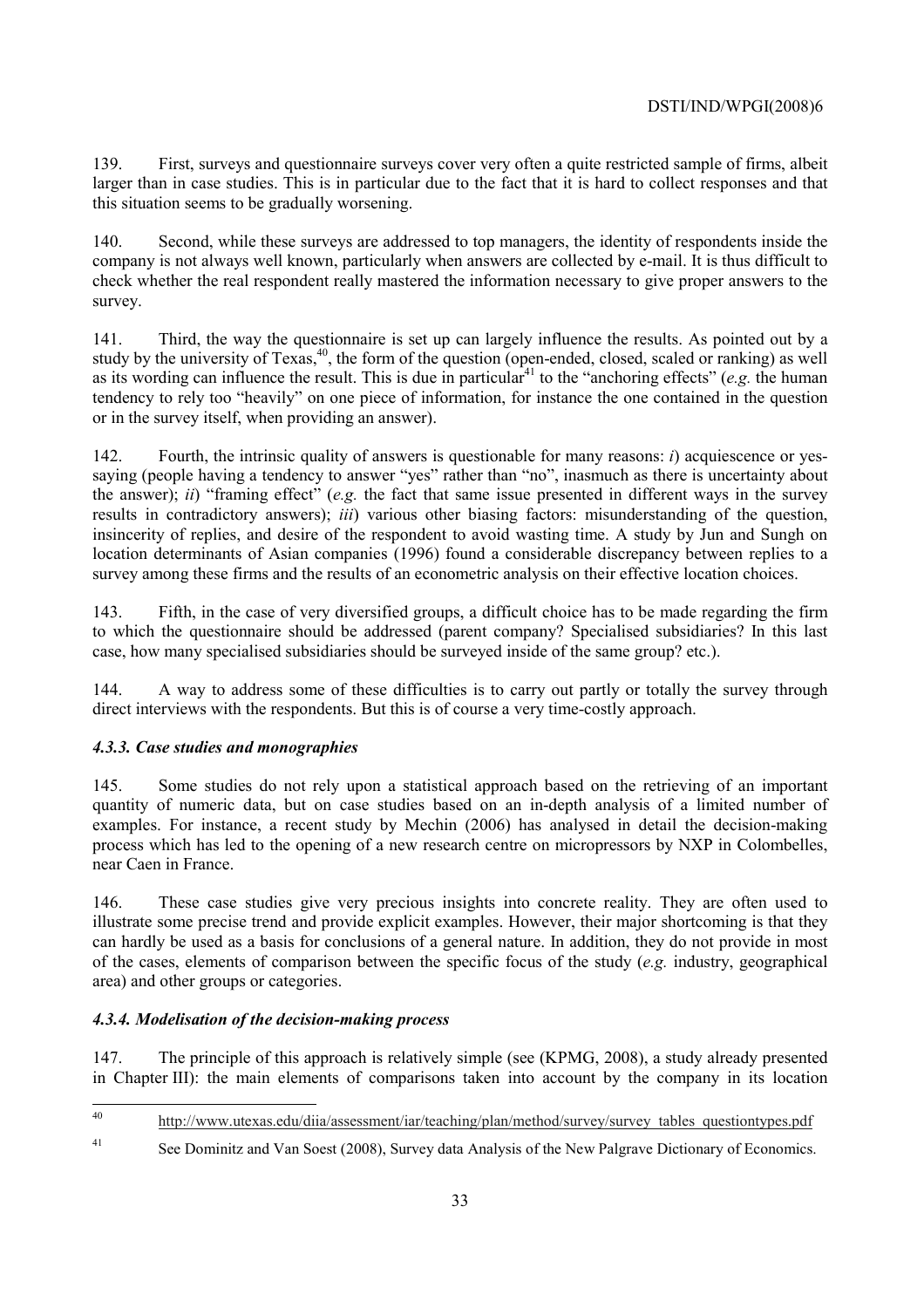decision (availability and cost of resources, quality of infrastructures and labour, distance to market, etc.) are represented in a simplified business-plan. For each potential location, the model is parametrised according to the local conditions (especially local prices, etc.). Its main results consist in a handful of synthesis financial indicators (such as pay-back, profit, etc.) for each location, which allows to rank these locations according to their compared profitability. An interesting characteristic of this approach is that it allows, practically by definition, to take into account the varied nature of projects, as each type of project is characterised by a different vector of needed inputs. The specificity of innovation-related projects can thus be accurately described.

148. A major shortcoming of this approach is that it takes into account only the direct investment and operating costs of the projects, with no mention of the quality of the business environment. Some consultants have overcome this limits by the implementation of a two-fold approach taking into account both the cost and quality factors (Spee, 2004). Results show that higher operating costs in such countries as Germany are compensated by a better quality of the business environment, while some cheap-labour developing countries still lag behind regarding this indicator.

# *4.3.5. Combined approaches*

149. Many studies rely in fact on a combination of the former methodological approaches. Results from a survey among companies may be subject to various elaborate statistical works, such as the principal components analysis carried out in the study by Le Gall (2008). Some case-studies rely on very extensive and systematic interviews carried out among the actors in the location decision process (Mechin, 2006).

150. But the most frequent case is the implementation of a mixed approach, based partly on an opinion survey and partly on a set of statistical hard data, in order to build scoreboards or attractiveness rankings. Examples are: IMD's Global Competitiveness Yearbook (2008); WEF's World Competitiveness Report (2008); E&Y's European Attractiveness Survey (2008).

# **4.4. The question of data**

151. *Regarding data on international investment and projects*, shortcomings on FDI data make their usefulness for our subject quite problematic. Data on projects or establishments, such as retrieved from private consultants' databases (such as fDi market, IBM/PLI, etc.), seem of more interest, as they can serve as a basis for the modelisation of discrete choices.

152. *Regarding the presence of foreign companies in OECD countries*, aggregated data such as those recently gathered by the OECD in the AFA and FATS database, show an interesting potential which so far has not been fully exploited for analytical purposes.<sup>42</sup>

153. *To conclude with, data on patents* also represent an interesting and somewhat under-used source of information. Various studies have used the patenting activity in order to measure extent and motives of R&D internationalisation (Cantwell and Janne (1999), Patel and Vega (1999), Le Bas and Sierra (2002), Ivasa and Odagiri (2004), Zhao (2004)).This approach involved two major problems (Griliches, 1990).

154. The first one is related to the industry classification of patent. Must it be assigned to the industry in which the invention was made? To the industry which has the strongest technological connections with it? Or to the industry which will take advantage of this innovation through the use of the resulting product as an input into its own activities?

 $42$ 

These data base however give no insights on the presence by MNEs in non-OECD host countries.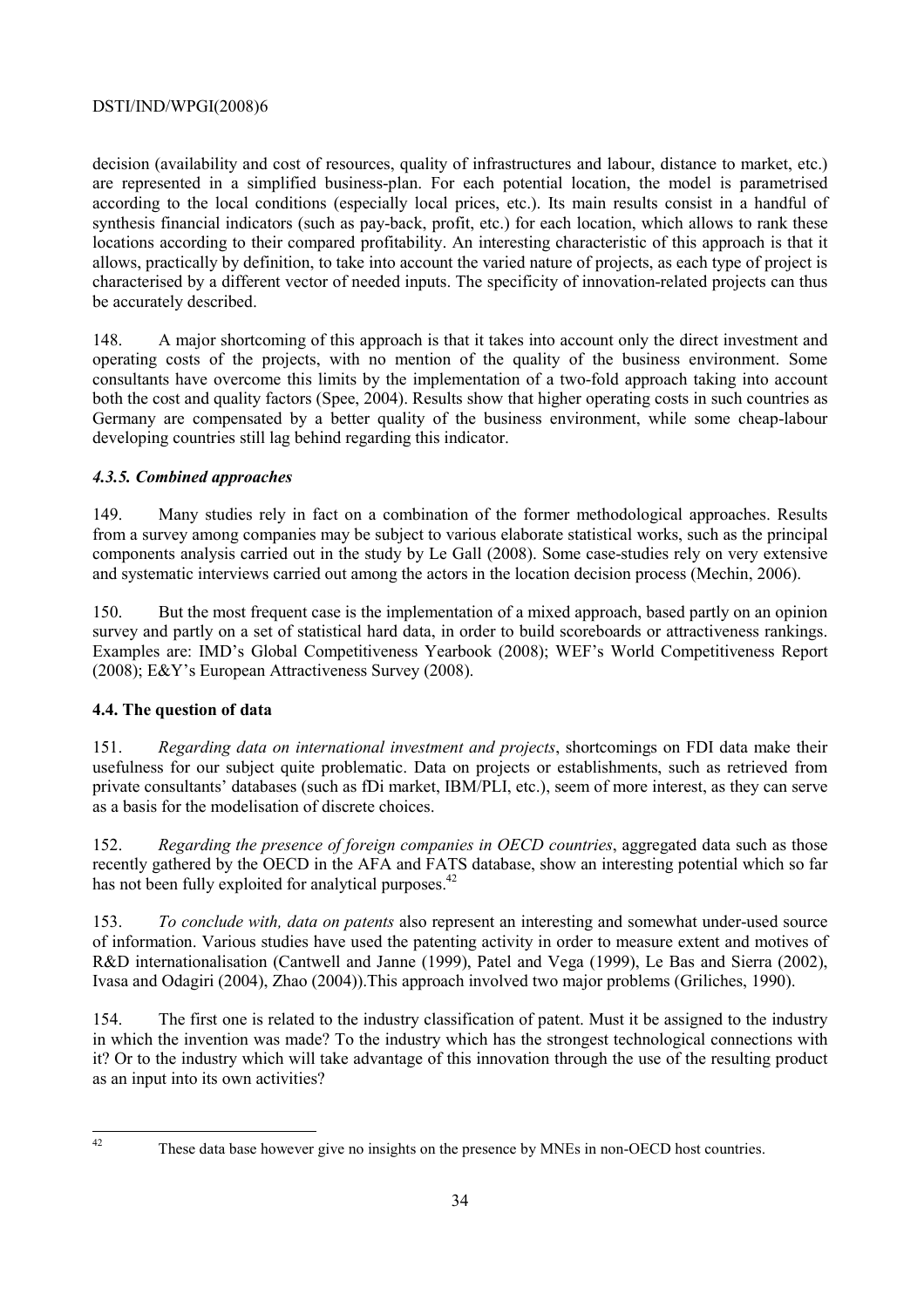155. The second one is related to the intrinsic value of the patent. Various patents may obviously differ widely as regard their technical and economic significance. Then, patenting strategies differ widely depending upon the firm or the country. In some cases, only one general patent may be taken for a whole stream of innovations. In other cases, the choice can be made to patent separately each single component of this innovation<sup>43</sup>. This may involve biases in the measures of revealed technological advantages (either country or company-specific) build in many studies on the basis of the raw number of patents filed.

156. Despite these shortcomings, data on patents provide very complementary information to those regarding R&D expenditures, especially in case of studies aimed at intra-national issues such as the identification and analysis of clusters, agglomeration effects, etc.

 $43$ 

This seems to be the case, for instance, in Japan.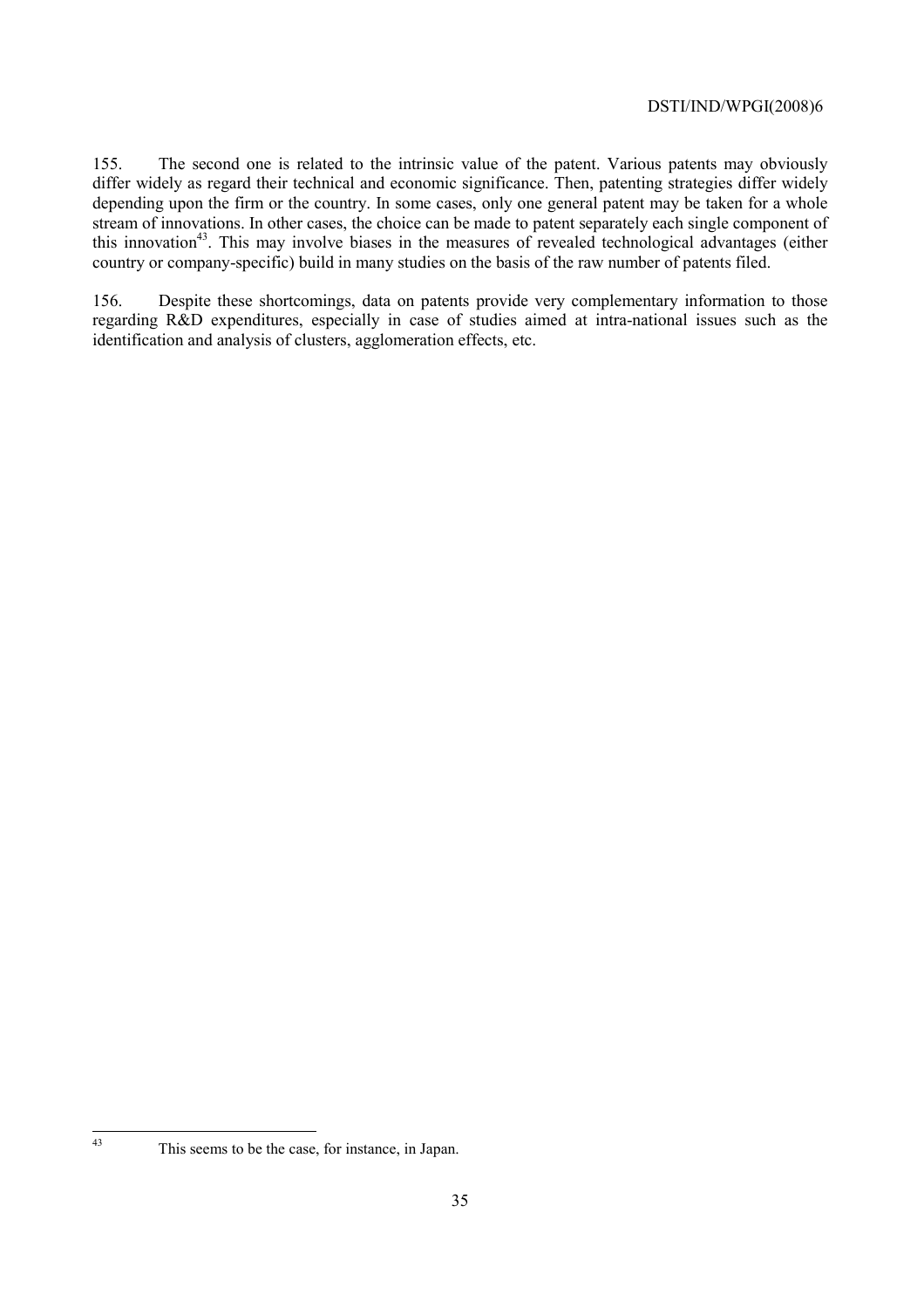# **CHAPTER V. PROPOSALS FOR FUTURE WORK**

157. The first section of this chapter presents a list of works to be carried out in the next steps of the project. The second section discusses implementation issues, such as mobilisation of resources, potential partnerships, working options, and time schedules.

### **5.1. Major studies to be implemented**

158. These studies may be regrouped into four categories: description of the FDI trends and markets; analysis of location determinants; assessment of territorial attractiveness, insights on public policies and their impact.

# 5.1.1. Description of trends in international expansion of innovation-related activities<sup>44</sup>

- 159. Additional works could be carried out in four major fields:
	- *The universe of investors and their motivation*. A better knowledge of the MNEs active in innovation-related activities seems advisable. A first approach could be to make use of some existing data base such as Thomson one banker, in order to give more insight into the specific characteristics of these companies in terms of home country, size, and internationalisation levels. In a second step, some case studies could be carried out in order to collect more insights into the patterns of cross-border networks set up by these companies.
	- *Trends in international investment.* Based on the existing data bases such as OCO's or IBM/PLI's, an overview of present trends in greenfield investments should be made, in order to assess the magnitude of the international investment market. This approach based on the flow of greenfield projects should be complemented by the collection of data on M&A in the same activities. Some more traditional data on FDI could also be retrieved for information purposes. It should be noted, however, that, as in any other activities, these various types of sources (greenfield, M&As, FDI, etc.) are heterogeneous and not directly comparable.
	- *Non-investment internationalisation modalities*. As noted before, the literature on R&D location determinants focuses on in-house activities carried out by the firm (such as greenfield investments, existing subsidiaries, etc.), while other modes of entry, such as partnerships or outsourcing, might be growing in importance. Collecting information and implementing further investigations on these modes would be of upmost interest. In particular, this would help to understand better how and to which extend the various local innovation system integrate into open cross-border innovation networks. However, this task falls beyond the scope of the present

 $\overline{A}$ 

Two additional items are closely connected to the topic of the working group: the attraction of talents and skills and the attraction of financial resources for the financing of local innovative projects and research. However, due to the already very large scope covered by this work programme, no specific proposal will be made in this paper on these two key issues,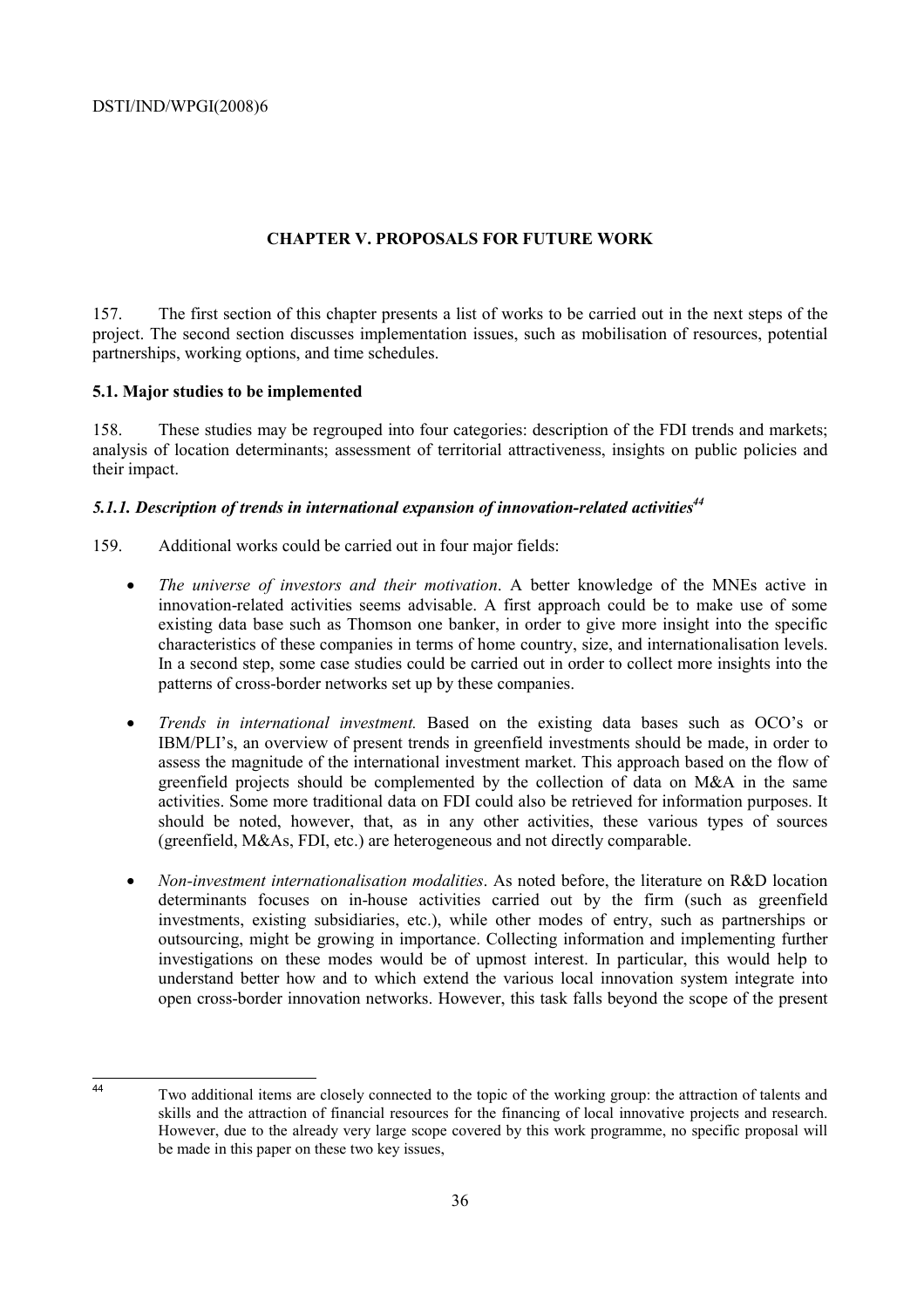project, and should be kept in mind only as a medium to long- term objective<sup>45</sup>. In the short term, more qualitative approaches could be considered, such as the inclusion in a survey among decision-makers of a question regarding the relative preference given in their R&D internationalisation process to various modalities, such as greenfields, acquisitions, licencing, outsourcing, etc.

• *Census and analysis of innovative segments in all industries. As mentioned above, innovative* segments of activity can be found in most of the industries, including those which are not usually classified as "high-tech". It could thus look interesting to identify a list of 20 to 30 segments of activities (not only belonging to high-tech) where an on-going intensive innovation process of any nature (including commercial or organisational), could involve a substantial flow of new international investment projects in the years to come.

### *5.1.2. Analysis of location determinants*

- 160. Works to be carried out on this topic can be regrouped into five major fields:
	- *Econometric approaches aimed at explaining aggregated variables.* Aggregated data from the AFA and FATS database on the presence of MNEs (production or R&D) in OECD countries could here be used as an explained variable. This approach could be especially useful to remedy the present shortcomings in knowledge regarding industry-specific determinants. Depending on the formalisation, this variable could be expressed, either in absolute level, or as a share of total of all host countries for which data are available<sup>46</sup>. The explanatory variables could relate to the size and growth of market, costs and quality of resources, legal and fiscal environment, colocation effect, etc. It would however be advisable to complete the data base in order to get a minimum of relevant information on non-OECD economies in competition for the attraction of innovation-related activities, such as China, Singapore or India (non exhaustive list).
	- *Econometric approaches using discrete location choice models.* Logit or tobit methods could be once again implemented on a wide range of countries (including some major non-OECD economies such as the BRICs) in order to identify function-specific or industry-specific location determinants. Individual data on project retrieved from such databases as OCO's or IBM/PLI's could be used for this purpose. Some methodological safeguard should however be implemented to avoid disappointments:
		- Regarding R&D centres, a distinction should be made depending on the various types of objectives and/or nature of projects (*e.g.* innovation, adaptation, support to other R&D activities, etc.).
		- − Regarding headquarters, a straightforward worldwide approach is not advisable, as the competition for the location of regional HQs takes place by definition at the regional  $level<sup>47</sup>$ . A study focused on Europe could be sufficient as a first step. In addition, it will be

- <sup>46</sup> Note that data are not available in the AFA and FATS data bases for all OECD host countries. For instance, information is missing regarding such countries as Mexico or Korea.
- <sup>47</sup> This remark is also true for many of the R&D centres, especially the adaptation ones, which by definition have to locate close to each final market. The competition for the location of each of these projects is thus limited to a handful of neighbouring countries.

 $\overline{45}$ Some results of a recent Eurostat study on international sourcing could be useful for our project. For more detail, see, « International Sourcing - Moving Business Functions Abroad », a joint study issued in 2008 by Eurostat and the national statistical offices of Denmark, Finland, the Netherlands, Norway and Sweden.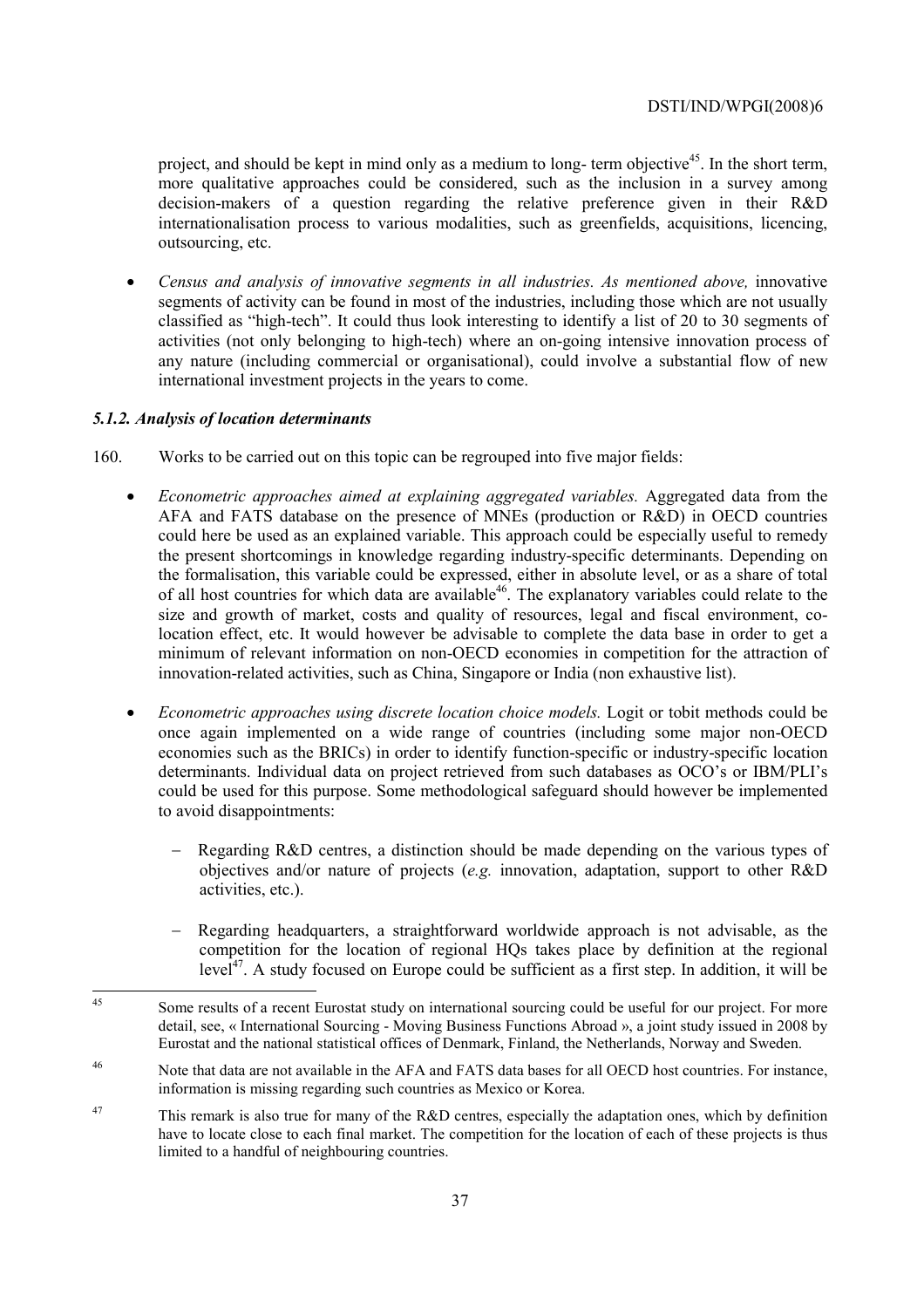necessary to make sure that the nature of projects used as an explained variable fits with the common acceptation of headquarters and does not include other types of establishments (such as representative offices or administrative back-offices).

- Regarding industries, the study should focus on the production function in order to avoid confusion with other location determinants specific to other functions inside of the same industry (such as back office, logistics, or call centres, not to mention R&D centres and headquarters).
- Databases produced by consulting companies such as EIU or OCO on the characteristics of potential host territories could be used in order to provide more industry-specific explanatory variables than those provided by the usual public macroeconomic database. The number of world-class clusters, such as those surveyed by OCO (2005), as well as the number of patents delivered in each of the potential home countries, could be included in the list of potential explanatory variables.
- − Another difficult choice regards the activity scope of the study. Should all industries and/or functions be considered simultaneously in order to be able to understand how high-tech industries differ from the others, or should the analysis be focused on innovation-related activities only in order to be able to introduce activity-specific explanatory variables?<sup>48</sup> We suggest implementing simultaneously these two approaches (analysis at the general level complemented by specific analysis on some innovation-related activities), in order to take profit from the respective advantages of each of them.
- Regarding the geographical approach, the country level could be privileged for reasons of convenience and availability of data. However, the possibility of carrying out more specific studies at the infra-national level<sup>49</sup>, in particular to capture clustering or agglomeration effects, should be taken into account as this level of analysis seems especially relevant for the understanding of some location behaviours.
- Surveys among decision-makers regarding location determinants. Another possible approach is to collect evidence among companies regarding their location criteria. This survey could be made as a stand-alone one or in cooperation with other organisations carrying out this kind of survey on a regular basis.<sup>50</sup> Given the growing difficulty to collect responses to such surveys, a support could be requested from governments in order to set up lists of companies to be surveyed.
- Analysis of decision-making processes. This question has seemingly been given so far less interest in the economic literature than that of the internationalisation motives and the location determinants. The position of the authors is that this issue should be addressed as such. As a matter of fact, the authorities in charge of the implementation of attractiveness policies in OECD countries are in need of a better knowledge of decision-making processes among companies in order to improve the efficiency of their promotion efforts. A case-study approach could be

 $\overline{48}$ 48 To give an example, the study by Sachwald and Chassagneux (2007) on location criteria in international greenfield projects focuses only on R&D centres, while Defever (2006) considers all types of functions (R&D, headquarters, logistics, production, call centers, etc.).

<sup>49</sup> Regions, metropolitan areas, etc.

<sup>50</sup> For instance, the yearly UNCTAD's World Investment Prospects (2007).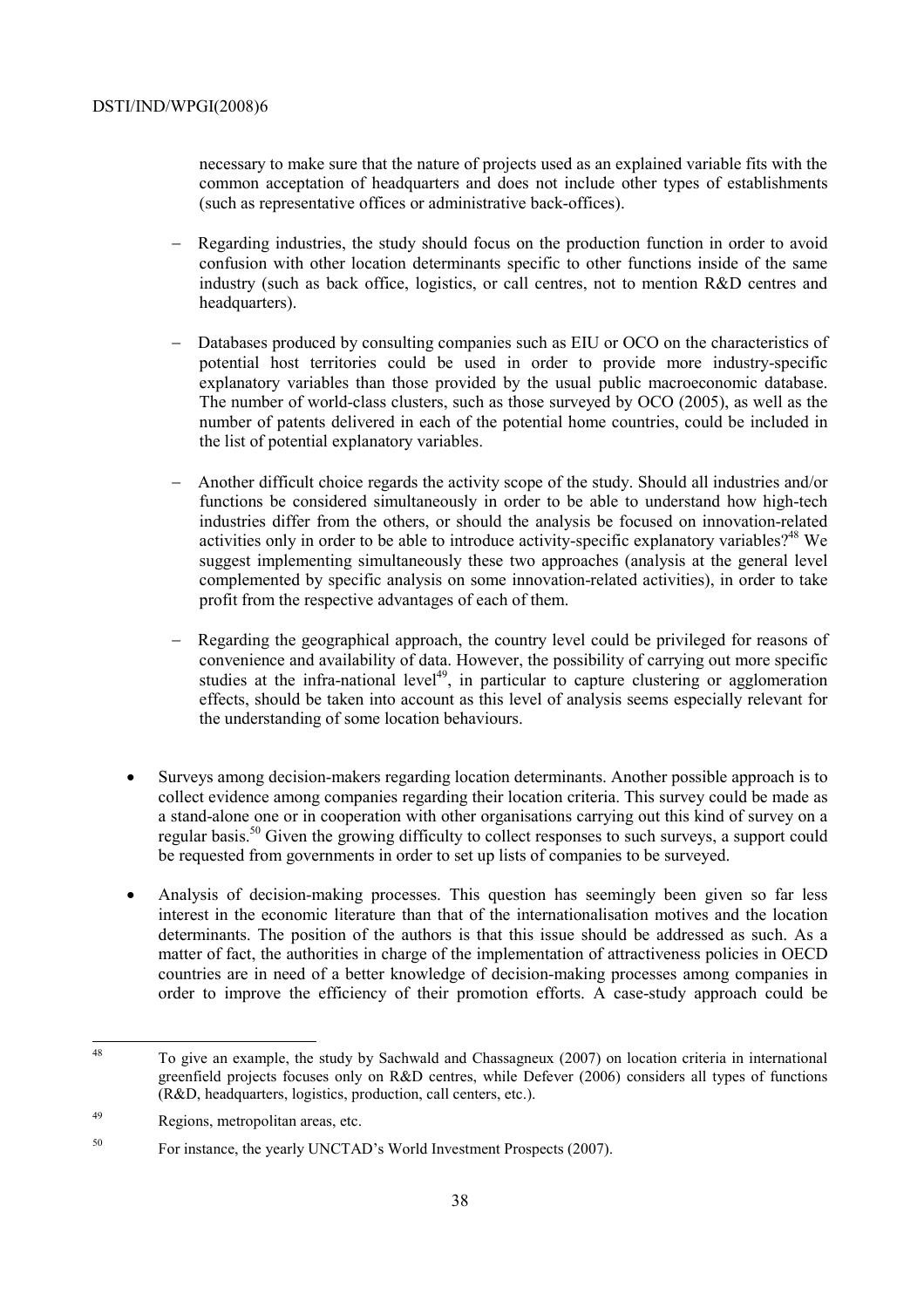implemented on this subject. This work could eventually be carried out in cooperation with specialised location consultants.

• *Analysis of the geographical patterns of international innovation networks.* As mentioned above, the mere case-by-case analysis of decision processes and location determinants is not sufficient to understand how the company organises its innovation value chain (including outsourcing and partnerships) on a geographical basis. Which parts of the value chain are located in the home country and abroad? How is taken the decision to do in-house or outsource various segments of this chain value? In the first case, what is the rational for locating a specific segment of this chain value in a given place (including the choice between the home country and abroad)? In the second case, how are the outsourcers and the partners selected? In particular, how do the concerns regarding the global configuration and management of the system<sup>51</sup> influence the decision on each individual project? And finally, what is the final outcome in terms of international division of labour between the various territories where the company has set up innovation-related activities? Given the very complex nature of this question, a qualitative approach based on case-studies could be appropriate.<sup>52</sup>

### *5.1.3. Measurement of attractiveness*

- 161. This could take a twofold approach:
	- On the one hand, some complements could be made to the already impressive study carried out by the OECD secretariat on the international location patterns of innovation-related activities in order to improve the measurement of the compared performances of potential host countries. This study could be made on the basis of three complementary sets of indicators: *i*) data on greenfield international projects retrieved from private consultants' data base, such as OCO or IBM/PLI; *ii*) collection of some additional estimates on the presence of MNEs in various non-OECD host countries, in order to complement and enlarge the results of the AFA and FATS data bases:<sup>53</sup> *iii*) data on FDI inward flows and stocks as collected, among others, by OECD.
	- On the other hand, the building of an "attractiveness scoreboard" regarding the specific case of innovation-related activities could be considered. The indicators of this scoreboard could be selected according to what is known on the hierarchy of location criteria. Such an approach could be eventually carried out in partnership with institutes specialised in setting up benchmarking databases and competitiveness indexes, such as EIU, OCO, WEF or IMD, and which have already produced a large range of available material. Would this goal seem too ambitious given the amount of resources available for the project, some elements of benchmark between OECD and some major non-OECD countries, based on a set of pertinent indicators on attractiveness, should at least be included in the final report.

 $51$ <sup>51</sup> *e.g.* optimisation of flows of products and information, trade-off between proximity to market and resources, concerns about IPR and control over strategic activities, impact of risk-adverse strategies, role of clustering, etc.

<sup>&</sup>lt;sup>52</sup> The results of the on-going works by the OECD "Committee for Scientific and Technological Policies" on open international innovation networks could also provide many answers to these questions (Sachwald, 2008).

<sup>53</sup> Data in patents and royalties flows could also prove useful in this regard.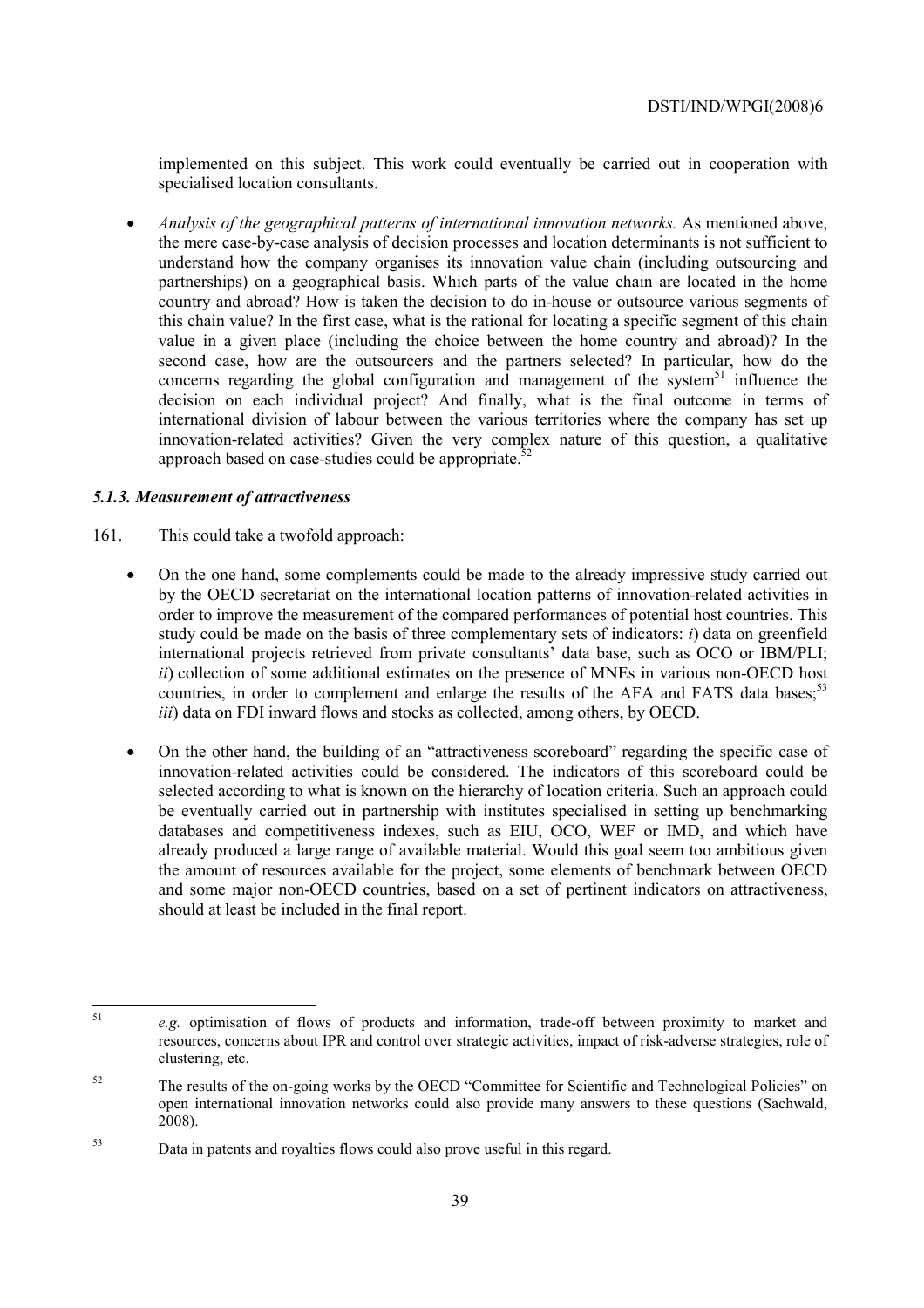# *5.1.4. Analysis of policies aimed at the attraction of innovation-related activities*

162. Little is known about the policies carried out by national and governments regarding the attraction of innovation-related activities. This question however is complex for many reasons:

- Difficulty to make a clear-cut distinction between general policies aimed at improving the local business environment and those specifically focused on the attraction of foreign projects.
- Difficulty to distinguish between the general measures on attractiveness and those specifically aimed at attracting innovation-related activities (such as tax credit on R&D expenditures, promotion of clusters, training and incentives to young researchers, facilitation of partnerships with local universities, implementation of intellectual property protection...).
- Difficulty to assess the reality of effort specifically carried out by governments and promotion agencies to attract innovative activities (as declarations are not always in line with real actions).
- Difficulty to assess the actual impact of these initiatives on the attractiveness of the territory.
- Necessity to extend the approach to some policies not merely aimed at foreign greenfield investment, such as the attraction of talents and skills or of financial resources dedicated to innovation (venture capital, business angels; starting funds; stock exchange markets specifically dedicated to high-tech activities, etc.).
- Necessity to distinguish policies carried out at various geographical levels (national vs local).

163. Two complementary approaches could be implemented to collect information on this subject: *i*) a survey among governments regarding their policies aiming at the attraction of innovation-related activities; *ii*) an analysis of some of the best practices in the matter, including some case studies on policies implemented by local bodies. The major fields of study in this regard could be: cluster development, fiscal policies and incentives; attraction of talents and financial resources, promotion of linkages with local partners.

164. Finally, we should remind that the question of the impacts of R&D internationalisation on origin and host country, albeit not addressed in this survey, remains a key issue of the OECD project, and should be given more attention on the next steps of the work.

### **5.2. Resources and time schedule: Implications for the Secretariat**

165. The amount of resources necessary to complete the project is very important (presumably not less than 2 men-year in total). It thus seems necessary to list the resources which could eventually be taped in, and to define an order of priorities in case where the resources actually available would not be considered as sufficient to implement the whole working programme.

### *5.2.1. Mobilisation of available resources*

166. Three questions are pending in this regard: *i*) what amount of resources could be made available inside of the OECD itself? *ii*) Which contribution could be made by the members of the Working Party to the completion of the above programme? *iii*) Which kind of partnership could be considered with other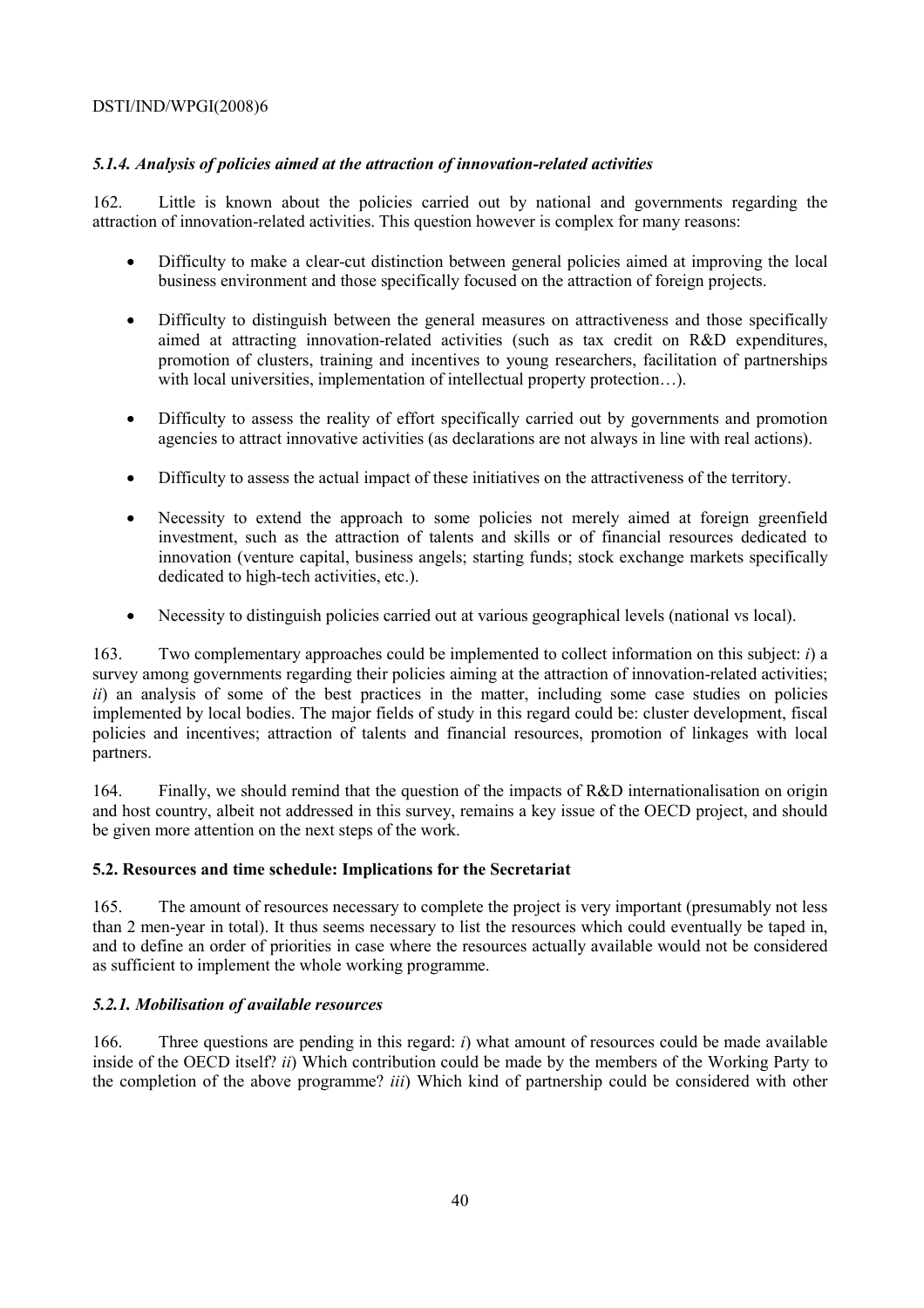institution having already carried out studies or surveys on issues related to the purposes of the OECD project<sup>254</sup>

# *5.2.2. Various options under consideration*

167. Depending on the responses to the three previous questions, three working options could be considered:

- *Option 1:* the additional necessary resources (*i.e.* 2 additional man-years + setting up of an extensive network of partnerships) are fully available. The totality of the work programme may then be completed.
- *Option 2: only a part of the necessary internal or external resources is available (half to one additional man-year)* The priority might the launching of one or two studies (econometrics or  $s$ urvey<sup>55</sup>) about location determinants of innovation-related activities, the building up of a limited set of comparative indicators regarding OECD countries' attractiveness, and the implementation of a survey among national authorities of the member countries regarding their innovation-related attractiveness policies.
- *Option 3: no additional resources are available*. The OECD report will rely mostly on existing studies made by other bodies. The OECD secretariat will only implement a survey among government regarding their innovation-related attractiveness policies.

# *5.2.3. Elements of planning and time schedule*

168. By October 2008, one more year will be left for the completion of the final report by the Working Party on the Globalisation of Industry. The following time schedule might be advisable:

- The bulk of additional studies should have been completed by summer 2009. It means that the choice of responsible bodies and/or authors should have been made by the end of 2008, and that the terms of reference of each study be ready and approved at the beginning of 2009 for completion of the work during the following six months.
- On the basis of the first results, a pre-report could be made available for the new meeting of the group in autumn 2009.
- A final version of the report, incorporating observations by delegates, could then be produced at the end of 2009.
- Once this report has been finalised, a decision should be taken regarding the continuation of this project in order to implement the rest of the work programme by 2010.

 $54$ Let us mention as examples of potential partners: UNCTAD (for the implementation of a survey among companies on location determinants); WEF or IMD (for the building of an IRA attractiveness scoreboard); OCO or IBM/PLI (for the analysis of trends in FDI markets); national bodies in charge of the implementation of the attractiveness policies (for the benchmark of these policies); etc.

<sup>&</sup>lt;sup>55</sup> With a preference for approaches relying upon the use of the OECD databases (AFA, FATS, etc.).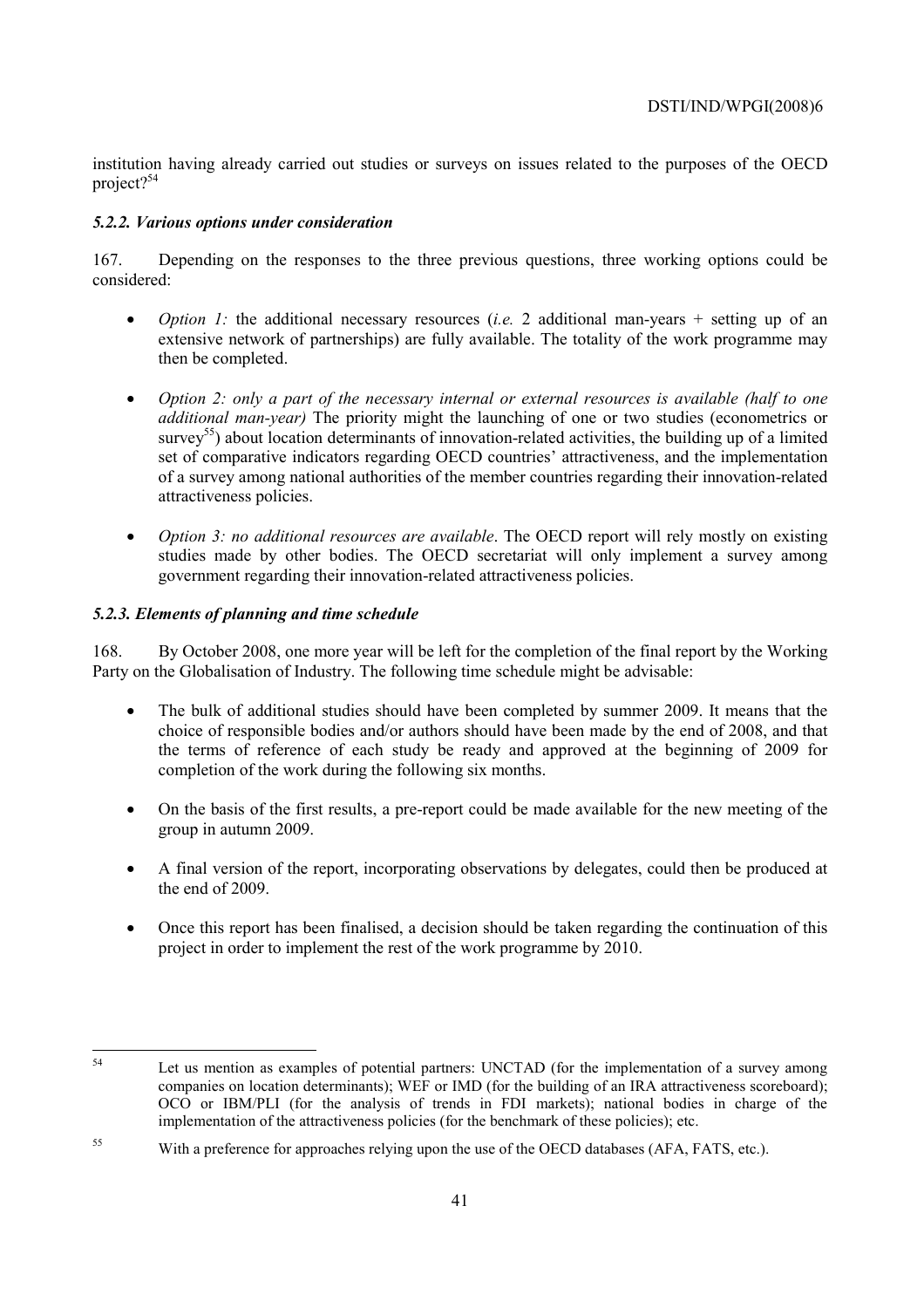#### **BIBLIOGRAPHY**

- **Aarland K., J. Davis, J. V. Henderson, Ono Y (2006),** "Spatial Organisation of Firms –The decision to split production and administration- ", Federal Reserve Bank of Chicago, *WP 2003-30.*
- **Abramowsky L., Harrison R., Simpson H. (2007),** "University Research and the Location of Business R&D", *The Economic Journal, 117 (March), pp. 114-141.*
- **Agence française des investissements internationaux, Invest in Germany (2008)**,
- **Agence française des investissements internationaux (2007),** *L'attractivité de la France pour les quartiers généraux et centres de décision,* note destinée aux travaux du rapport Marini, ronéo *European attractiveness scoreboard*.
- **Ambos B. (2005),** "Foreign direct investment in industrial research and development: A study of German MNCs" », *Research Policy, 34(4), pp. 395-410.*
- **Angel J.W, Regnier V. (2006),** « Les groupes étrangers en France », *INSEE Première n°1069, mars.*
- **Anima (2007),** Foreign Direct Investment in the MEDA region in 2006, *notes and studies n° 23, may*, available at http://www.animaweb.org/uploads/bases/document/07-05-30-bilan-ide-meda-2006- EN.pdf.
- **Appold, S. J. (2004),** "Research parks and the location of industrial research laboratories: an analysis of the effectiveness of a policy intervention", *Research Policy, 33(2),pp. 225-243.*
- **Armbrecht, Ross F. M. (2003),** "Siting industrial R&D in China: notes from pioneers", *slide presentation (Arlington, VA: Industrial Research Institute).*
- **A.T. Kearney (2008),** *New concerns in an uncertain world: the 2007 A.T. Kearney Foreign Direct Confidence Index.* Available at: http://www.atkearney.com/.
- **Barrios S., Mas M., Navajas E., and J. Quesada (2008),** *"*Mapping the ICT in EU Regions: Location, Employment, Factors of Attractiveness and Economic Impact", *JRC Scientific and Technical Reports EU 23067 (2008)*, *pp. 1-113*.
- **Barry F. and D. Curran (2004),** "Enlargement and the European Geography of the Information Technology Sector", The World Economy, 27(6), pp. 901-922, June
- **Bénassy-Quéré A., Fontagné L. and Lahrèche-Revil A. (2005)**, "How Does FDI React to Corporate Taxation?", International Tax and Public Finance*, 12(5) ,pp. 583-603.*
- **Cantwell J. and O. Janne, (1999),** "Technological globalisation and innovative centres: the role of corporate technological leadership and locational hierarchy", *Research Policy, 28, pp. 119-144.*
- **Centre d'analyse stratégique (CAS) (2005)**, « Internationalisation de la R&D des entreprises et attractivité de la France », *Juin.*
- **Cheng J. and D. Bolon (1993),** "The Management of Multinational R&D: A neglected Topic in International Business Research", *Journal of International Business Studies, 24 (1), pp. 1-18.*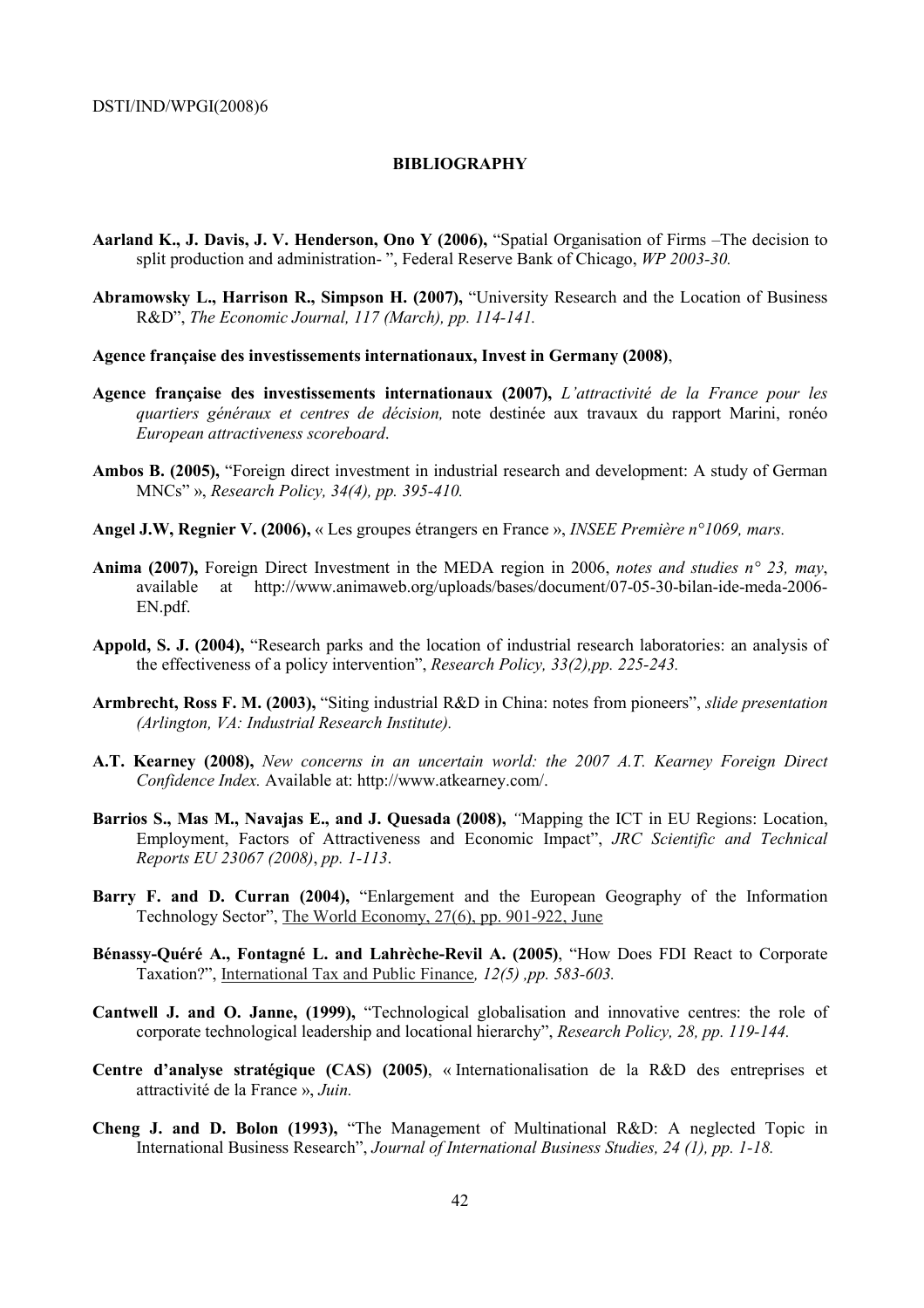**Criscuolo P. (2005)**, "Internationalisation of Corporate R&D: A survey of the literature", *mimeo.* 

- **Criscuolo P., Narula R. and B. Verspagen (2005)**, "Role of Home and Host Country Innovation Systems in R&D Internationalisation: A Patent Citation Analysis" *», Economics of Innovation & New Technology, 14(5), pp.417-433.*
- **Crozet M., Mayer T., Mucchielli J.L. (2004),** "How do Firms Agglomerate ? A study of FDI in France", *Regional Science and Urban Economics, 34(1), pp. 27-54.*
- **Cushman-Wakefied (2007),** *European Cities Monitor,* available at http://www.lesechos.fr/medias/2007/1010//300208912.pdf.
- **Davis J. C. and J. V. Henderson (2004), "**The Agglomeration of Headquarters", *Working Paper.*
- **Defever F. (2006)***,* "Functional Fragmentation and the Location of Multinational Firms in the Enlarged Europe", *Regional Science and Urban Economics, (36), pp. 658-677.*
- **Devereux M. and R. Griffith (1998), "**Taxes and the location of production: evidence from a panel of US multinationals", *Journal of Public Economics, 68(3) pp. 335-367.*
- **Duranton G. and D. Puga (2005),** "From sectoral to functional urban specialisation", *Journal of Urban Economics, 57(2), pp. 343-370.*
- **Ecoles des mines de Paris (2008),** Classement international des établissements d'enseignement supérieur*, http://www.ensmp.fr/Actualites/PR/defclassementEMP.html.*
- **Edler J., Meyer-Krahmer F. and G. Reger (2002),** "Changes in the strategic management of technology: results of a global benchmarking study"*, R&D Management, 32, pp. 149-163.*
- Ernst D. (2003), "Internationalisation of innovation: why is chip design moving to Asia?", *Working paper, 67* (Honolulu HI: East-West Center).
- **Ernst and Young (2005),** *Survey on the location determinants of headquarters in Europe,* roneo
- **Ernst and Young (2008a), "**European Attractiveness Survey", *available at* http://www.ey.com/global/content.nsf/France/attractiveness-overview-2008.
- **Ernst and Young (2008b),** "Global Cities Attractiveness Survey", *www.ey.com.*
- **Ernst and Young (2008c),** "Renewable Energy Country Attractiveness Index", *http://www.ey.com/GLOBAL/content.nsf/International/Oil\_Gas\_Renewable\_Energy\_Attractiveness\_ Indices.*
- Fisch J. H. (2003), "Optimal dispersion of R&D activities in multinational corporations with a genetic algorithm", *Research Policy, 32(8), pp. 1381-1396.*
- **Florida R. (1997),** "The globalisation of R&D : Results of a survey of foreign-affiliated R&D laboratories in the USA", *Research Policy, 26, pp. 85-103.*
- **Fujita M., P. Krugman and A. Venables (1999),** "The Spatial Economy: Cities, Regions, and International Trade", *Cambridge, MA: MIT Press.*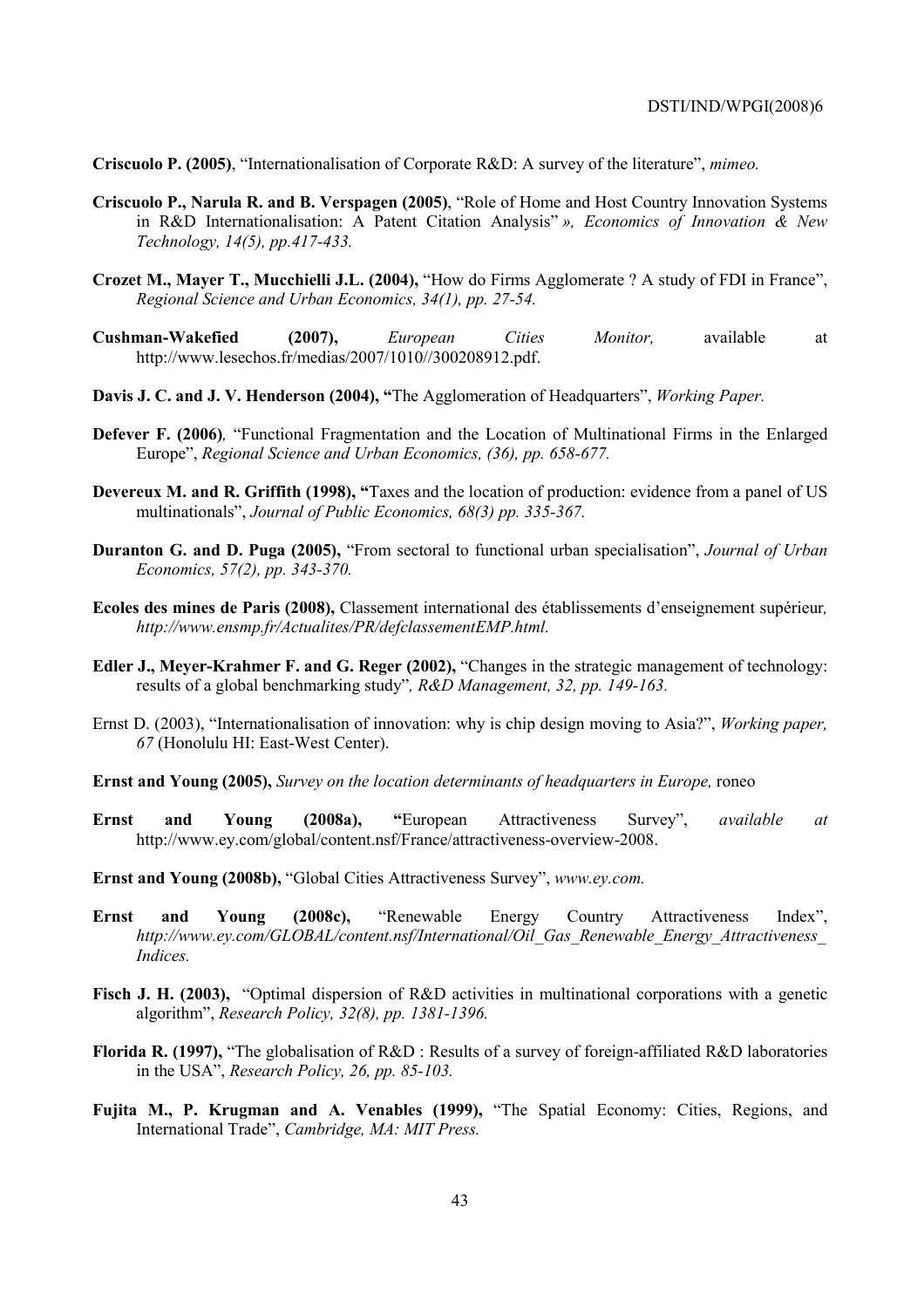- **Fujita M. et J-F Thisse (2002)**, "Economics of agglomeration: cities, industrial location and regional growth", *Cambridge University Press, Cambridge.*
- **Futuris (2004),** « Internationalisation de la R & D des entreprises et attractivité de la France », Lhuillery S. et Sachwald F.
- **Gassmann O. and M. von Zedtwitz (1999***),* "New Concepts and Trends in International R&D organisation"*, Research Policy, 28, pp. 231-250.*
- **Gerybadze A., Reger G. (1999)***,* "Globalisation of R&D: recent changes in the management of innovation in transnational corporations" », *Research Policy, 28, pp. 251-274.*
- **Goetz S. J. and A. Rupasingha (2002),** "High-Tech Firm Clustering: Implications for Rural Areas"**,** *American Journal of Agricultural Economics, 84(5), pp. 1229-1236.*
- **Granstrand O. (1999)***,* "Internationalisation of corporate R&D: a study of Japanese and Swedish corporations", *Research Policy, 28, pp. 275-302.*
- **Griliches Z. (1990),** "Patent Statistics as Economic Indicators: A Survey", *Journal of Economic Literature, (28), pp. 1661-1707.*
- **Hackler D. (2003)**, "High-Tech Location in Five Metropolitan Areas", *Journal of Urban Affairs, 25(5), pp. 625-640.*
- **Hammerich K. (2004),** "Life in the fast line", in *What's new?, strategic view on foreign direct investment, ISA/WAIPA, Genève.*
- **Hatem F. (2004)**, « Investissement international et politiques d'attractivité », *Economica.*
- **Hatem F. (2007a),** « La France face aux flux d'investissements internationaux: une spécialisation à réinventer »*, Revue sociétal, no.58, 4th quarter.*
- **Hatem F. (2007b),** « Politiques d'attractivité et économie de la connaissance : le rôle-clé des clusters », *Economie et Société, n°42, série K.*
- **Head K. and Mayer T. (2004)**, "Market Potential and the Location of Japanese Firms in the European Union", *Review of Economics and Statistics, 86(4), pp. 959-972.*
- **Head K., J. Ries and D. Swenson (1999),** "Attracting Foreign manufacturing: investment promotion and agglomeration", *Regional Science and Urban Economics, 29(2), pp. 197-218.*
- **Henderson J. V. and Y. Ono, (2008)** "Where do Manufacturing Firms Locate Their Headquarters?", *Journal of Urban Economics, 63(2), pp. 431-450.*
- **Huyghe S. (2003),** « L'attractivité du territoire pour les sièges sociaux des grands groupes internationaux »*, Rapport au Premier ministre, octobre 2003.*
- **IBM Global Business Services (2007),** "Global location trends, annual report", roneo, October.
- **IMD (2008),** *World Competitiveness Yearbook 2008.*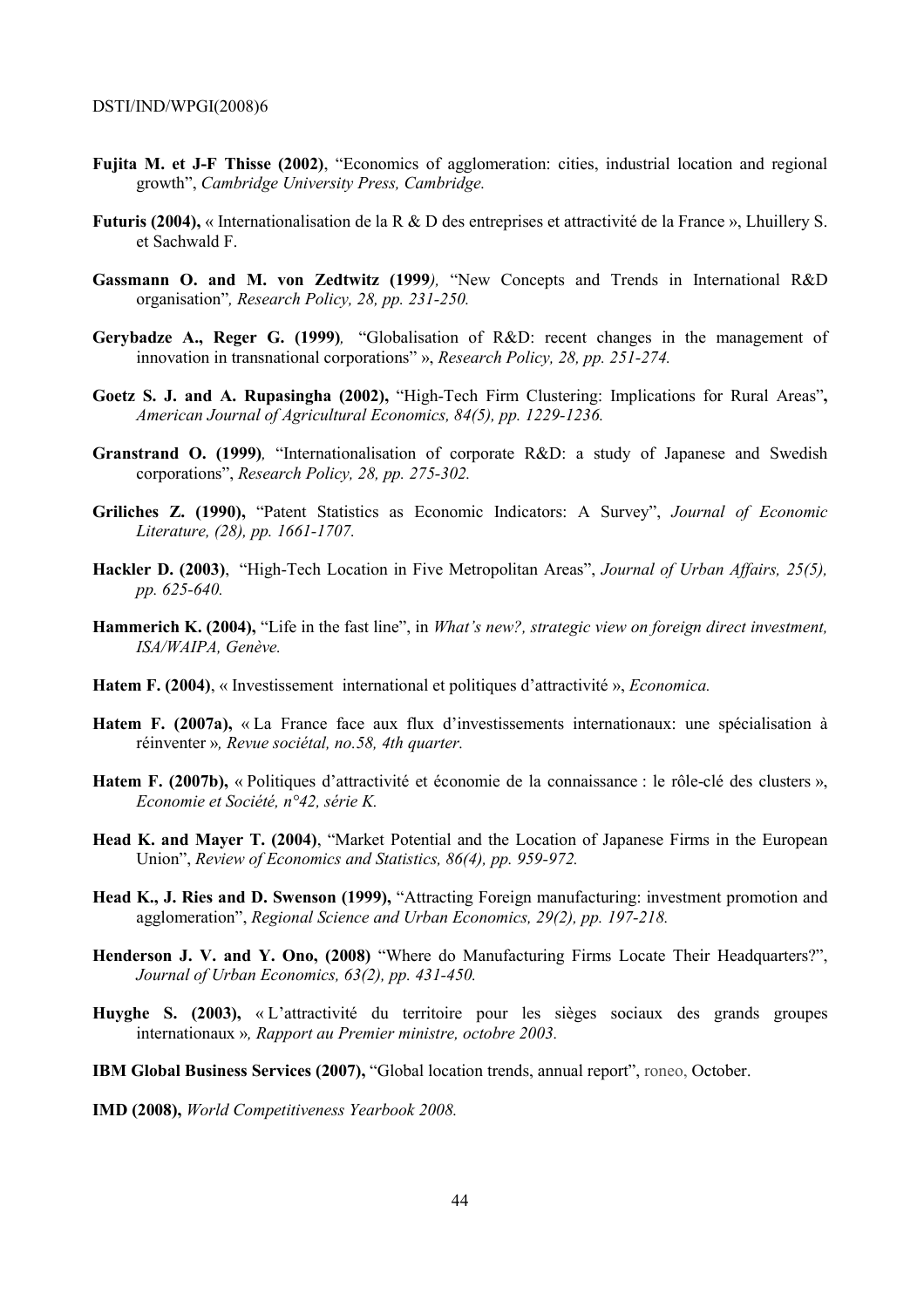- **INSEAD** (2008), "Global Innovation index", available at http://www.worldbusinesslive.com/article/610009/global-innovation-index-methodology/
- **Ito B. and R. Wakasugi (2007)***,*"What factors determine the mode of overseas R&D by multinationals? Empirical evidence", *Research Policy, 36, pp. 1275-1287.*
- **Ito B., Tomiura E. and R. Wakasugi R., (2007)***,* "Dissecting Offshore Outsourcing and R&D: A Survey of Japanese Manufacturing Firms"*, RIETI Discussion Paper Series 07-E-060.*
- **Iwasa T. and H. Odagiri (2004),** "Overseas R&D, knowledge sourcing, and patenting: an empirical study of Japanese R&D investment in the US", *Research Policy (33), pp. 807-828.*
- **Johansson B. and H. Lööf (2006),** "Global Location Patterns of R&D Investments", *CESIS Electronic Working Paper Series.*
- **Jones C. I. and Teegen J.C. (2001)**, "Global R&D activity of U. S. MNCs: does national culture affect investment decisions?", *Multinational Business Review, 9(2), pp.1-17.*
- **Jones C. I. and Teegen J.C. (2003)**, "Factors affecting foreign R&D location decisions: management and host policy implications", *International Journal of Technology Management, 25(8), pp. 791-813.*
- **Jun K.W. and H. Sungh (1996),** "The determinants of foreign direct investment in developing countries", *Transnational corporations, Vol. 5 n° 2, août.*
- **Koenig P., and MacGarvie M. (2007),** "Regulatory policy and the location of Bio-Pharmaceutical FDI in Europe", *working paper.*
- **KPMG (2006),** "ECVA Benchmarking Study", *www.evca.eu/.*
- **KPMG (2008),** "Competitive Alternatives 2008", *www.competitivealternatives.com.*
- **Kuemmerle W. (1999),**"Foreign direct investment in industrial research in the pharmaceutical and electronics industries- results from a survey of multinational firms", *Research policy, 28, pp. 179- 193.*
- **Kumar N. (2001),** "Determinants of location of overseas R&D activity of multinational enterprises: the case of US and Japanese corporations", *Research Policy, 30(1), pp.159-174.*
- **Le Bas C. and C. Sierra (2002),** "Location versus home country advantages in R&D activities: some further results on multinationals' location strategies", *Research Policy, 3, pp. 589-609.*
- **Le Gall S. (2007),** « Les choix de localisation des projets d'investissement internationalement mobiles en France dans le secteur des technologies de l'information et de la communication », *Communication au colloque international de l'ASRDLF (Association de Science Régionale de Langue Française), Chambéry-Grenoble, 13 juillet.*
- **Lemagnen P. (2007),** "FDI and emerging market opportunities", *Paper presented on behalf of Oxford Intelligence at WAIPA World Investment Conference, Geneva, 8– 9 March.*
- **Liu, X., M-E., Lovely, and J., Ondrich, (2006),** « The location decisions of foreign investors in China: Untangling the effect of wages using a control function approach », *Working paper.*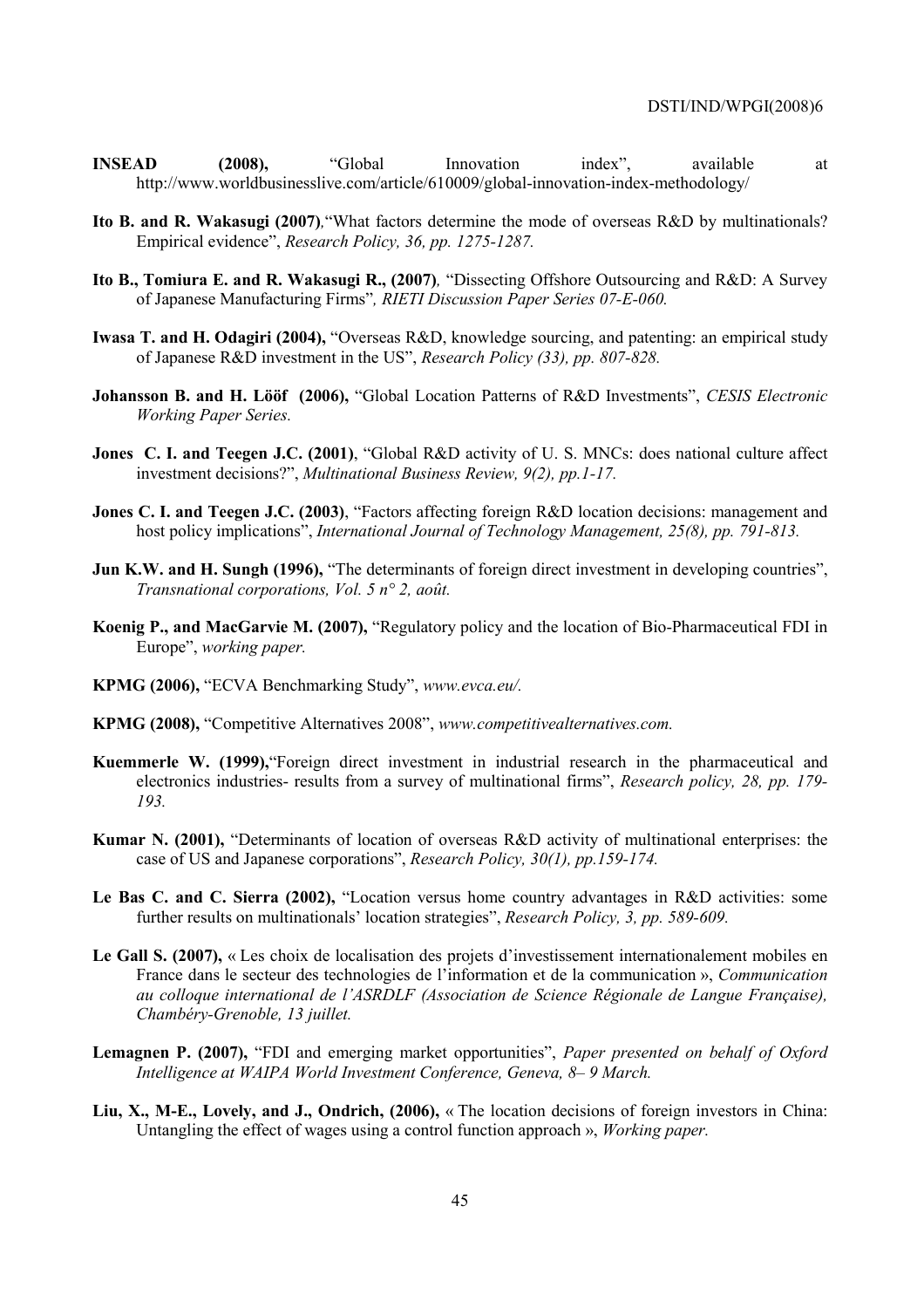- **McCann BT, Folta T.B. (2008),** "Location Matters: Where We Have Been and Where We Might Go in Agglomeration Research?", *Journal of Management* 2008; 34
- **McFadden D. (1974),** "Conditional logit analysis of qualitative choice behaviour"*, chapter 4 in Paul Zarembka ed.), Frontiers in econometrics, pp. 105-142.*
- **Macher J.T. and Mowery D.C (2008),** *Innovation in global industries, US firms competing in a new world*, The National Academic Press.
- **Madhok A. and T. Osegowitsch (2000),** "The International Biotechnology Industry: A Dynamic Capabilities Perspective", *Journal of International Business Studies, 31 (2) ,pp. 325-335.*
- **Marini P. (2007),** « Mission commune d'information sur les centres de décision économique », *A*ssemblée nationale / Sénat Rapport n°347.
- **Martinez R. (2004),** "Bringing out the best", in *What's new?, strategic view on foreign direct investment, ISA/WAIPA, Genève.*
- **Mataloni R. J. (2007), "**Evidence from new manufacturing operations in Europe", *note to OECD 19-20 November 2007.*
- **Mayer, T., I. Méjean and B. Nefussi ( 2007),** "The Location of Domestic and Foreign Production Affiliates by French Multinational Firms ", *CEPII DP 2007-07.*
- **Mechin A. (2006),** « Une perspective relationnelle de la territorialité des firmes : le cas d'extension du site caennais de recherche-développement de Philips semi-conducteurs », *Roneo, école de management de Normandie.*
- **Midelfart-Knarvik K.H., Overman H.G., Venables A.J. ( 2000),** *Comparative advantages and economic geography : estimating the determinants of industrial location in the EU*, *CEPR discussion paper n°2618.*
- **Mucchielli J.L. (1992),** « Déterminants de la localisation et firmes multinationales », *Revue économique*, *n°4, juillet, pp 647-660.*
- **Narula R. (2002)**, "Innovation systems and « inertia » in R&D location: Norwegian firms and the role of systemic lock-in", *Research Policy, 31, pp. 795-816.*
- **OCO consulting (2005),** "A Cluster-Based Approach to Attracting FDI", *communication to the Anima Seminar, December, Marseille*
- **OCO Consulting (2008),** *2007-2008 Review of foreign direct investment*. Report to the 2008 WAIPA annual conference, Accra.
- **OECD (1997),** "Revision of the high-technology sector and product classification", *DSTI working paper.*
- **OECD (2005),** "Measuring Globalisation, OECD Handbook on Economic Globalisation Indicators", *OECD publishing.*
- **OECD (2006),** "Recent trends in the internationalisation of R&D in the enterprise sector"**,** *note by secretariat, DSTI/IND/WPWI (2006), November*.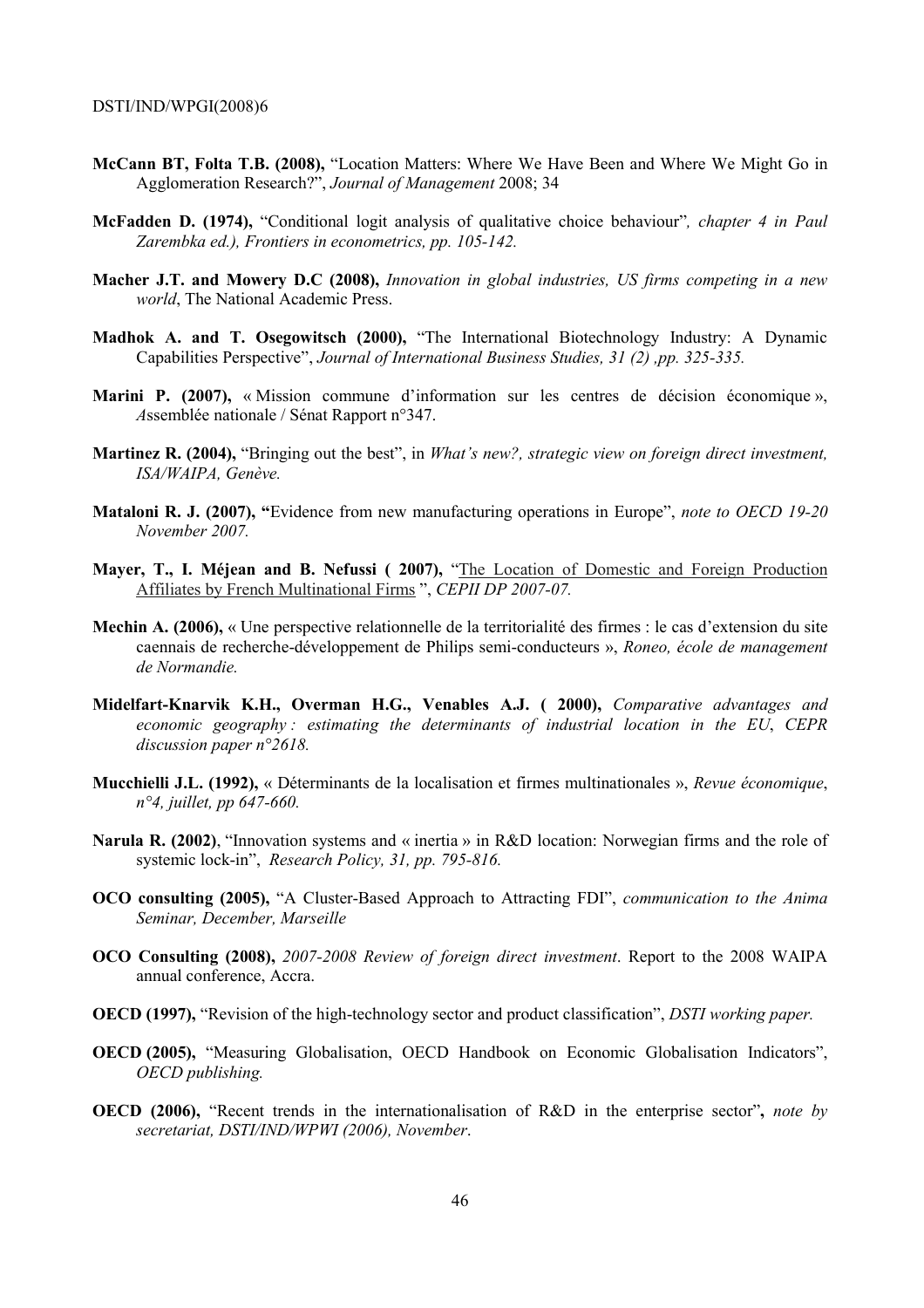- **OECD (2007a),** "Science, Technology and Industry Scoreboard", *OECD publishing.*
- **OECD (2007b),** "The location of investment of multinationals linked to innovation", *note by secretariat, DSTI/IND/WPWI (2007), November.*
- **OECD (2008a),** "Recent trends in the internationalisation of R&D in the enterprise sector"*, OECD publishing.*
- **OECD (2008b)**, "The Internationalisation of Business R&D: Evidence, Impacts and Implications", *OECD publishing.*
- **OEDE (2008c),** "Measuring globalisation, activities of multinationals", *Vol. 1 et 2, OECD publishing.*
- **OECD (2008d),** *OECD Education Outlook 2008,* OECD publishing.
- Patel P. and M. Vega (1999), "Patterns of internationalisation of corporate technology: location versus home country advantages", *Research Policy, 28, pp. 145-155.*
- Patel P. and K. Pavitt (1991), "Large firms in the production of the world's technology: an important case of non-globalisation", *Journal of International Business Studies, 22, pp. 1-21.*
- **Pearce R. (1999)**, "Decentralised R&D and strategic competitiveness: globalised approaches to generation and use of technology in multinational enterprises", *Research Policy, 28, pp. 157-178*
- **Pecqueur B. (2005),** « Les territoires créateurs de nouvelles ressources productives: le cas de l'agglomération grenobloise », *Géographie, Économie, Société*, *n° 7, pp. 255-268.*
- **PriceCoopersWaterhouse (2007),** "Business readiness indicators for the 21th century?" http://www.pwc.com/extweb/pwcpublications.nsf/docid/CEDFBB47FF120D5B8525729F006CCEA E
- **Py L. and F. Hatem (2008)**, « Localisation des projets d'investissements internationaux en Europe : quels critères pour quels types de projets ? » *(article submitted to the French review Economie et Statistiques).*
- **Ramstetter E. (1996),** "Estimating foreign activities by Japanese TNCs, how to make sense of the data ?", *Transnational Corporations, Vol.5 n°2.*
- **Roberts E. B. (2001),**"Benchmarking global strategic management of technology",*Research Technology Management ,pp.25-36.*
- **Serapio M. and D. Dalton (1999),** "Globalisation of industrial R&D: an examination of foreign direct investments in R&D in the United States", *Research Policy, 28, pp. 303-316.*
- **Sachwald F., (2004),** *Internationalisation de la R & D des entreprises et attractivité de la France*, Rapport Futuris, ANRT.
- **Sachwald F. (2005),** "Impact de l'élargissement sur la localisation de la production en Europe" dans *Industrie en France et mondialisation*, *SESSI,* Ministère de l'industrie, 2005.
- **Sachwald F. and E. Chassagneux (2007)**, « Les facteurs de localisation des centres de R&D à l'étranger : le cas de l'Europe», *Economies et Sociétés, 41, pp. 723-750.*